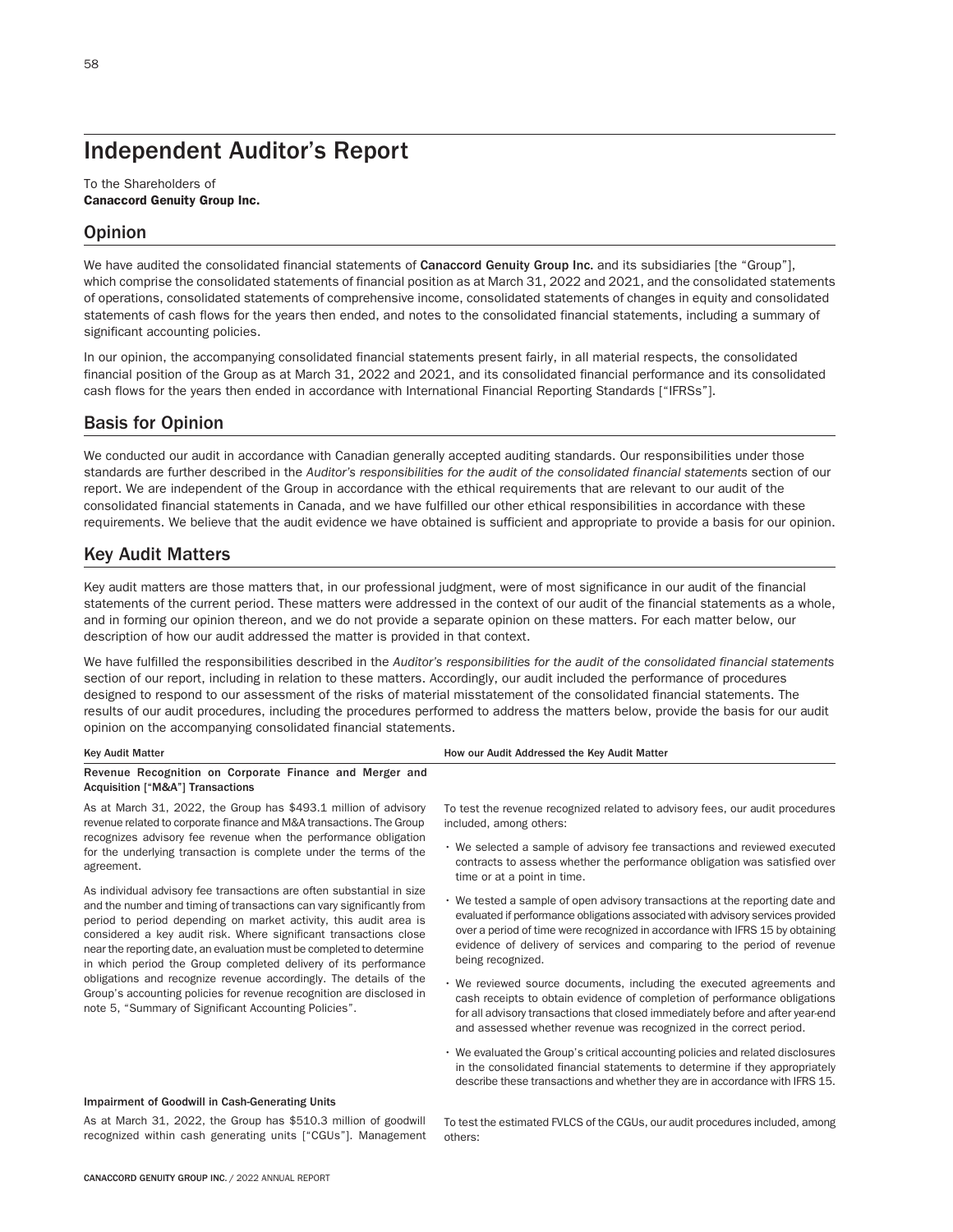#### Key Audit Matter **How our Audit Addressed the Key Audit Matter** How our Audit Addressed the Key Audit Matter

assesses at least annually, or when indicators of impairment exist, whether there has been an impairment loss in the carrying value of these assets. When testing goodwill for impairment, management compares the carrying amount of a CGU to its recoverable amount, which is determined using the higher of value in use or fair value less costs to sell ["FVLCS"].

The impairment testing of CGUs relies on estimates of recoverable amounts based on five-year forecasts and a terminal value for the period thereafter. Given the subjective nature of the significant inputs to the impairment model, including the volatility of revenue, incentive compensation costs, discount rate and terminal growth rate, the results of the model are sensitive to inputs where management applies judgment.

Due to the subjectivity involved in forecasting and discounting future cash flows and the significance of the CGUs' recognized goodwill as at March 31, 2022, this audit area is considered a key audit risk. The details of the Group's accounting policies for goodwill are disclosed in note 5, "Summary of Significant Accounting Policies".

#### Fair value measurement of Level 3 securities owned and investments

The Group has Level 3 securities owned and investments consisting of \$89.6 million, recorded at fair value. These financial instruments are complex and illiquid and require valuation techniques that may include complex models and non-observable inputs, requiring management's estimation and judgment.

Auditing the valuation of these financial instruments required the application of significant auditor judgment and involvement of valuation specialists in assessing the complex models and non-observable inputs used, including any significant valuation adjustments. Given the subjectivity involved, this audit area is considered a key audit risk.

The Group describes its significant accounting judgments, estimates, and assumptions in relation to the fair value measurement of financial instruments in note 5, "Summary of Significant Accounting Policies", and in note 7, "Financial Instruments".

- With the assistance of our valuation specialists, we evaluated the appropriateness and mathematical accuracy of the impairment models for the CGUs. As part of this evaluation, we compared the carrying values used in models for each CGU to the financial records of the Group and compared the CGUs identified by the Group to the lowest level of operations monitored by management and others in the organization and assessed if the grouping of CGUs was appropriate for the purpose of the impairment test.
- With the assistance of our valuation specialists, we evaluated the assumptions and inputs into the Group's calculation of the recoverable amounts for the CGUs, including the revenue, incentive compensation costs, discount rate and terminal growth rate, by comparing those assumptions to historical results and third-party data.
- We performed sensitivity analyses on significant assumptions, including revenue growth rates, and expense growth rates to evaluate changes in the recoverable amount of the CGUs that would result from changes in the assumptions.
- We assessed the Group's disclosures in relation to this matter.

To test the fair value of Level 3 securities owned and investments, our audit procedures included, among others:

- With the assistance of our valuation specialists, we assessed the appropriateness and mechanical accuracy of models used in the valuation of these financial instruments.
- With the assistance of our valuation specialists, we verified management's significant inputs to the valuation models by corroborating to internal and external sources and performed a sensitivity analysis on any significant nonobservable inputs to evaluate the overall reasonability of the fair value of the portfolio.
- We evaluated the Group's disclosures of the securities owned and investments held by the Group and determined they were in accordance with IFRS 7 and IFRS 9.

### Other Information

Management is responsible for the other information. The other information comprises:

- Management's Discussion and Analysis
- The information, other than the consolidated financial statements and our auditor's report thereon, in the Annual Report

Our opinion on the consolidated financial statements does not cover the other information and we do not express any form of assurance conclusion thereon.

In connection with our audit of the consolidated financial statements, our responsibility is to read the other information, and in doing so, consider whether the other information is materially inconsistent with the consolidated financial statements or our knowledge obtained in the audit or otherwise appears to be materially misstated.

We obtained Management's Discussion & Analysis prior to the date of this auditor's report. If, based on the work we have performed, we conclude that there is a material misstatement of this other information, we are required to report that fact in this auditor's report. We have nothing to report in this regard.

The Annual Report is expected to be made available to us after the date of the auditor's report. If based on the work we will perform on this other information, we conclude there is a material misstatement of other information, we are required to report that fact to those charged with governance.

# Responsibilities of Management and Those Charged with Governance for the Consolidated Financial Statements

Management is responsible for the preparation and fair presentation of the consolidated financial statements in accordance with IFRSs, and for such internal control as management determines is necessary to enable the preparation of consolidated financial statements that are free from material misstatement, whether due to fraud or error.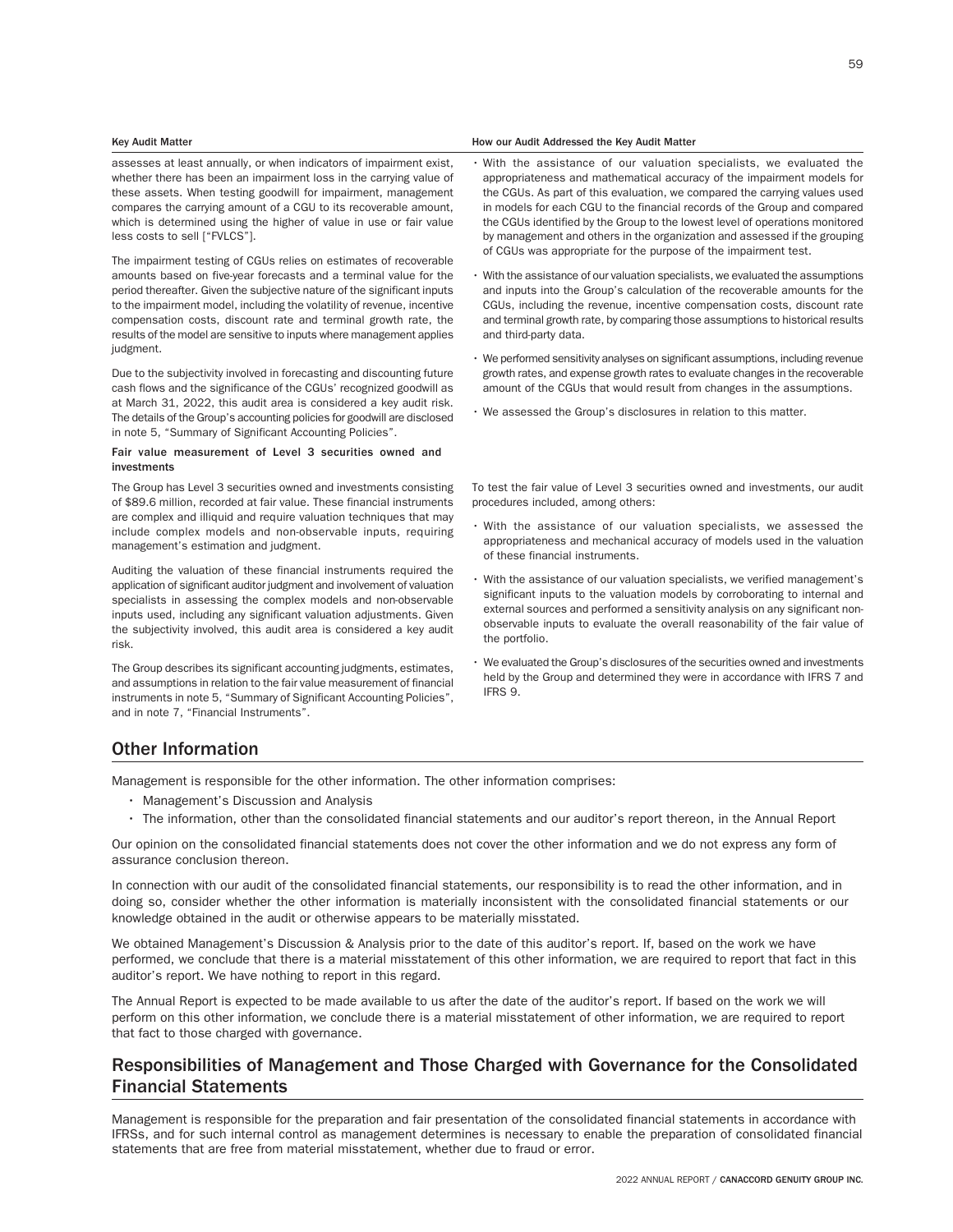In preparing the consolidated financial statements, management is responsible for assessing the Group's ability to continue as a going concern, disclosing, as applicable, matters related to going concern and using the going concern basis of accounting unless management either intends to liquidate the Group or to cease operations, or has no realistic alternative but to do so.

Those charged with governance are responsible for overseeing the Group's financial reporting process.

# Auditor's Responsibilities for the Audit of the Consolidated Financial Statements

Our objectives are to obtain reasonable assurance about whether the consolidated financial statements as a whole are free from material misstatement, whether due to fraud or error, and to issue an auditor's report that includes our opinion. Reasonable assurance is a high level of assurance, but is not a guarantee that an audit conducted in accordance with Canadian generally accepted auditing standards will always detect a material misstatement when it exists. Misstatements can arise from fraud or error and are considered material if, individually or in the aggregate, they could reasonably be expected to influence the economic decisions of users taken on the basis of these consolidated financial statements.

As part of an audit in accordance with Canadian generally accepted auditing standards, we exercise professional judgment and maintain professional skepticism throughout the audit. We also:

- Identify and assess the risks of material misstatement of the consolidated financial statements, whether due to fraud or error, design and perform audit procedures responsive to those risks, and obtain audit evidence that is sufficient and appropriate to provide a basis for our opinion. The risk of not detecting a material misstatement resulting from fraud is higher than for one resulting from error, as fraud may involve collusion, forgery, intentional omissions, misrepresentations, or the override of internal control.
- Obtain an understanding of internal control relevant to the audit in order to design audit procedures that are appropriate in the circumstances, but not for the purpose of expressing an opinion on the effectiveness of the Group's internal control.
- Evaluate the appropriateness of accounting policies used and the reasonableness of accounting estimates and related disclosures made by management.
- Conclude on the appropriateness of management's use of the going concern basis of accounting and, based on the audit evidence obtained, whether a material uncertainty exists related to events or conditions that may cast significant doubt on the Group's ability to continue as a going concern. If we conclude that a material uncertainty exists, we are required to draw attention in our auditor's report to the related disclosures in the consolidated financial statements or, if such disclosures are inadequate, to modify our opinion. Our conclusions are based on the audit evidence obtained up to the date of our auditor's report. However, future events or conditions may cause the Group to cease to continue as a going concern.
- Evaluate the overall presentation, structure and content of the consolidated financial statements, including the disclosures, and whether the consolidated financial statements represent the underlying transactions and events in a manner that achieves fair presentation.
- Obtain sufficient appropriate audit evidence regarding the financial information of the entities or business activities within the Group to express an opinion on the consolidated financial statements. We are responsible for the direction, supervision and performance of the group audit. We remain solely responsible for our audit opinion.

We communicate with those charged with governance regarding, among other matters, the planned scope and timing of the audit and significant audit findings, including any significant deficiencies in internal control that we identify during our audit.

We also provide those charged with governance with a statement that we have complied with relevant ethical requirements regarding independence, and to communicate with them all relationships and other matters that may reasonably be thought to bear on our independence, and where applicable, related safeguards.

From the matters communicated with those charged with governance, we determine those matters that were of most significance in the audit of the consolidated financial statements of the current period and are therefore the key audit matters. We describe these matters in our auditor's report unless law or regulation precludes public disclosure about the matter or when, in extremely rare circumstances, we determine that a matter should not be communicated in our report because the adverse consequences of doing so would reasonably be expected to outweigh the public interest benefits of such communication.

The engagement partner on the audit resulting in this independent auditor's report is Sean Musselman.

Chartered Professional Accountants

Ennet + Young LLP

Licensed Public Accountants

Toronto, Canada June 2, 2022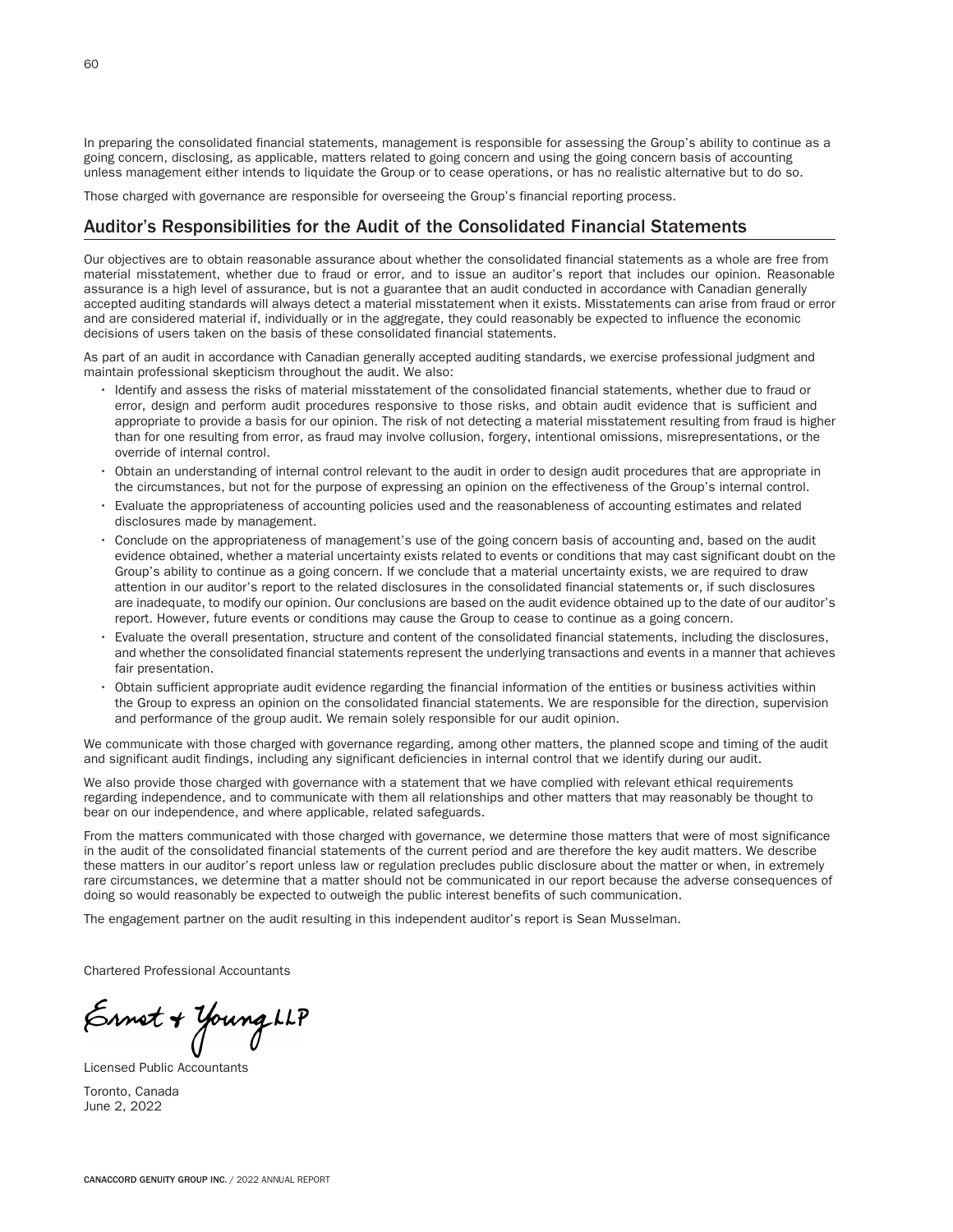# Canaccord Genuity Group Inc. Consolidated Statements of Financial Position

|                                                          |    | March 31,<br>2022 | March 31,<br>2021 |
|----------------------------------------------------------|----|-------------------|-------------------|
| As at (in thousands of Canadian dollars)<br><b>Notes</b> |    | \$                | \$                |
| <b>ASSETS</b>                                            |    |                   |                   |
| Current                                                  |    |                   |                   |
| Cash and cash equivalents                                | \$ | $1,788,261$ \$    | 1,883,292         |
| Securities owned                                         | 6  | 1,051,229         | 1,041,583         |
| 9, 24<br>Accounts receivable                             |    | 3,438,655         | 3,973,442         |
| Income taxes receivable                                  |    | 1.967             | 738               |
| <b>Total current assets</b>                              |    | 6,280,112         | 6,899,055         |
| 15<br>Deferred tax assets                                |    | 98,224            | 81,229            |
| Investments<br>10                                        |    | 22,928            | 12,193            |
| 12<br>Equipment and leasehold improvements               |    | 34,643            | 23,070            |
| Intangible assets<br>14                                  |    | 186,993           | 150,923           |
| 14<br>Goodwill                                           |    | 510,279           | 380,115           |
| 13<br>Right of use assets                                |    | 117,066           | 85,216            |
| <b>Total assets</b>                                      | \$ | 7,250,245         | \$<br>7,631,801   |
| <b>LIABILITIES AND EQUITY</b>                            |    |                   |                   |
| Current                                                  |    |                   |                   |
| Securities sold short<br>6, 7                            |    | 567,290           | 889,607           |
| 9, 24<br>Accounts payable and accrued liabilities        |    | 4,845,672         | 5,160,600         |
| 28<br>Provisions                                         |    | 8,222             | 10,357            |
| Income taxes payable                                     |    | 15.952            | 56,285            |
| Subordinated debt<br>16                                  |    | 7,500             | 7,500             |
| 17<br>Current portion of bank loan                       |    | 6,574             | 12,119            |
| 18<br>Current portion of lease liabilities               |    | 23,928            | 24,311            |
| 7,11<br>Current portion of contingent consideration      |    | 10,618            | 17,706            |
| 19<br>Convertible debentures                             |    |                   | 168,112           |
| <b>Total current liabilities</b>                         |    | 5,485,756         | 6,346,597         |
| 15<br>Deferred tax liabilities                           |    | 24,875            | 13,552            |
| 7, 11<br>Other liabilities                               |    | 75,758            | 19,577            |
| Bank loan<br>17                                          |    | 145,467           | 66,200            |
| 18<br>Lease liabilities                                  |    | 101,620           | 70,591            |
| <b>Total liabilities</b>                                 |    | 5,833,476         | 6,516,517         |
| Equity                                                   |    |                   |                   |
| Attributable to equity holders of CGGI                   |    | 1,178,069         | 1,107,094         |
| Attributable to non-controlling interests                |    | 238,700           | 8,190             |
| <b>Total equity</b>                                      |    | 1,416,769         | 1,115,284         |
| Total liabilities and shareholders' equity               | \$ | 7,250,245         | \$<br>7,631,801   |
|                                                          |    |                   |                   |

See accompanying notes

On behalf of the Board:

*"Daniel Daviau" "Terrence A. Lyons"*

| DANIEL DAVIAU | <b>TERRENCE A. LYONS</b> |
|---------------|--------------------------|
| Director      | Director                 |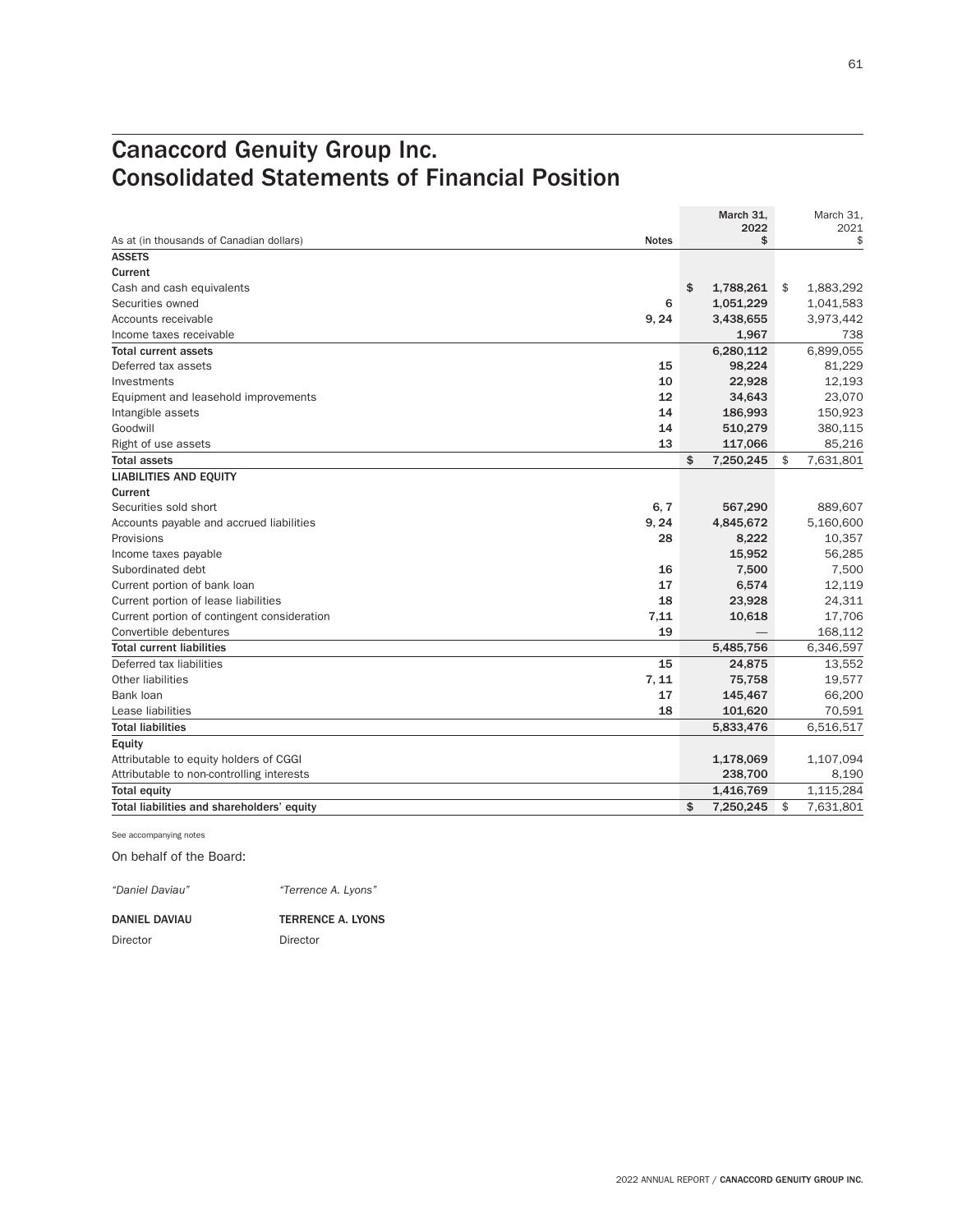# Canaccord Genuity Group Inc. Consolidated Statements of Operations

|                                                                                  |              | March 31,  | March 31,  |
|----------------------------------------------------------------------------------|--------------|------------|------------|
| For the years ended (in thousands of Canadian dollars, except per share amounts) | <b>Notes</b> | 2022<br>\$ | 2021<br>\$ |
| <b>REVENUE</b>                                                                   |              |            |            |
| Commissions and fees                                                             |              | 761,843    | 735,239    |
| Investment banking                                                               |              | 561,725    | 761,551    |
| Advisory fees                                                                    |              | 493,057    | 197,092    |
| Principal trading                                                                |              | 158,978    | 246,801    |
| Interest                                                                         |              | 36,028     | 26,288     |
| Other                                                                            |              | 34,371     | 40,717     |
|                                                                                  |              | 2,046,002  | 2,007,688  |
| <b>EXPENSES</b>                                                                  |              |            |            |
| Compensation expense                                                             |              | 1,248,184  | 1,227,895  |
| Trading costs                                                                    |              | 102,824    | 122,154    |
| Premises and equipment                                                           |              | 20,074     | 19,948     |
| Communication and technology                                                     |              | 73,873     | 67,475     |
| Interest                                                                         |              | 23,598     | 28,364     |
| General and administrative                                                       |              | 101,431    | 82,310     |
| Amortization                                                                     | 12.14        | 27,593     | 26,156     |
| Amortization of right of use assets                                              | 13           | 23,894     | 25,040     |
| Development costs                                                                |              | 22,422     | 27,246     |
| Acquisition-related costs                                                        |              | 9,197      | 5,922      |
| Fair value adjustment of non-controlling interests derivative liability          | 8            | 8,519      |            |
| Loss and other costs in connection with extinguishment of convertible debentures | 19           | 5,932      | 4,354      |
| Share of loss of an associate                                                    |              | 192        | 922        |
|                                                                                  |              | 1,667,733  | 1,637,786  |
| Income before income taxes                                                       |              | 378,269    | 369,902    |
| Income tax expense (recovery)                                                    | 15           |            |            |
| Current                                                                          |              | 122,072    | 133,252    |
| Deferred                                                                         |              | (14, 368)  | (33, 152)  |
|                                                                                  |              | 107,704    | 100,100    |
| Net income for the year                                                          |              | 270,565    | 269,802    |
| Net income attributable to:                                                      |              |            |            |
| <b>CGGI shareholders</b>                                                         |              | 246,314    | 263,786    |
| Non-controlling interests                                                        | 8            | 24,251     | 6,016      |
| Weighted average number of common shares outstanding (thousands)                 |              |            |            |
| <b>Basic</b>                                                                     | 21           | 94,871     | 96,659     |
| <b>Diluted</b>                                                                   | 21           | 109,434    | 108,978    |
| Income per common share                                                          |              |            |            |
| <b>Basic</b>                                                                     | 21           | \$<br>2.50 | \$<br>2.30 |
| <b>Diluted</b>                                                                   | 21           | \$<br>2.16 | \$<br>2.04 |
| Dividend per Series A Preferred Share                                            | 22           | \$<br>1.00 | \$<br>0.97 |
| Dividend per Series C Preferred Share                                            | 22           | \$<br>1.25 | \$<br>1.25 |
| Dividend per common share                                                        | 22           | \$<br>0.32 | \$<br>0.25 |

See accompanying notes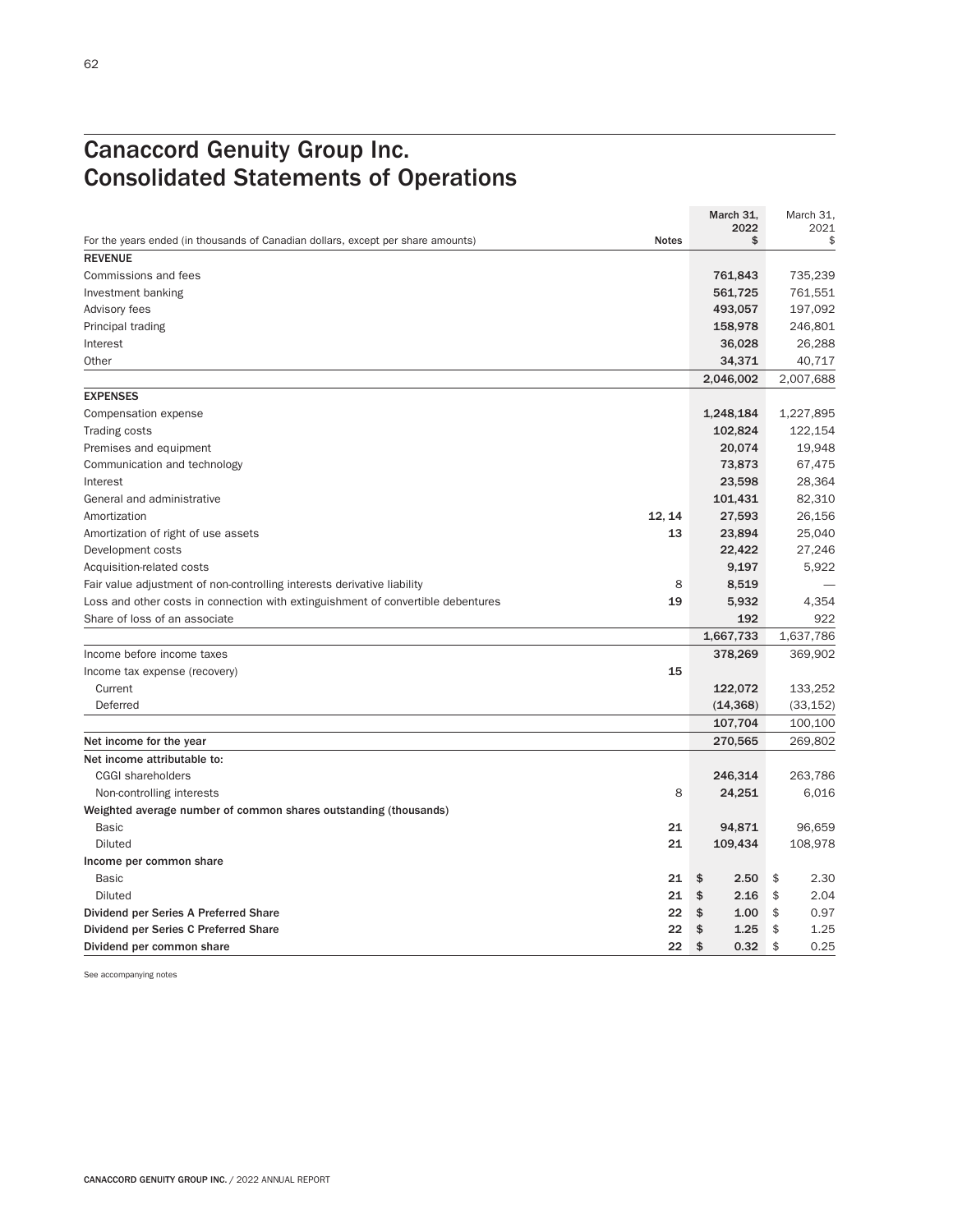# Canaccord Genuity Group Inc. Consolidated Statements of Comprehensive Income

|                                                                                  |    | March 31.<br>2022 |     | March 31,<br>2021 |
|----------------------------------------------------------------------------------|----|-------------------|-----|-------------------|
| For the years ended (in thousands of Canadian dollars)                           |    | \$                |     | \$                |
| Net income for the year                                                          |    | 270.565           |     | 269.802           |
| Other comprehensive income                                                       |    |                   |     |                   |
| Net change in unrealized losses on translation of foreign operations, net of tax |    | (33,566)          |     | (31, 439)         |
| Comprehensive income for the year                                                |    | 236,999           |     | 238,363           |
| Comprehensive income attributable to:                                            |    |                   |     |                   |
| CGGI shareholders                                                                | \$ | 211.433           | \$. | 231.989           |
| 8<br>Non-controlling interests                                                   | S  | 25.566            |     | 6.374             |

See accompanying notes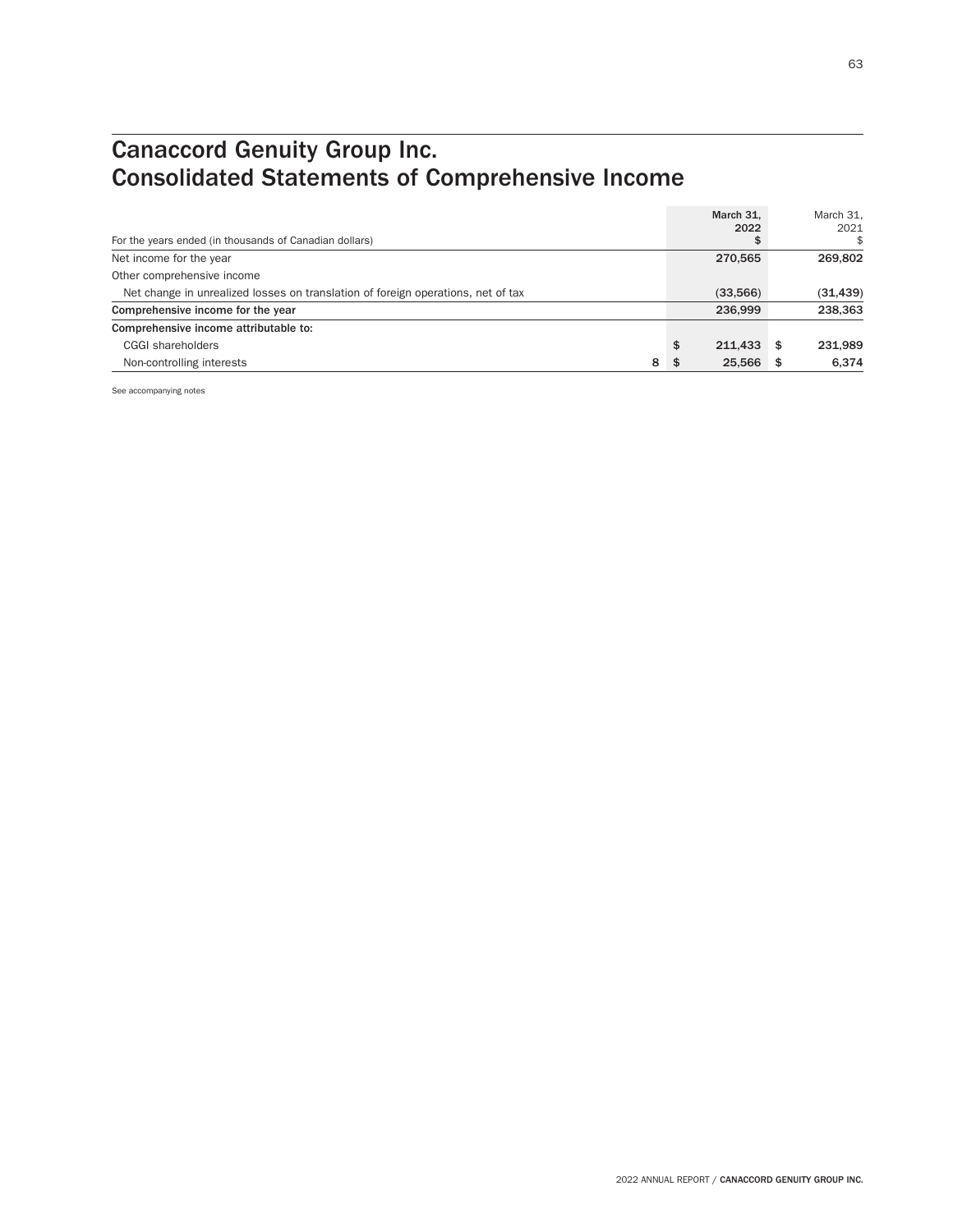# Canaccord Genuity Group Inc. Consolidated Statements of Changes in Equity

|                                                                                                             |              | March 31,                | March 31.  |
|-------------------------------------------------------------------------------------------------------------|--------------|--------------------------|------------|
| As at and for the years ended (in thousands of Canadian dollars)                                            | <b>Notes</b> | 2022<br>\$               | 2021<br>\$ |
| Preferred shares, opening and closing                                                                       | 20           | 205,641                  | 205,641    |
| Common shares, opening                                                                                      |              | 662,366                  | 663,553    |
| Shares issued in connection with share-based payments                                                       |              |                          | 10         |
| Acquisition of common shares for long-term incentive plan (LTIP)                                            |              | (60, 824)                | (37, 822)  |
| Release of vested common shares from employee benefit trusts                                                |              | 34,188                   | 40,766     |
| Change in shares committed to purchase under the normal course issuer bid                                   |              | 4,770                    | (8, 181)   |
| Conversion of convertible debentures                                                                        |              |                          | 22         |
| Shares issued in connection with settlement of Jltneytrade contingent consideration                         |              |                          | 2,000      |
| Shares issued in connection with acquisition of Petsky Prunier                                              |              |                          | 6,545      |
| Shares issued in connection with exercise of performance stock options (PSOs)                               |              | 4,099                    | 1,232      |
| Shares purchased and cancelled under normal course issuer bid                                               |              | (23, 527)                | (5,585)    |
| Shares purchased and cancelled under substantial issuer bid                                                 |              | (44,801)                 |            |
| Net unvested share purchase loans                                                                           |              | (105)                    | (174)      |
| Common shares, closing                                                                                      | 21           | 576,166                  | 662,366    |
| Convertible debentures – equity, opening                                                                    |              |                          | 5,156      |
| Reclassification to retained earnings upon redemption of convertible debentures                             | 19           |                          | (5, 156)   |
| Convertible debentures - equity, closing                                                                    |              |                          |            |
|                                                                                                             |              |                          |            |
| Contributed surplus, opening                                                                                |              | 62,402                   | 101,501    |
| Share-based payments, net                                                                                   |              | 45,983                   | 15,882     |
| Shares purchased and cancelled under normal course issuer bid                                               |              | (21, 787)                | (3,274)    |
| Shares purchased and cancelled under substantial issuer bid                                                 |              | (27, 486)                |            |
| Shares committed to purchase under the normal course issuer bid                                             |              | (2,537)                  |            |
| Equity portion of redemption of convertible debentures                                                      |              |                          | (58, 747)  |
| Unvested share purchase loans                                                                               |              | 105                      | 174        |
| Change in deferred tax asset relating to share-based payments                                               |              | 7,561                    | 6,866      |
| Contributed surplus, closing                                                                                |              | 64,241                   | 62,402     |
| Retained earnings(deficit), opening                                                                         |              | 73,220                   | (193, 131) |
| Net income attributable to CGGI shareholders                                                                |              | 246,314                  | 263,786    |
| Reclassification of realized gains on disposal of financial instruments measure at fair value through other |              |                          |            |
| comprehensive income                                                                                        | 22           |                          | 4,091      |
| Common share dividends                                                                                      | 22           | (30, 797)                | (23, 924)  |
| Preferred share dividends                                                                                   |              | (9,484)                  | (9,404)    |
| Shares purchased and cancelled under substantial issuer bid                                                 |              | (27, 713)                |            |
| Reclassification of equity portion of convertible debentures                                                | 19           |                          | 31,802     |
| Retained earnings, closing                                                                                  |              | 251,540                  | 73,220     |
| Deferred consideration, opening                                                                             |              |                          | 6,545      |
| Settlement of deferred consideration in connection with the acquisition of Petsky Prunier                   |              | $\overline{\phantom{0}}$ | (6, 545)   |
| Deferred consideration in connection with acquisition of Sawaya Partners                                    | 11           | 11,378                   |            |
| Deferred consideration, closing                                                                             |              | 11,378                   |            |
| Accumulated other comprehensive income, opening                                                             |              | 103,465                  | 139,353    |
| Reclassification of other comprehensive income to non-controlling interest                                  |              | 519                      |            |
| Reclassification of realized gains on disposal of financial instruments measure at fair value through other |              |                          |            |
| comprehensive income                                                                                        |              |                          | (4,091)    |
| Other comprehensive loss attributable to CGGI shareholders                                                  |              | (34, 881)                | (31, 797)  |
| Accumulated other comprehensive income, closing                                                             |              | 69,103                   | 103,465    |
| Total shareholders' equity                                                                                  |              | 1,178,069                | 1,107,094  |
| Non-controlling interests, opening                                                                          |              | 8,190                    | 156        |
| Non-controlling interests, closing                                                                          |              | 238,700                  | 8,190      |
| <b>Total equity</b>                                                                                         |              | 1,416,769                | 1,115,284  |

See accompanying notes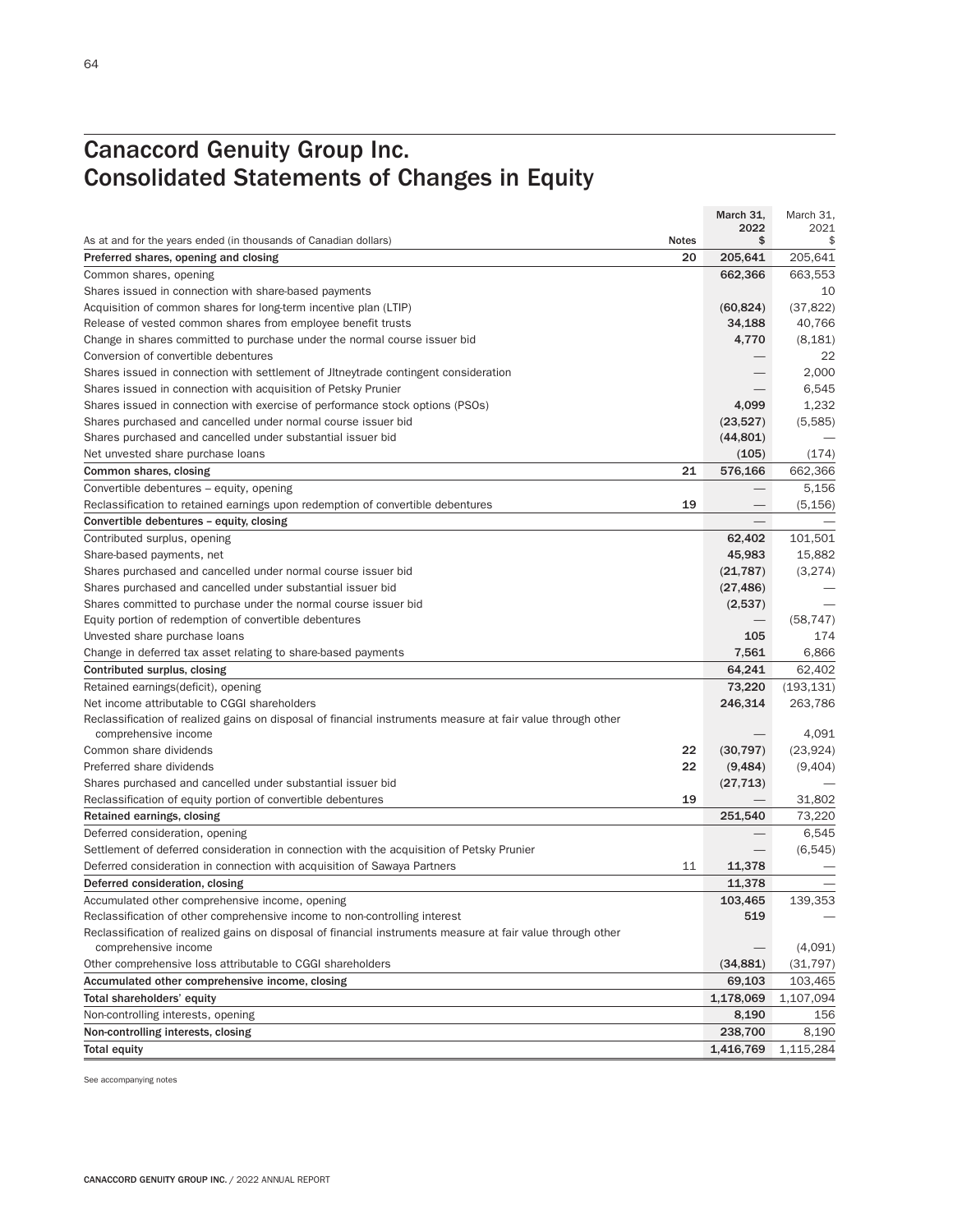# Canaccord Genuity Group Inc. Consolidated Statements of Cash Flows

|                                                                                                    |              | March 31,     | March 31,     |
|----------------------------------------------------------------------------------------------------|--------------|---------------|---------------|
| For the years ended (in thousands of Canadian dollars)                                             | <b>Notes</b> | 2022<br>\$    | 2021<br>\$    |
| <b>OPERATING ACTIVITIES</b>                                                                        |              |               |               |
| Net income for the year                                                                            |              | \$<br>270,565 | 269,802<br>\$ |
| Items not affecting cash                                                                           |              |               |               |
| Amortization                                                                                       | 12, 14       | 27,593        | 26,156        |
| Amortization of right-of-use assets                                                                | 13           | 23,894        | 25,040        |
| Deferred income tax recovery                                                                       |              | (14, 368)     | (33, 152)     |
| Share-based compensation expense                                                                   | 23           | 146,827       | 146,408       |
| Fair value adjustment of non-controlling interests derivative liability                            | 8            | 8,519         |               |
| Loss and other costs in connection with extinguishment of convertible debentures                   | 19           |               | 4,354         |
| Non-cash portion of acquisition-related costs                                                      |              |               | 2,000         |
| Share of loss of associate                                                                         |              | 192           | 922           |
| Impairment of investments                                                                          |              |               | 2,370         |
| Interest expense in connection with lease liabilities                                              |              | 6,518         | 6,765         |
| Changes in non-cash working capital                                                                |              |               |               |
| Increase in securities owned                                                                       |              | (9,647)       | (110, 116)    |
| Decrease/(increase) in accounts receivable                                                         |              | 539,655       | (699, 172)    |
| (Decrease)/increase in income taxes payable, net                                                   |              | (36, 162)     | 52,329        |
| (Decrease)/increase in securities sold short                                                       |              | (322, 316)    | 14,590        |
| (Decrease)/increase in accounts payable, accrued liabilities and provisions                        |              | (378, 017)    | 1,387,386     |
| Cash provided by operating activities                                                              |              | 263,253       | 1,095,682     |
| <b>FINANCING ACTIVITIES</b>                                                                        |              |               |               |
| Purchase of shares for cancellation under normal course issuer bid                                 |              | (45, 314)     | (8,859)       |
| Purchase of shares under substantial issuer bid                                                    |              | (100,000)     |               |
| Acquisition of common shares for long-term incentive plan                                          |              | (60, 824)     | (37, 822)     |
| Proceeds from issuance of convertible preferred shares and other equity instruments in UK & Crown  |              |               |               |
| Dependencies wealth management operations, net of acquisition related costs                        |              | 224,963       |               |
| Payment of cash dividends on convertible preferred shares issued in UK & Crown Dependencies wealth |              |               |               |
| management operations                                                                              |              | (7, 141)      |               |
| Redemption of convertible debentures                                                               |              | (168, 112)    |               |
| Proceeds from bank loan                                                                            |              | 88,465        |               |
| Proceeds from exercise of performance share options                                                |              | 4,099         | 1,232         |
| Payment of bank loan                                                                               |              | (8, 432)      | (6,925)       |
| Payment of long-term liability                                                                     |              |               | (1, 721)      |
| Cash dividends paid on common shares                                                               |              | (30, 797)     | (23, 924)     |
| Cash dividends paid on preferred shares                                                            |              | (9, 484)      | (9,404)       |
| Lease payments                                                                                     |              | (30, 282)     | (30, 212)     |
| Cash used in financing activities                                                                  |              | (142, 859)    | (117, 635)    |
| <b>INVESTING ACTIVITIES</b>                                                                        |              |               |               |
| Purchase of equipment and leasehold improvements                                                   |              | (12, 122)     | (4,857)       |
| Purchase of intangibles                                                                            |              | (2,541)       | (2,260)       |
| Acquisition of Adam & Company, net of cash acquired                                                |              | (93, 316)     |               |
| Acquisition of Sawaya Partners, net of cash acquired                                               |              | (45, 513)     |               |
| Investment in associate                                                                            |              | (1, 490)      | (2,414)       |
| Purchase of investments                                                                            |              | (14, 161)     | (3,000)       |
| Payment of deferred and contingent consideration                                                   |              | (32, 852)     | (73, 596)     |
| Cash used in investing activities                                                                  |              | (201, 995)    | (86, 127)     |
| Effect of foreign exchange on cash balances                                                        |              | (13, 430)     | (5, 739)      |
| (Decrease) increase in cash position                                                               |              | (95,031)      | 886,181       |
| Cash position, beginning of year                                                                   |              | 1,883,292     | 997,111       |
| Cash position, end of year                                                                         |              | 1,788,261     | 1,883,292     |
| Supplemental cash flow information                                                                 |              |               |               |
| Interest received                                                                                  |              |               |               |
|                                                                                                    |              | \$<br>36,100  | 25,423<br>\$  |
| Interest paid                                                                                      |              | \$<br>22,232  | 27,418<br>\$  |
| Income taxes paid                                                                                  |              | \$160,055     | 83,886<br>\$  |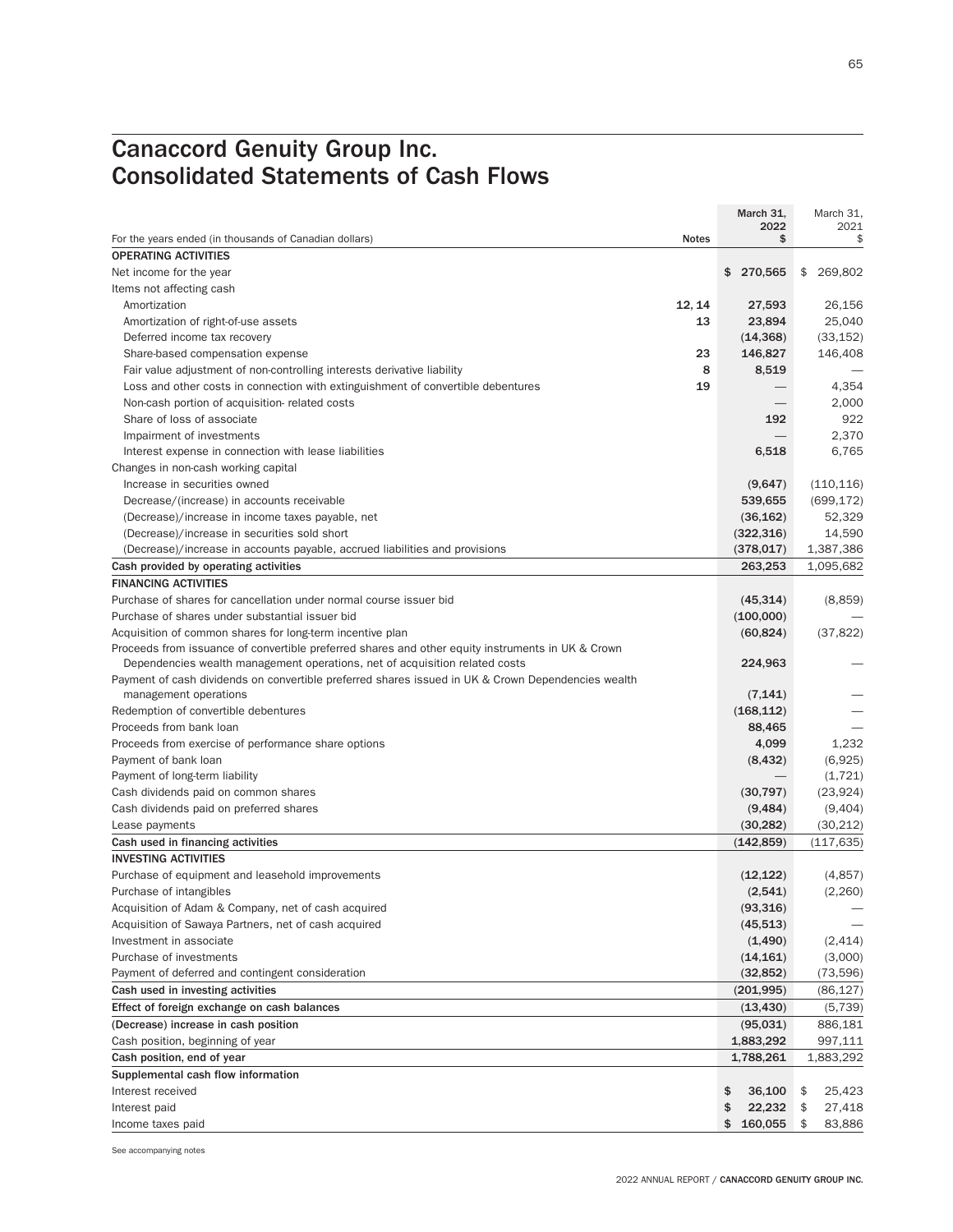# Notes to Consolidated Financial Statements

*As at March 31, 2022 and March 31, 2021 and for the years ended March 31, 2022 and 2021 (in thousands of Canadian dollars, except per share amounts)*

# NOTE 1. | Corporate Information

Through its principal subsidiaries, Canaccord Genuity Group Inc. (the Company or CGGI) is a leading independent, full-service financial services firm with capital markets operations in North America, the UK & Europe, Asia, Australia, the Bahamas and the Middle East. The Company also has wealth management operations in Canada, the UK, Guernsey, Jersey, the Isle of Man and Australia. The Company has operations in each of the two principal segments of the securities industry: capital markets and wealth management. Together, these operations offer a wide range of complementary investment products, brokerage services and investment banking services to the Company's private, institutional and corporate clients.

Canaccord Genuity Group Inc. was incorporated on February 14, 1997 by the filing of a memorandum and articles with the Registrar of Companies for British Columbia under the *Company Act* (British Columbia) and continues in existence under the *Business Corporations Act* (British Columbia). The Company's head office is located at Suite 2200 – 609 Granville Street, Vancouver, British Columbia, V7Y 1H2. The Company's registered office is located at Suite 400 – 725 Granville Street, Vancouver, British Columbia, V7Y 1G5.

The Company's common shares are publicly traded under the symbol CF on the Toronto Stock Exchange (TSX). The Company's Series A Preferred Shares are listed on the TSX under the symbol CF.PR.A. The Company's Series C Preferred Shares are listed on the TSX under the symbol CF.PR.C.

The Company's business experiences considerable variations in revenue and income from quarter to quarter and year to year due to factors beyond the Company's control. The Company's business is affected by the overall condition of the worldwide equity and debt markets.

# NOTE 2. Basis of Preparation

#### STATEMENT OF COMPLIANCE

These audited consolidated financial statements have been prepared in accordance with International Financial Reporting Standards (IFRS) as issued by the International Accounting Standards Board (IASB).

These audited consolidated financial statements have been prepared on a historical cost basis except for investments, securities owned, securities sold short, non-controlling interests derivative liability deferred and contingent consideration. All of these have been measured at fair value as set out in the relevant accounting policies except for certain investments which have been accounted for under the equity method.

These audited consolidated financial statements are presented in Canadian dollars and all values are in thousands of dollars, except when otherwise indicated.

These audited consolidated financial statements were authorized for issuance by the Company's Board of Directors on June 2, 2022.

#### PRINCIPLES OF CONSOLIDATION

These consolidated financial statements include the financial statements of the Company, its subsidiaries and controlled special purpose entities (SPEs).

The financial results of a subsidiary or controlled SPE are consolidated if the Company acquires control. Control is achieved when an entity has power over the investee, is exposed, or has rights, to variable returns from its involvement with the investee and has the ability to affect those returns through its power over the investee.

The results of subsidiaries acquired or disposed of during the year are included in the statements of operations from the effective date of the acquisition or up to the effective date of the disposal, as appropriate.

All inter-company transactions and balances have been eliminated. In cases where an accounting policy of a subsidiary differs from the Company's accounting policies, the Company has made the appropriate adjustments to ensure conformity for purposes of the preparation of these consolidated financial statements. The financial statements of the subsidiaries are prepared for the same reporting period as the parent company.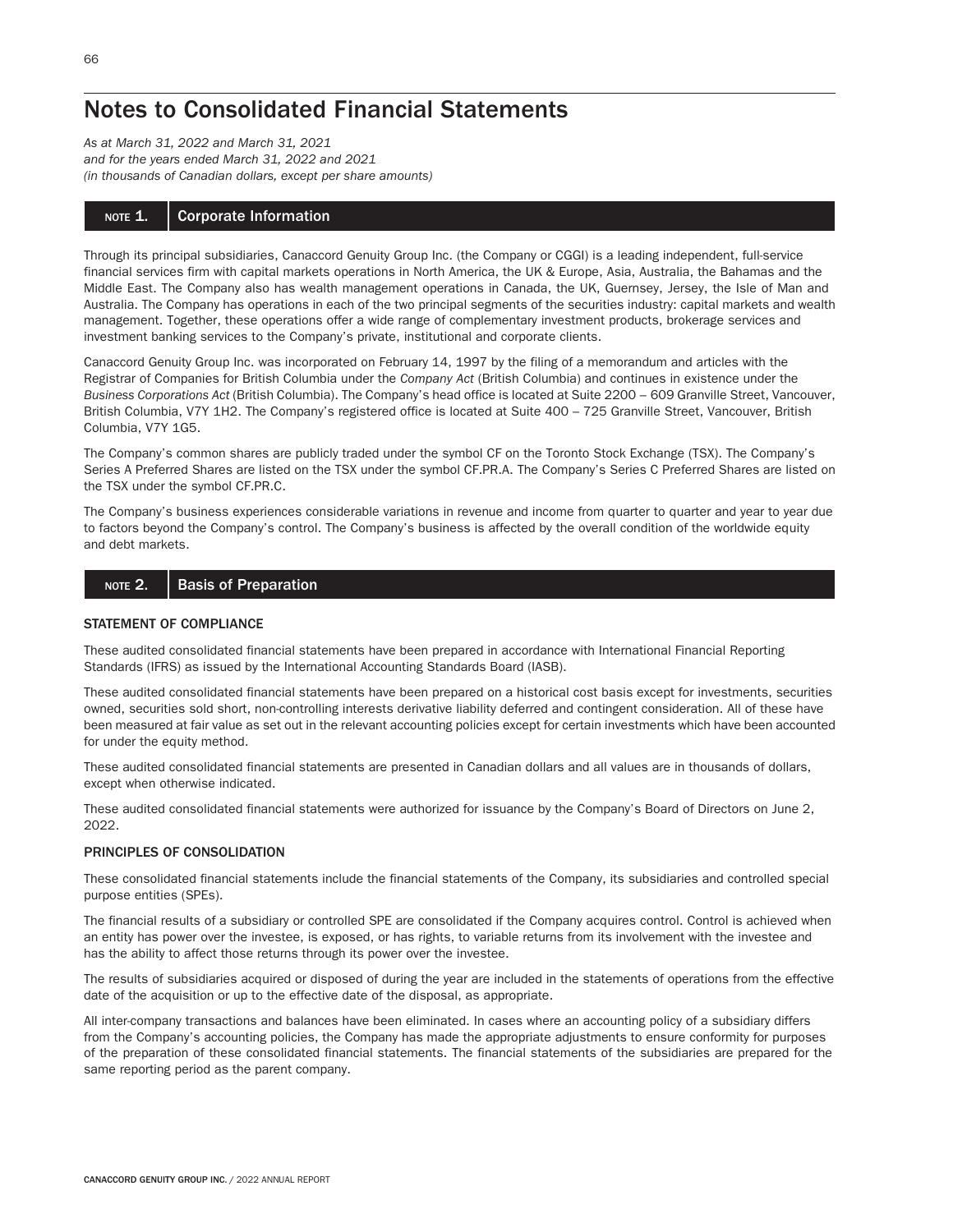#### USE OF JUDGMENTS, ESTIMATES AND ASSUMPTIONS

The preparation of these consolidated financial statements requires management to make judgments, estimates and assumptions that affect the reported amounts of revenues, expenses, assets and liabilities, accompanying note disclosures, and the disclosure of contingent liabilities at the reporting date. Therefore, actual results may differ from those estimates and assumptions. The global pandemic related to an outbreak of COVID-19 has cast additional uncertainty on the assumptions used by management in making its judgments and estimates. Governments and central banks have reacted with significant monetary and fiscal interventions designed to stabilize economic conditions. The duration and impact of the COVID-19 outbreak is unknown at this time, as is the efficacy of the government and central bank interventions. It is not possible to reliably estimate the length and severity of these developments and the impact on the financial results and condition of the Company and its operating subsidiaries in future periods. Given that the full extent of the impact that COVID-19, including government and/or regulatory responses to the outbreak, will have on the global economy and the Company's business is highly uncertain and difficult to predict at this time, there is a higher level of uncertainty with respect to management's judgments and estimates. The extent to which the Company's business and financial condition will continue to be affected by the COVID-19 pandemic will depend on future developments including the spread of variants, efficacy of vaccines against new variants, the achievement of mass vaccinations and the impact of related controls and restrictions imposed by government authorities.

The significant judgments, estimates and assumptions include consolidation, revenue recognition, share-based payments, income taxes and valuation of deferred tax assets, impairment of goodwill, intangible assets and other long-lived assets, allowance for credit losses, fair values of level 2 and 3 financial instruments, capitalization of intangible assets related to software costs, provisions and the valuation of the non-controlling interests derivative liability. Amendments may be made to estimates relating to net assets acquired in an acquisition as well as the allocation of identifiable intangible assets between indefinite life and finite lives. Judgments, estimates and assumptions were also utilized in connection with the preliminary purchase price allocation, including the valuation of goodwill and intangible assets acquired in connection with the acquisitions of Adam & Company and Sawaya Partners.

During the year ended March 31, 2022, certain institutional investors completed the purchase of Convertible Preferred Shares issued by Canaccord Genuity Wealth Group Holdings (Jersey) Limited (CGWM UK), a subsidiary of the Company. The Convertible Preferred Shares issued contain no obligation for the Company to deliver cash or other financials assets. Judgment was used to conclude that the Convertible Preferred Shares are a compound instrument comprised of an equity component, representing discretionary dividends and a liquidation preference, and a liability component that reflects a derivative to settle the instrument, if applicable, by delivering the economic equivalent of a variable number of common shares of CGWM UK.

The fair value of the Convertible Preferred Shares at issuance was allocated to its respective equity and derivative components. The fair value of the derivative was established first and the residual amount was recorded as the equity component. The derivative component will be remeasured at the end of each reporting period using the Company's best estimate of its value with any changes in fair value recorded through net income for the period. Significant judgment is required in respect of the estimates and assumptions to be used in the determination of the fair value of the derivative component at each reporting period.

In the discussions below, unless otherwise noted, Hargreave Hale Limited is referred to as "Hargreave Hale", Petsky Prunier LLC is referred to as "Petsky Prunier", Sawya Partners LLC is referred as "Sawaya", McCarthy Taylor Limited (renamed as CG McCarthy Taylor Limited) is referred to as "McCarthy Taylor", Thomas Miller Wealth Management Limited (renamed as CG Wealth Planning Limited) and the private client business of Thomas Miller Investment (Isle of Man) Limited are referred to as "Thomas Miller", Patersons Securities Limited (renamed as Canaccord Genuity Financial Limited) is referred to as "Patersons", the private client investment management business acquired from Adam & Company (including the acquisition of the entire issued capital of Adam & Company Investment Management Limited) is referred to as "Adam & Company", and Jitneytrade Inc., Finlogik Capital Inc. and Finlogik Inc. are collectively referred to as "Jitneytrade".

#### Consolidation

The Company owns 65% of the voting shares of Canaccord Financial Group (Australia) Pty Ltd. (CFGA) which owns 100% of Canaccord Genuity (Australia) Limited (CGAL) and Canaccord Genuity Financial Limited (CGF) as at March 31, 2022. The Company completed an evaluation of its contractual arrangements with the other shareholders of CFGA and the control it has over the financial and operating policies of the two subsidiaries and determined it should consolidate under IFRS 10, "Consolidated Financial Statements" (IFRS 10), as at March 31, 2022 and 2021. Therefore, the financial position, financial performance and cash flows of CGAL and CGF have been consolidated.

On January 3, 2022, the share structure for the Australian operations was reorganized through the sale of partly paid shares to selected employees of CGAL and CGF and as a result the Company's ownership in CFGA decreased from 80% to 65%. For accounting purposes, commencing in the fourth quarter of fiscal 2022 the Company's ownership interest changes to 67.3% from 85% because of shares held in an employee trust controlled by CFGA. Accordingly, the Company has consolidated the entity and recognized a 32.7% non-controlling interest [March 31, 2021 – 15.0%], which represents the portion of net identifiable assets of CGAL and CGF not owned by the Company. Net income and each component of other comprehensive income are attributed to the non-controlling interest and to the owners of the parent.

The Company has employee benefit trusts, which are considered SPEs [Note 23], to fulfill obligations to employees arising from the Company's share-based payment plans. The employee benefit trusts have been consolidated in accordance with IFRS 10 since their activities are conducted on behalf of the Company, and the Company retains the majority of the benefits and risks of the employee benefit trusts.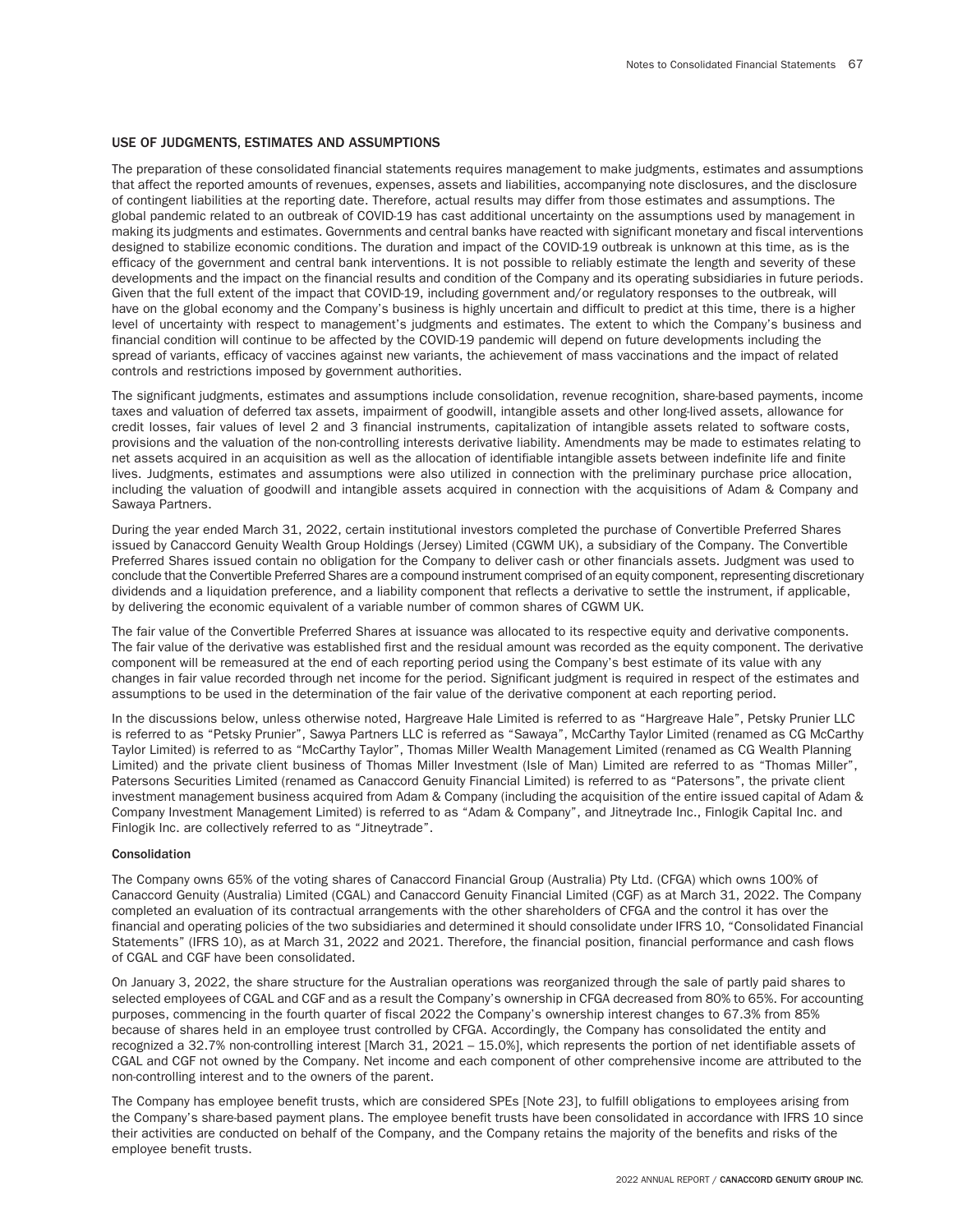#### Revenue recognition

Revenue is recognized to the extent that it is probable that the Company has an enforceable right to payment for performance completed to date and that a transaction price can be reliably measured. Estimation may be required to determine the amount of revenue that can be recognized and also the timing of the substantial completion of the performance obligations of the underlying investment banking or advisory transactions.

#### Share-based payments

The Company measures the cost of equity-settled and cash-settled transactions with employees and directors based on the fair value of the awards granted. The fair value is determined based on the observable share prices or by using an appropriate valuation model. The use of option pricing models to determine the fair value requires the input of highly subjective assumptions including the expected price volatility, expected forfeitures, expected life of the award and dividend yield. Changes in the subjective assumptions can materially affect the fair value estimates. The assumptions and models used for estimating the fair value of share-based payments, if and as applicable, are disclosed in Note 23.

#### Income taxes and valuation of deferred taxes

Accruals for income tax liabilities require management to make estimates and judgments with respect to the ultimate outcome of tax filings and assessments. Actual results could vary from these estimates. The Company operates within different tax jurisdictions and is subject to individual assessments by these jurisdictions. Tax filings can involve complex issues, which may require an extended period of time to resolve in the event of a dispute or re-assessment by tax authorities. Deferred taxes are recognized for all unused tax losses to the extent that it is probable that taxable profit will be available against which the losses can be utilized. Significant management judgment is required to determine the amount of deferred tax assets that can be recognized based upon the likely timing and the level of future taxable profit.

Uncertainties exist with respect to the interpretation of complex tax regulations, changes in tax laws and the amount and timing of future taxable income. The Company establishes tax provisions, based on reasonable estimates, for possible consequences of audits by the tax authorities of the respective countries in which it operates. The amount of such provisions is based on various factors, such as the Company's experience of previous tax audits.

#### Impairment of goodwill and indefinite life intangible assets

Goodwill and indefinite life intangible assets are tested for impairment at least annually, or whenever an event or change in circumstance may indicate potential impairment, to ensure that the recoverable amount of the cash-generating unit (CGU) to which goodwill and indefinite life intangible assets are attributed is greater than or equal to their carrying values.

In determining the recoverable amount, which is the higher of fair value less costs to sell (FVLCS) and value-in-use, management uses valuation models that consider such factors as projected earnings, price-to-earnings multiples, relief of royalties related to brand names and discount rates. Management must apply judgment in the selection of the approach to determining the recoverable amount and in making any necessary assumptions. These judgments may affect the recoverable amount and any resulting impairment write-down. The key assumptions used to determine recoverable amounts for the different cashgenerating units are disclosed in Note 14.

#### Impairment of other long-lived assets

The Company assesses its amortizable long-lived assets at each reporting date to determine whether there is an indication that an asset may be impaired. If any indication exists, the Company estimates the recoverable amount of the asset or the CGU containing the asset using management's best estimates and available information.

#### Allowance for credit losses

The Company records allowances for credit losses associated with clients' receivables, loans, advances and other receivables based on a forward-looking, expected credit loss (ECL) approach. The Company establishes an allowance for credit losses in accordance with management's valuation policy based on its historical credit loss experience adjusted for forward-looking factors or other considerations as appropriate. Judgment is required as to the timing of establishing an allowance for credit losses and the amount of the required specific allowance, taking into consideration counterparty creditworthiness, current economic trends and past experience. Clients' receivable balances are generally collateralized by securities; therefore, any provision is generally measured after considering the market value of the collateral, if any.

#### Fair value of financial instruments

The Company measures a number of its financial instruments at fair value as discussed in Note 7. Fair value is determined based on market prices from independent sources, if available. If there is no available market price, then the fair value is determined by using valuation models. The inputs to these models, such as expected volatility and liquidity , are derived from observable market data where possible; but where observable data is not available, judgment is required to select or determine inputs to a fair value model.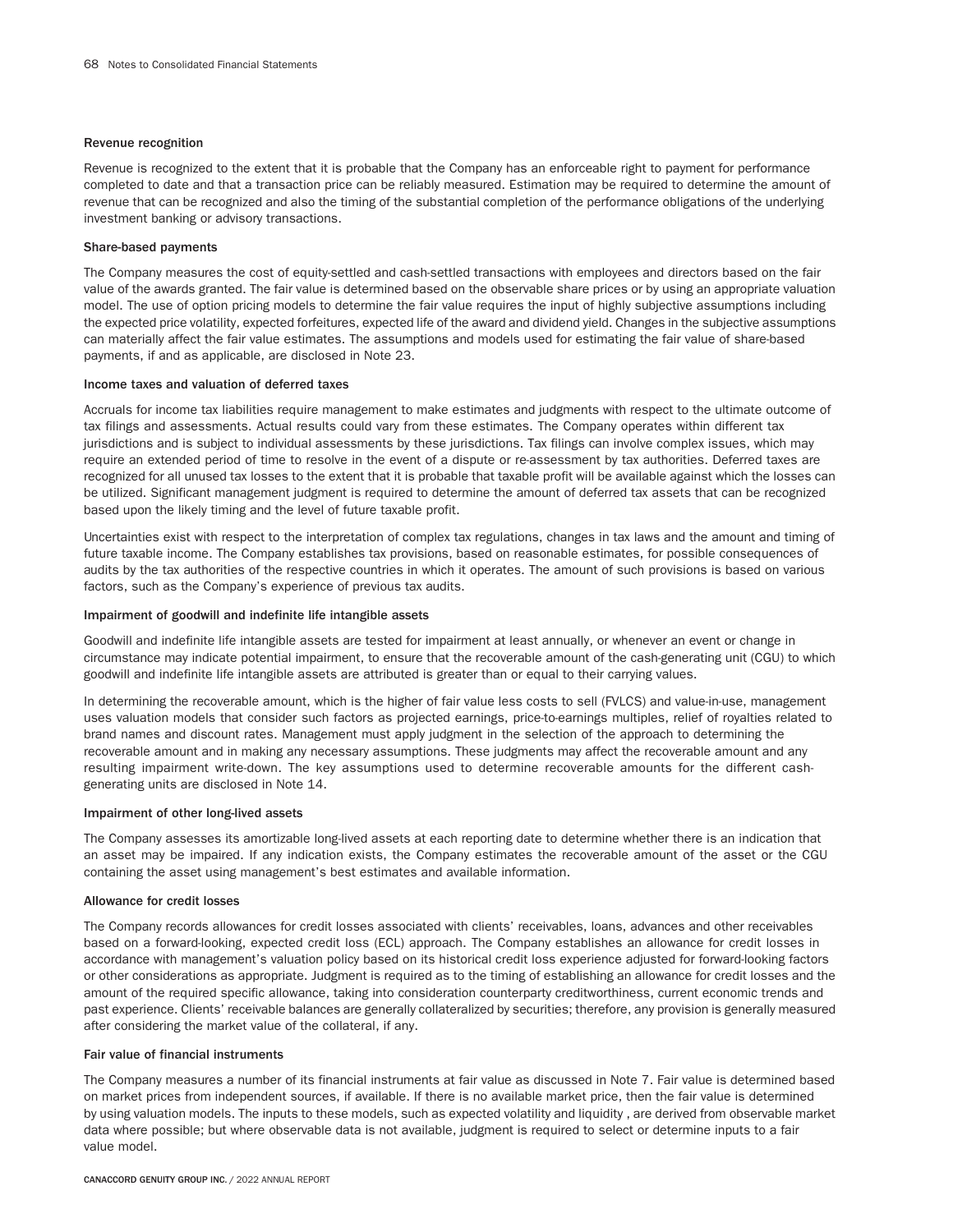There is inherent uncertainty and imprecision in estimating the factors that can affect fair value, and in estimating fair values generally, when observable data is not available. Changes in assumptions and inputs used in valuing financial instruments could affect the reported fair values.

#### Provisions

The Company records provisions related to pending or outstanding legal matters and regulatory investigations. Provisions in connection with legal matters are determined on the basis of management's judgment in consultation with legal counsel, considering such factors as the amount of the claim, the possibility of wrongdoing by an employee of the Company and precedents. Contingent litigation loss provisions are recorded by the Company when it is probable that the Company will incur a loss as a result of a past event and the amount of the loss can be reliably estimated. The Company also records provisions related to restructuring costs when the recognition criteria for provisions as they apply to restructuring costs are fulfilled.

#### Comparatives

Certain payments of deferred and contingent consideration associated with business combinations have been reclassified from financing activities to investing activities in the consolidated statements of cash flows to better align the presentation with the substance of the transactions.

#### NOTE 3. Adoption of New and Revised Standards

There were no new accounting standards adopted for the period ended March 31, 2022.

# NOTE 4. Future Changes in Accounting Policies

#### Standards issued but not yet effective

There were no standards issued, which may reasonably be expected to materially impact the Company's financial statements, but which were not yet effective as of March 31, 2022.

### NOTE 5. Summary of Significant Accounting Policies

#### TRANSLATION OF FOREIGN CURRENCY TRANSACTIONS AND FOREIGN SUBSIDIARIES

The Company's consolidated financial statements are presented in Canadian dollars, which is also the Company's functional currency. Each subsidiary of the Company determines its own functional currency, and items included in the financial statements of each subsidiary are measured using that functional currency.

#### Transactions and balances

Transactions in foreign currencies are initially recorded by the Company and its subsidiaries at their respective functional currencies using exchange rates prevailing at the date of the transaction.

Monetary assets and liabilities denominated in foreign currencies are translated by the Company and its subsidiaries into their respective functional currencies at the exchange rate in effect at the reporting date. All differences upon translation are recognized in the consolidated statements of operations.

Non-monetary assets and liabilities denominated in foreign currencies are translated by the Company and its subsidiaries into their respective functional currencies at historical rates. Non-monetary items measured at fair value in a foreign currency are translated using the exchange rates in effect at the date when the fair value is determined.

#### Translation of foreign subsidiaries

Assets and liabilities of foreign subsidiaries with a functional currency other than the Canadian dollar are translated into Canadian dollars at rates prevailing at the reporting date, and income and expenses are translated at average exchange rates prevailing during the period. Unrealized gains or losses arising as a result of the translation of the foreign subsidiaries are recorded in accumulated other comprehensive income (loss). On disposal of a foreign operation, the component of other comprehensive income relating to that particular foreign operation is recognized in the consolidated statements of operations.

The Company also has monetary assets and liabilities that are receivable or payable from a foreign operation. If settlement of the receivable or payable is neither planned nor likely to occur in the foreseeable future, the differences upon translation are recognized in accumulated other comprehensive income (loss) as these receivables and payables form part of the net investment in the foreign operation.

#### INTANGIBLE ASSETS

Identifiable intangible assets acquired separately are measured on initial recognition at cost. The cost of identifiable intangible assets acquired in a business combination is equal to their fair value as at the date of acquisition. Following initial recognition,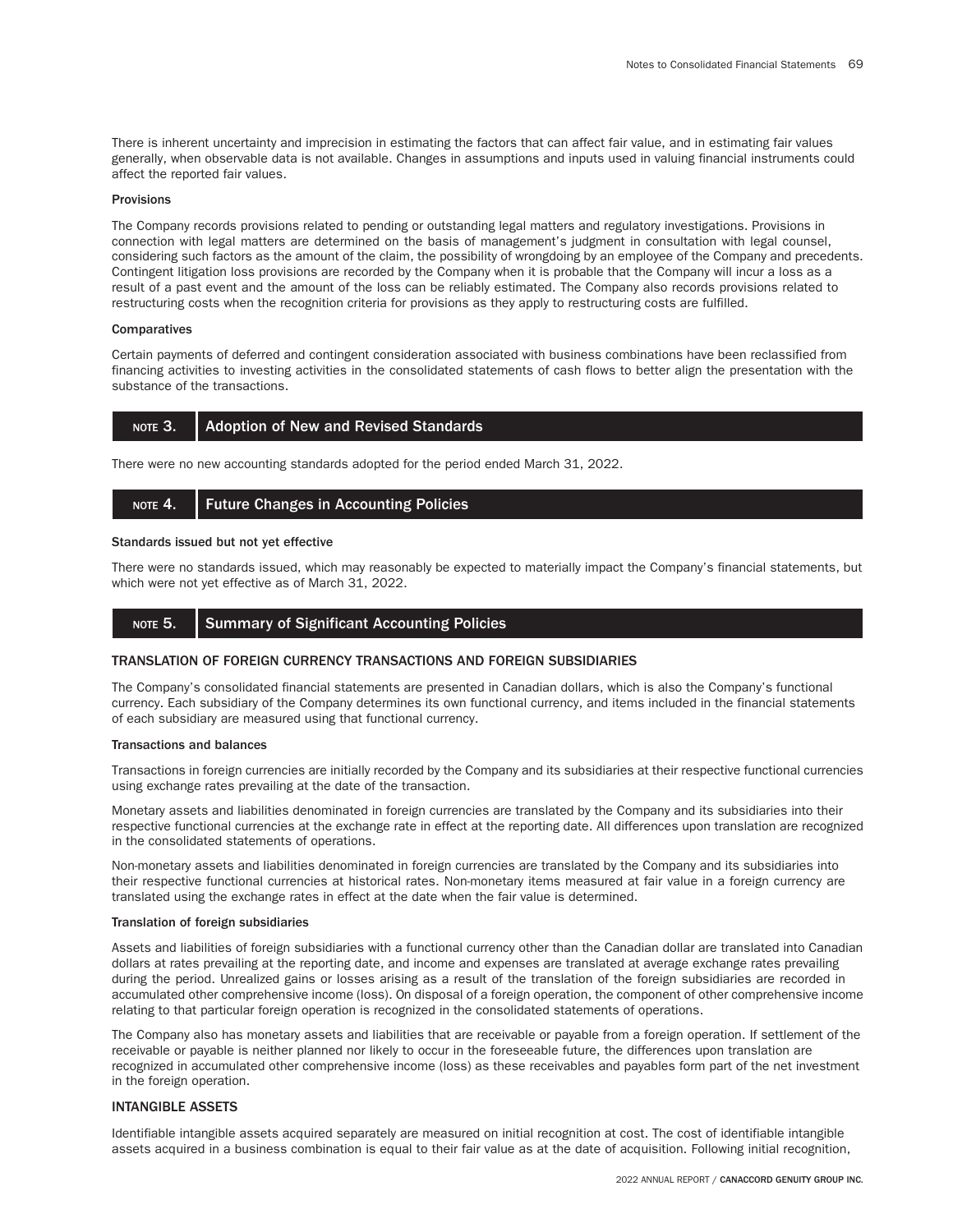identifiable intangible assets are carried at cost less any accumulated amortization and any accumulated impairment losses. The amortization of intangible assets is recognized in the consolidated statements of operations as part of amortization expense.

The useful lives of identifiable intangible assets are assessed to be either finite or indefinite. Identifiable intangible assets with finite lives are amortized over their useful economic lives and assessed for impairment whenever there is an indication that the identifiable intangible asset may be impaired. The amortization period and the amortization method for an identifiable intangible asset are reviewed at least annually, at each financial year end.

Identifiable intangible assets with indefinite useful lives are not amortized, but are tested for impairment annually.

Identifiable intangible assets purchased through the acquisitions of Genuity Capital Markets (Genuity), Patersons Securities Limited, Collins Stewart Hawkpoint plc (CSHP), Eden Financial Ltd., Hargreave Hale, McCarthy Taylor, Petsky Prunier, Adam & Company and Sawaya Partners are customer relationships, non-competition agreements, brand name, trading licences, contract book, fund management contracts and technology, which have finite lives and are amortized on a straight-line basis over their estimated useful lives. Branding acquired through the acquisition of Genuity is considered to have an indefinite life, as it will provide benefit to the Company over a continuous period. Software under development or acquired is amortized over its useful life once the asset is available for use. Brand names with definite lives are amortized over three years. Customer relationships are amortized over five to 24 years. Internally developed or acquired software is amortized over a maximum of 10 years.

#### Internally developed or acquired software

Expenditures towards the development or acquisition of projects are recognized as intangible assets when the Company can demonstrate that the technical feasibility of the assets for use has been established. The assets are carried at cost less any accumulated amortization and accumulated impairment losses in accordance with IAS 38, "Intangible Assets". Capitalized costs are expenditures directly attributable to the software development, such as employment, consulting or professional fees. Amortization of the assets begins when development is complete, and the assets are available for use. The assets are amortized over the period of expected future benefit.

#### IMPAIRMENT OF NON-FINANCIAL ASSETS

The Company assesses, at each reporting date, whether there is an indication that an asset may be impaired. If any indication exists, or when annual impairment testing for an asset is required, the Company estimates the asset's recoverable amount. An asset's recoverable amount is the higher of the FVLCS and the value-in-use of a particular asset or CGU. The recoverable amount is determined for an individual asset, unless the asset does not generate cash inflows that are largely independent of those from other assets or groups of assets. When the carrying amount of an asset or CGU exceeds its recoverable amount, the asset is considered impaired and is written down to its recoverable amount, and the impairment is recognized in the consolidated statements of operations.

In assessing FVLCS, the estimated future cash flows are discounted to their present value using a pre-tax discount rate that reflects current market assessments of the time value of money and the risks specific to the asset. The Company bases its impairment calculation on annual budget calculations, which are prepared separately for each of the Company's CGUs to which the individual assets are allocated. These budget calculations generally cover a period of five years. A long-term growth rate is then calculated and applied to project future cash flows after the fifth year.

Impairment losses are recognized in the consolidated statements of operations.

For assets excluding goodwill, an assessment is made at each reporting date to determine whether there is an indication that previously recognized impairment losses no longer exist or have decreased. If such an indication exists, the Company estimates the asset's or CGU's recoverable amount. A previously recognized impairment loss is reversed only if there has been a change in the assumptions used to determine the asset's recoverable amount since the last impairment loss was recognized. The reversal is limited so that the carrying amount of the asset does not exceed its recoverable amount, or exceed the carrying amount that would have been determined, net of depreciation, had no impairment loss been recognized for the asset in prior years. Such reversal is recognized in the consolidated statements of operations.

The following assets have specific characteristics for impairment testing:

#### Goodwill

Goodwill is tested for impairment annually as at March 31 or when circumstances indicate that the carrying value may be impaired.

Impairment is determined for goodwill by assessing the recoverable amount of each CGU (or group of CGUs) to which goodwill relates. When the recoverable amount of the CGU is less than its carrying amount, an impairment loss is recognized. Impairment losses relating to goodwill cannot be reversed in future periods.

#### Indefinite life intangible assets

Intangible assets with indefinite useful lives are tested for impairment annually, as at March 31, at the CGU level and when circumstances indicate that the carrying value may be impaired.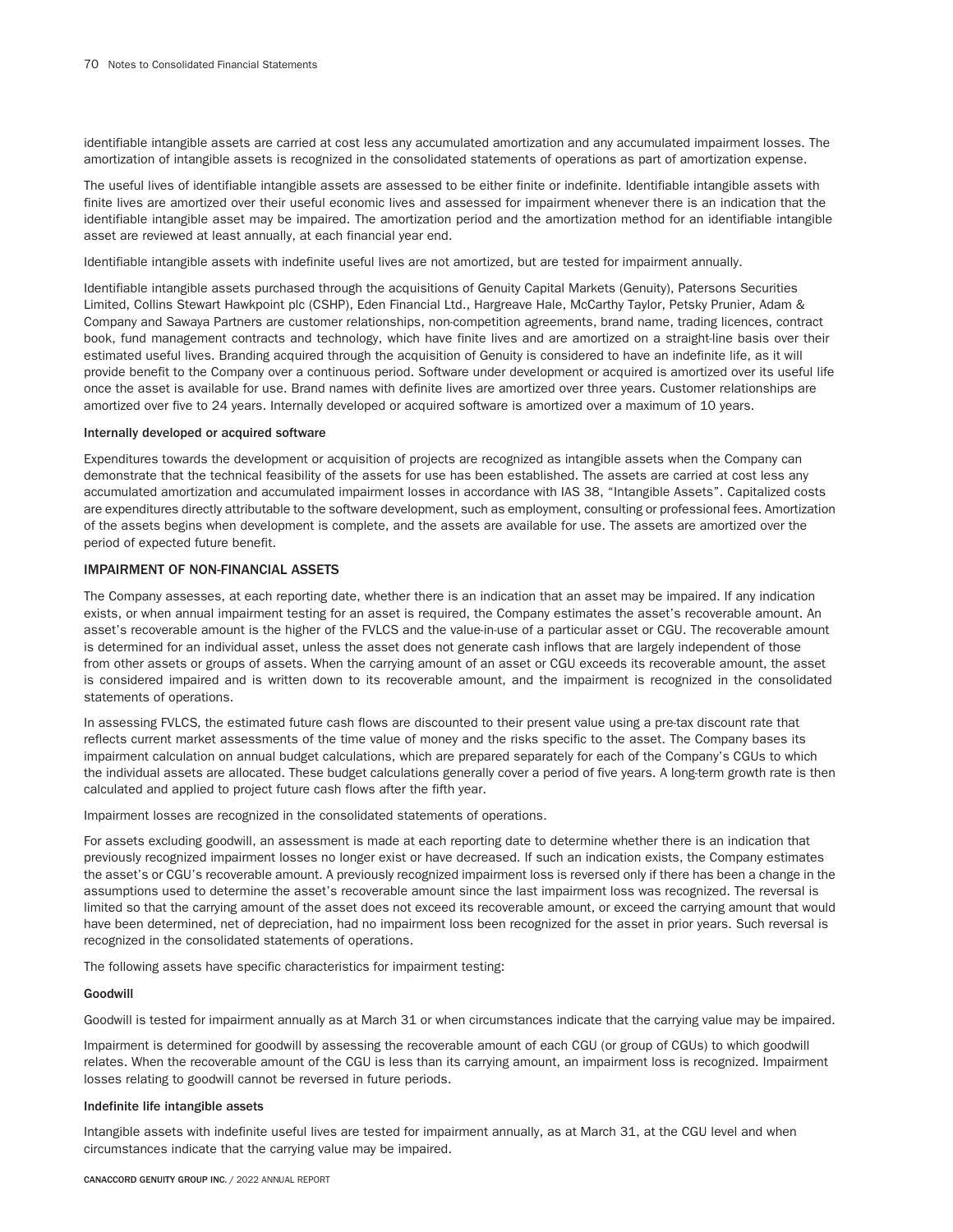#### CASH AND CASH EQUIVALENTS

Cash and cash equivalents consist of cash on deposit, treasury bills, commercial paper and bankers' acceptances with a term to maturity of less than three months from the date of purchase, which are subject to an insignificant risk of changes in value.

#### FINANCIAL INSTRUMENTS

A financial instrument is any contract that gives rise to a financial asset of one entity and a financial liability or equity instrument of another entity.

#### [i] Financial assets

#### *Initial recognition and measurement*

On initial recognition, financial assets are classified as instruments measured at amortized cost, fair value through other comprehensive income or fair value through profit or loss. The classification is based on two criteria: the Company's business approach for managing the financial assets; and whether the instruments' contractual cash flows result in cash flows that are solely payments of principal and interest on the principal amount outstanding (the SPPI criteria).

The business approach considers whether the Company's objective is to receive cash flows from holding the financial assets, from selling the assets or a combination of both.

#### *Classification and subsequent measurement*

#### *Financial assets classified as fair value through profit or loss (FVTPL)*

Financial assets are classified as FVTPL when they either fail the contractual cash flow test or are held in a business model in which the aim is to realize the asset's value through a short-term sale. Financial assets at FVTPL are stated at fair value, with any resulting gain or loss recognized in the statements of operations. The net gain or loss recognized in the statements of operations includes any unpaid dividend or interest earned on the financial asset. Financial assets measured at FVTPL consist of marketable securities owned and investments not subject to significant influence by the Company.

The Company periodically evaluates the classification of its financial assets classified as FVTPL based on whether the intent to sell the financial assets in the near term is still appropriate. In rare circumstances, if the Company is unable to trade these financial assets due to inactive markets or if management's intent to sell them in the foreseeable future significantly changes, the Company may elect to reclassify these financial assets.

#### *Financial assets classified as fair value through other comprehensive income (FVOCI)*

A financial asset is classified as FVOCI if it is held within a business model whose objective is achieved by both collecting contractual cash flows and selling financial assets, and the contractual terms of the financial asset result in cash flows that meet the SPPI criteria. Included in the FVOCI category was our investment in Euroclear which was disposed during the year ended March 31, 2021. There are no other financial assets classified as FVOCI.

#### *Financial assets classified as amortized costs*

A financial asset is measured at amortized cost if it is held within a business model that has an objective to hold financial assets to collect contractual cash flows and the contractual terms of the financial asset result in cash flows that meet the SPPI criteria. Items included in this category include cash and cash equivalents and accounts receivable.

The Company reclassifies financial assets only when its business approach for managing those assets changes.

#### Impairment of financial assets

The Company's accounts receivables are classified as financial assets measured at amortized cost and are subject to the ECL model. Accounts receivable includes trade receivables from clients and brokers and dealers. All our corporate finance and client receivables have a maturity of less than 12 months from initial recognition; therefore, the allowance is limited to 12-month ECLs. The Company established a valuation policy that is based on its historical credit loss experience, adjusted for forward-looking factors or other considerations as appropriate. The impact of the allowance is not considered to have a significant impact on our audited consolidated financial statements for the year ended March 31, 2022. A financial asset or group of financial assets was deemed to be impaired if there was objective evidence of impairment as a result of one or more events that occurred since the initial recognition of the asset.

#### Derecognition

A financial asset is derecognized primarily when the rights to receive cash flows from the asset have expired or the Company has transferred its right to receive cash flows from the asset.

#### [ii] Financial liabilities

#### *Initial recognition and measurement*

All financial liabilities are recognized initially at fair value and classified as either FVTPL or other financial liabilities.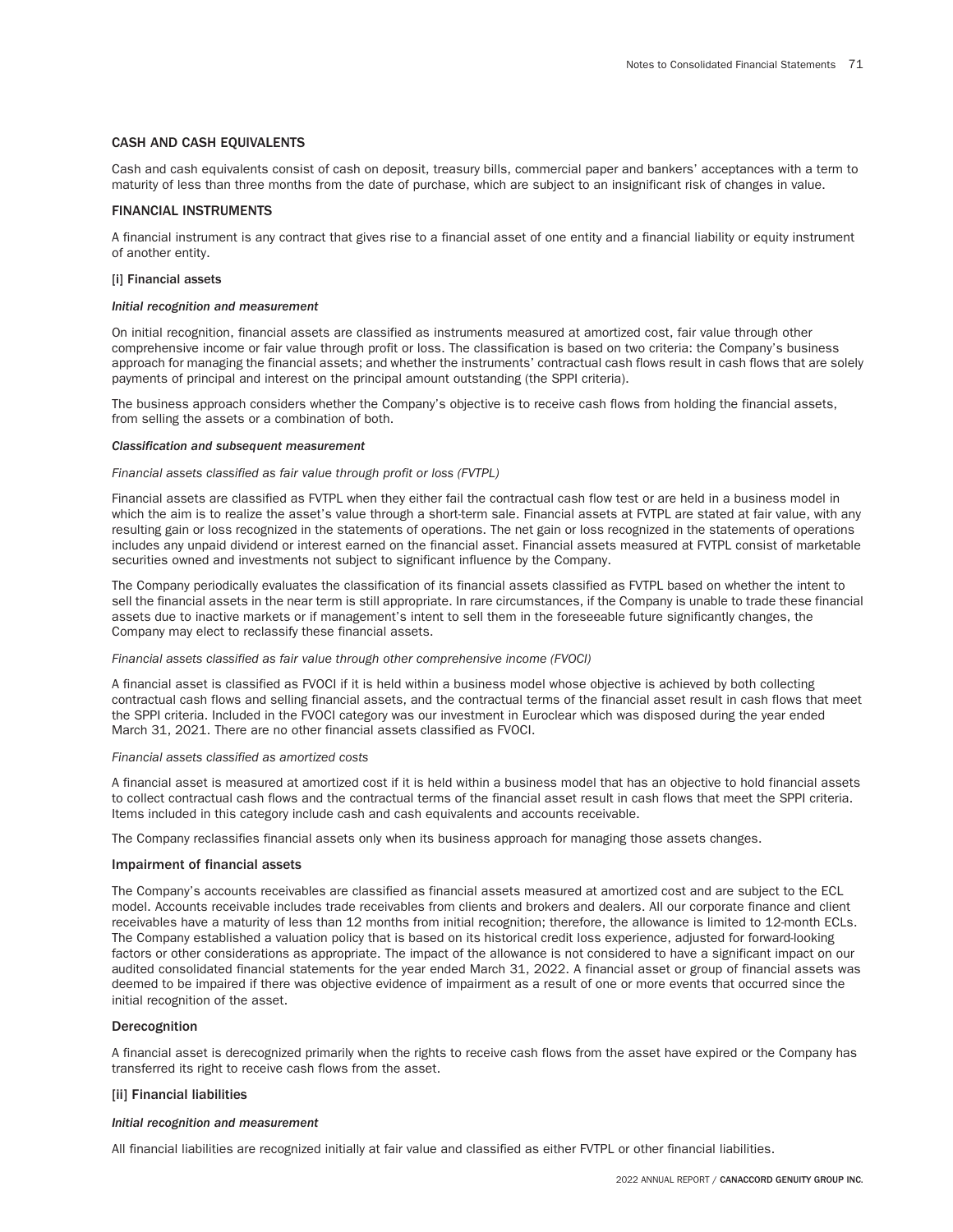#### *Classification and subsequent measurement*

#### *Financial liabilities classified as fair value through profit or loss*

Financial liabilities classified as FVTPL include financial liabilities held for trading and financial liabilities designated upon initial recognition as fair value through profit or loss. Financial liabilities are classified as held for trading if they are acquired for the purpose of selling in the near term. Gains or losses on liabilities held for trading are recognized in the statements of operations. The Company has not designated any financial liabilities as FVTPL that would not otherwise meet the definition of FVTPL upon initial recognition. Securities sold short, non-controlling interests derivative liability and contingent and deferred considerations are classified as held for trading and recognized at fair value.

#### *Financial liabilities classified as amortized cost*

After initial recognition, financial liabilities classified as other financial liabilities are subsequently measured at amortized cost using the effective interest rate method. Gains and losses are recognized in the statements of operations. Financial liabilities classified as amortized cost include accounts payable and accrued liabilities, bank loans, and subordinated debt. The carrying value of other financial liabilities approximates their fair value.

#### [iii] Offsetting of financial instruments

Financial assets and financial liabilities are offset, and the net amount is reported in the consolidated statements of financial position if, and only if, there is a currently enforceable legal right to offset the recognized amounts and there is an intention to settle on a net basis, or to realize the assets and settle the liabilities simultaneously.

#### [iv] Derivative financial instruments

Derivative financial instruments are financial contracts, the value of which is derived from the value of the underlying assets, interest rates, indices or currency exchange rates.

The Company uses derivative financial instruments to manage foreign exchange risk on pending security settlements in foreign currencies. The fair value of these contracts is nominal due to their short term to maturity.

Realized and unrealized gains and losses related to these contracts are recognized in the consolidated statements of operations during the reporting period.

The Company trades in futures contracts, which are agreements to buy or sell standardized amounts of a financial instrument at a predetermined future date and price, in accordance with terms specified by a regulated futures exchange, and subject to daily cash margining. The Company trades in futures in an attempt to mitigate interest rate risk, yield curve risk and liquidity risk.

The Company also trades in forward contracts, which are non-standardized contracts to buy or sell a financial instrument at a specified price on a future date. The Company trades in forward contracts in an attempt to mitigate foreign exchange risk on pending security settlements in foreign currencies.

#### FAIR VALUE MEASUREMENT

The Company measures financial instruments at fair value at each reporting period. Fair value is the price that would be received to sell an asset or paid to transfer a liability in an orderly transaction between market participants at the measurement date. The fair value measurement is based on the presumption that the transaction to sell the asset or transfer the liability takes place either in the principal market for the asset or liability, or in the absence of a principal market, in the most advantageous market for the asset or liability.

When available, quoted market prices or dealer price quotations (bid price for long positions and ask price for short positions), without any deduction for transaction costs, are used to determine fair value. For financial instruments not traded in an active market, the fair value is determined using appropriate and reliable valuation techniques. Such techniques may include recent arm's length market transactions; reference to the current fair value of another instrument that is substantially the same; discounted cash flow analysis or other valuation models. Valuation techniques may require the use of estimates or management assumptions if observable market data is not available. When the fair value cannot be reliably measured using a valuation technique, then the financial instrument is measured at cost.

The Company categorizes its fair value measurements according to a three-level hierarchy. The hierarchy prioritizes the inputs used by the Company's valuation techniques. A level is assigned to each fair value measured based on the lowest level input significant to the fair value measurement in its entirety [Note 7]. For assets and liabilities that are recognized in the consolidated financial statements on a recurring basis, the Company determines whether transfers have occurred between levels in the hierarchy by re-assessing categorization (based on the lowest level input that is significant to the fair value measurement as a whole) at the end of each reporting period.

#### SECURITIES OWNED AND SOLD SHORT

Securities owned and sold short are recorded at fair value based on quoted market prices in an active market or a valuation model if no market prices are available. Unrealized gains and losses are reflected in income. Certain securities owned have been pledged as collateral for securities borrowing transactions. Securities owned and sold short are classified as held for trading financial instruments.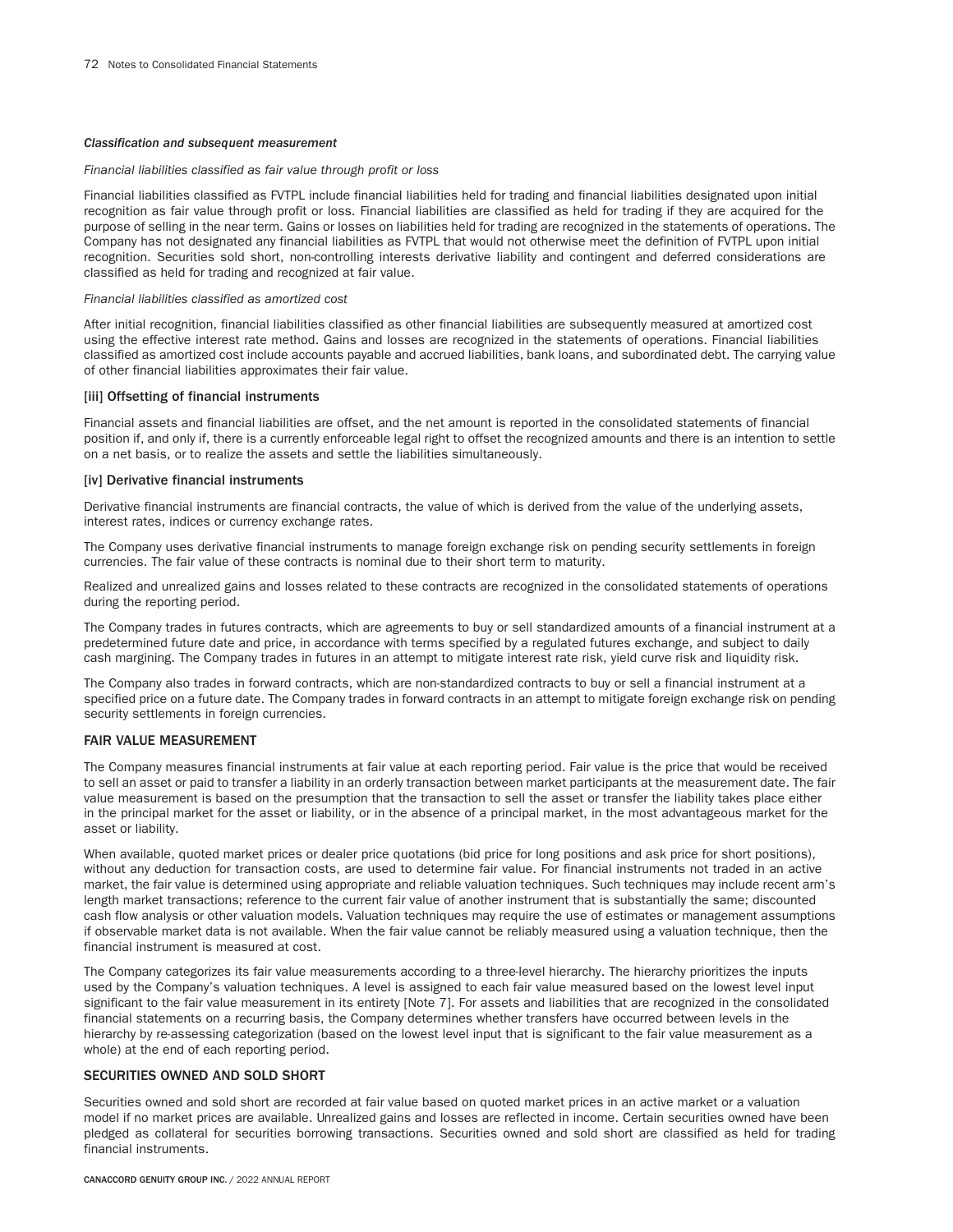#### SECURITIES LENDING AND BORROWING

The Company employs securities lending and borrowing activities primarily to facilitate the securities settlement process. These arrangements are typically short term in nature, with interest being received when cash is delivered, and interest being paid when cash is received. The value of collateral for securities borrowed and securities loaned is carried at the amounts of cash collateral delivered and received in connection with the transactions.

Securities borrowed transactions require the Company to deposit cash, letters of credit or other collateral with the lender. For securities loaned, the Company receives collateral in the form of cash or other collateral in an amount generally in excess of the market value of the securities loaned. The Company monitors the fair value of the securities loaned and borrowed against the cash collateral on a daily basis and, when appropriate, the Company may require counterparties to deposit additional collateral, or it may return collateral pledged to ensure such transactions are appropriately collateralized.

Securities purchased under agreements to resell and securities sold under agreements to repurchase represent collateralized financing transactions. The Company receives securities purchased under agreements to resell, makes delivery of securities sold under agreements to repurchase, monitors the market value of these securities on a daily basis and delivers or obtains additional collateral as appropriate.

The Company manages its credit exposure by establishing and monitoring aggregate limits by customer for these transactions. Interest earned on cash collateral is based on a floating rate.

#### SECURITIES PURCHASED UNDER REVERSE REPURCHASE AGREEMENTS AND OBLIGATIONS RELATED TO SECURITIES SOLD UNDER REPURCHASE AGREEMENTS

The Company recognizes these transactions on the trade date at amortized cost using the effective interest rate method. Securities sold and purchased under repurchase agreements remain on the consolidated statement of financial position. Reverse repurchase agreements and repurchase agreements are treated as collateralized lending and borrowing transactions.

#### REVENUE RECOGNITION

Revenue is recognized either at a point in time when a single performance obligation is satisfied at once or over the period of time when a performance obligation is received and utilized by the customer over that period. The Company assesses its revenue arrangements in order to determine if it is acting as principal or agent. The main types of revenue contracts are as follows:

Commissions and fees revenue consists of revenue generated through commission-based brokerage services, recognized on a trade date basis, and the sale of fee-based products and services, recognized on an accrual basis. Realized and unrealized gains and losses on securities purchased for client-related transactions are reported as net facilitation losses and recorded net of commission revenue. Facilitation losses for the year ended March 31, 2022 were \$9.1 million [2021 – \$8.4 million]. Commissions are recognized at a point in time (trade date) as the performance obligation is satisfied.

Investment banking revenue consists of underwriting fees and commissions earned on corporate finance activities. The act of underwriting the securities is the sole performance obligation, and revenue is recognized at the point in time when the underwriting transaction is complete.

Advisory fees consist of ongoing management and advisory fees that are recognized over the period of time that this performance obligation is delivered. Also included in advisory fees is revenue from mergers and acquisitions activities, which is recognized at the point in time when the underlying transaction is substantially completed under the engagement terms and it is probable that a significant revenue reversal will not occur.

Principal trading revenue consists of income earned in connection with principal trading operations and is outside the scope of IFRS 15.

Interest revenue consists of interest earned on client margin accounts, interest earned on the Company's cash, interest earned on cash delivered in support of securities borrowing activity, and dividends earned on securities owned. Interest and dividend revenue is outside the scope of IFRS 15.

Other revenue includes foreign exchange gains or losses, revenue earned from correspondent brokerage services and administrative fee revenue.

#### EQUIPMENT AND LEASEHOLD IMPROVEMENTS

Computer equipment, furniture and equipment, and leasehold improvements are recorded at cost less accumulated amortization. Amortization is being recorded as follows:

| Computer equipment      | Straight-line over useful life                                                  |
|-------------------------|---------------------------------------------------------------------------------|
| Furniture and equipment | Straight-line over useful life                                                  |
| Leasehold improvements  | Straight-line over the shorter of useful life and respective term of the leases |

An item of property, plant and equipment, and any specific part initially recognized, is derecognized upon disposal or when no future economic benefits are expected from its use or disposal. Any gain or loss arising upon derecognition of the asset (calculated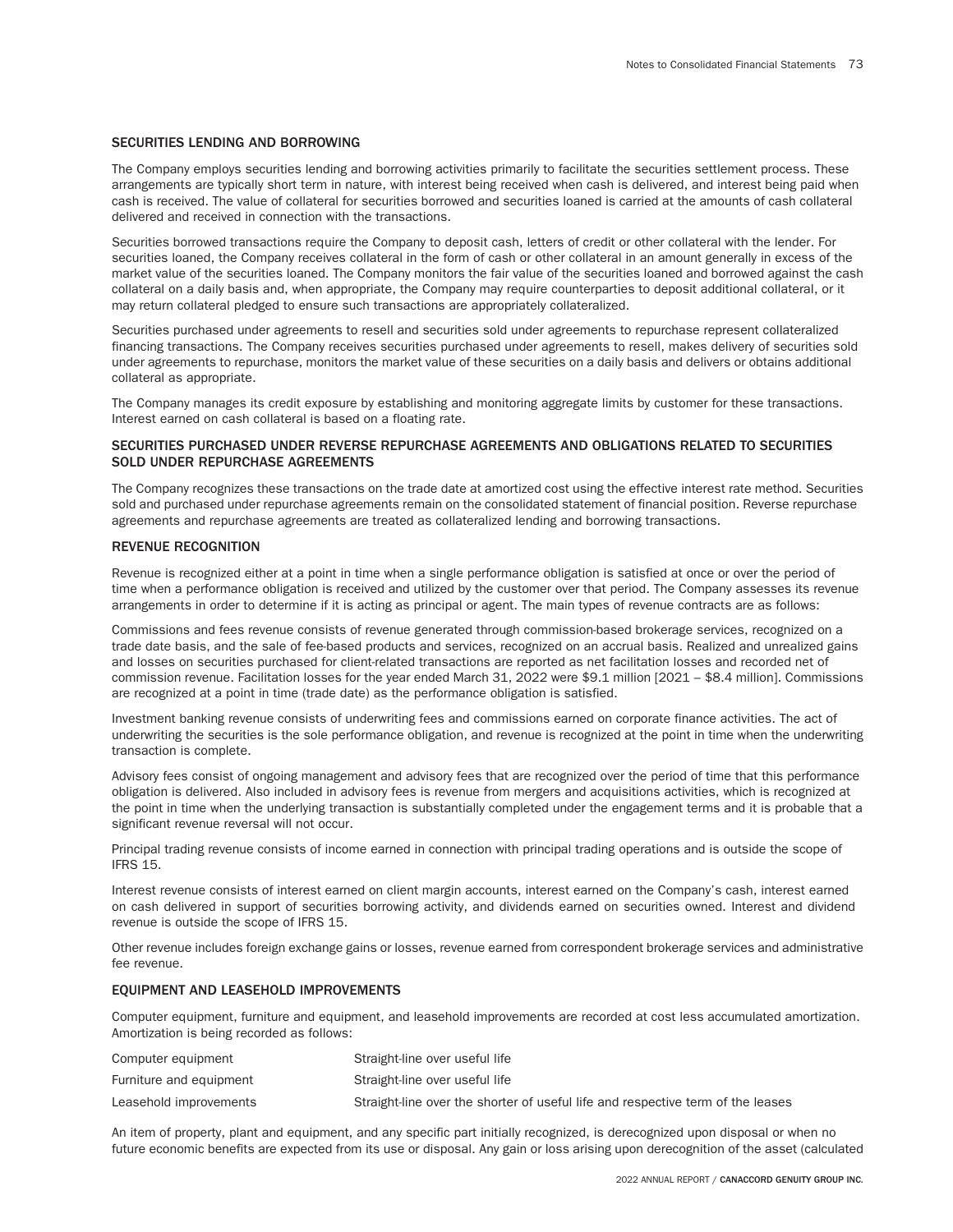as the difference between the net disposal proceeds and the carrying amount of the asset) is included in the consolidated statements of operations when the asset is derecognized.

The assets' residual values, useful lives and methods of amortization are reviewed at each financial year end, and are adjusted prospectively where appropriate.

#### INCOME TAXES

#### Current income tax

Current income tax assets and liabilities for the current period are measured at the amount expected to be recovered from or paid to the taxation authorities. The tax rates and tax laws used to compute the amounts are those that are enacted or substantively enacted, at the reporting date, in the countries where the Company operates and generates taxable income.

Management periodically evaluates positions taken in the Company's tax returns with respect to situations in which applicable tax regulations are subject to interpretation and establishes provisions where appropriate.

Current income tax relating to items recognized directly in equity is recognized in equity and not in the consolidated statements of operations.

#### Deferred tax

Deferred taxes are accounted for using the liability method. This method requires that deferred taxes reflect the expected deferred tax effect of temporary differences at the reporting date between the carrying amounts of assets and liabilities for financial statement purposes and their tax bases.

Deferred tax liabilities are recognized for all taxable temporary differences, except for taxable temporary differences associated with investments in subsidiaries where the timing of the reversal of the temporary difference can be controlled and it is probable that the temporary difference will not reverse in the foreseeable future.

Deferred tax assets are recognized for all deductible temporary differences, carryforward of unused tax credits and carryforward of unused tax losses, to the extent that it is probable that taxable profit will be available against which the deductible temporary differences, and the carryforward of unused tax credits and unused tax losses, can be utilized. The carrying amounts of deferred tax assets are reviewed at each reporting date and reduced to the extent that it is no longer probable that sufficient taxable profit will be available to allow all or part of the deferred tax assets to be utilized. Unrecognized deferred tax assets are assessed at each reporting date and are recognized to the extent that it has become probable that future taxable profits will allow the deferred tax asset to be recovered.

No deferred tax liability has been recognized for taxable temporary differences associated with investments in subsidiaries from undistributed profits and foreign exchange translation differences as the Company is able to control the timing of the reversal of these temporary differences. The Company has no plans or intention to perform any actions that will cause the temporary differences to reverse in the foreseeable future.

Deferred tax assets and liabilities are measured at the tax rates that are expected to apply to the period when the asset is realized, or the liability is settled, based on tax rates (and tax laws) that have been enacted or substantively enacted by the end of the reporting period. Deferred tax is charged or credited in the statements of operations except where it relates to items that may be credited directly to equity, in which case the deferred tax is recognized directly against equity.

Deferred tax assets and deferred tax liabilities are offset if a legally enforceable right exists to set off current tax assets against current tax liabilities and the deferred tax assets and the deferred tax liabilities relate to income taxes levied by the same taxation authority on the same taxable entity.

#### Sales tax

Revenues, expenses and assets are recognized net of the amount of sales tax, except where the amount of sales tax incurred is not recoverable from the tax authority. In these circumstances, sales tax is recognized as part of the cost of acquisition of the asset or as part of an item of the expense. The net amount of sales tax recoverable from, or payable to, the taxation authority is included as part of accounts receivable or accounts payable in the consolidated statements of financial position.

#### TREASURY SHARES

The Company's own equity instruments that are reacquired (treasury shares) are recognized at cost and deducted from equity. This includes shares held in the employee benefit trusts and unvested share purchase loans and preferred shares held in treasury. No gain or loss is recognized in the statements of operations on the purchase, sale, issue or cancellation of the Company's own equity instruments. Any difference between the carrying amount and the consideration, if reissued, is recognized in contributed surplus. Voting rights related to treasury shares are nullified for the Company and no dividends are allocated to them.

#### EARNINGS PER COMMON SHARE

Basic earnings per common share is computed by dividing the net income (loss) attributable to common shareholders for the period by the weighted average number of common shares outstanding. Diluted earnings per common share reflects the dilutive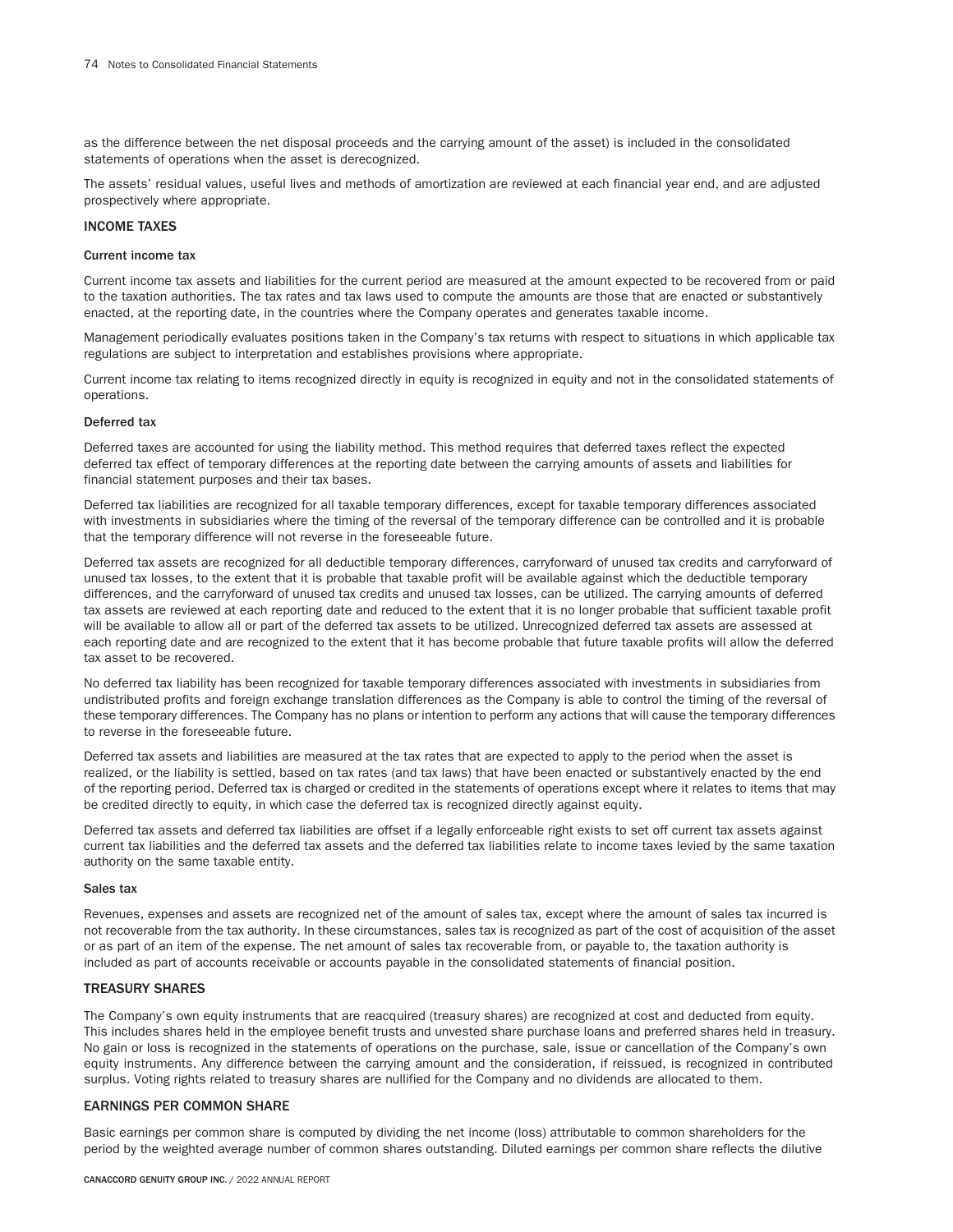effect in connection with the LTIP, other share-based payment plans, and the convertible debentures (up until the redemption date of April 9, 2021) based on the treasury stock method. The treasury stock method determines the number of incremental common shares by assuming that the number of shares the Company has granted to employees has been issued. The Convertible Preferred Shares issued by CGWM UK are factored into the diluted EPS by adjusting net income attributable to common shareholders of the Company to reflect our proportionate share of CGWM UK's earnings on an as converted basis if the calculation is dilutive.

#### SHARE-BASED PAYMENTS

Employees (including senior executives) of the Company receive remuneration in the form of share-based payment transactions, whereby employees render services as consideration for equity instruments (equity-settled transactions). The participating employees are eligible to receive shares that generally vest over three years (the RSUs). This program is referred to as the long-term incentive plan (the LTIP or the Plan).

Independent directors also receive deferred share units (DSUs) as part of their remuneration, which can only be settled in cash (cashsettled transactions). Certain executives may also receive performance stock options (PSOs) as part of their remuneration which are equity-settled.). In addition, certain senior executives receive performance share units (PSUs) as well as DSUs under the senior executives DSU plan as part of their remuneration, which can only be settled in cash (cash-settled transactions).

The dilutive effect, if any, of outstanding options and share-based payments is reflected as additional share dilution in the computation of diluted earnings (loss) per common share.

#### Equity-settled transactions

For equity-settled transactions, the Company measures the fair value of share-based awards as of the grant date.

RSUs issued by the Plan continue to vest after termination of employment so long as the employee does not violate certain posttermination restrictions and is not engaged in certain competitive or soliciting activities as provided in the Plan. The Company determined that the awards do not meet the criteria for an in-substance service condition, as defined by IFRS 2. Accordingly, RSUs granted as part of the normal course incentive compensation payment cycle are expensed in the period in which those awards are deemed to be earned, with a corresponding increase in contributed surplus, which is generally either the fiscal period in which the awards are made or the immediately preceding fiscal year for those awards made after the end of such fiscal year but determined and earned in respect of that fiscal year.

For certain awards, typically new hire awards or retention awards, vesting is subject to continued employment, and therefore these awards are subject to a continuing service requirement. Accordingly, the Company recognizes the cost of such awards as an expense on a graded basis over the applicable vesting period, with a corresponding increase in contributed surplus.

The Company estimates the number of equity instruments that will ultimately vest when calculating the expense attributable to equitysettled transactions. No expense is recognized for awards that do not ultimately vest.

When share-based awards vest, contributed surplus is reduced by the applicable amount and share capital is increased by the same amount.

#### Cash-settled transactions

The cost of cash-settled transactions is measured initially at fair value at the grant date. The fair values of DSUs for independent directors are expensed upon grant, as there are no vesting conditions [Note 23]. The liability is remeasured to fair value at each reporting date up to and including the settlement date, with changes in fair value recognized through the statements of operations. The PSUs and DSUs were measured at fair value on grant date. Changes in value of the PSUs and DSUs at each reporting period are amortized over the remaining vesting period and recorded as a compensation expense in the statement of operations as a result of certain employment-related conditions.

#### PROVISIONS

Provisions are recognized when the Company has a present obligation as a result of a past event, it is probable that an outflow of resources embodying economic benefits will be required to settle the obligation and a reliable estimate can be made of the amount of the obligation. The expense relating to any provision is presented in the statements of operations net of any reimbursement. If the effect of the time value of money is significant, provisions are discounted using a current pre-tax rate that reflects, where appropriate, the risks specific to the liability. Where discounting is used, the increase in the provision due to the passage of time is recognized as an interest expense.

#### Legal provisions

Legal provisions are recognized when it is probable that the Company will be liable for the future obligation as a result of a past event related to legal matters and when they can be reasonably estimated.

#### Restructuring provisions

Restructuring provisions are only recognized when the recognition criteria for provisions are fulfilled. In order for the recognition criteria to be met, the Company needs to have in place a detailed formal plan about the business or part of the business concerned,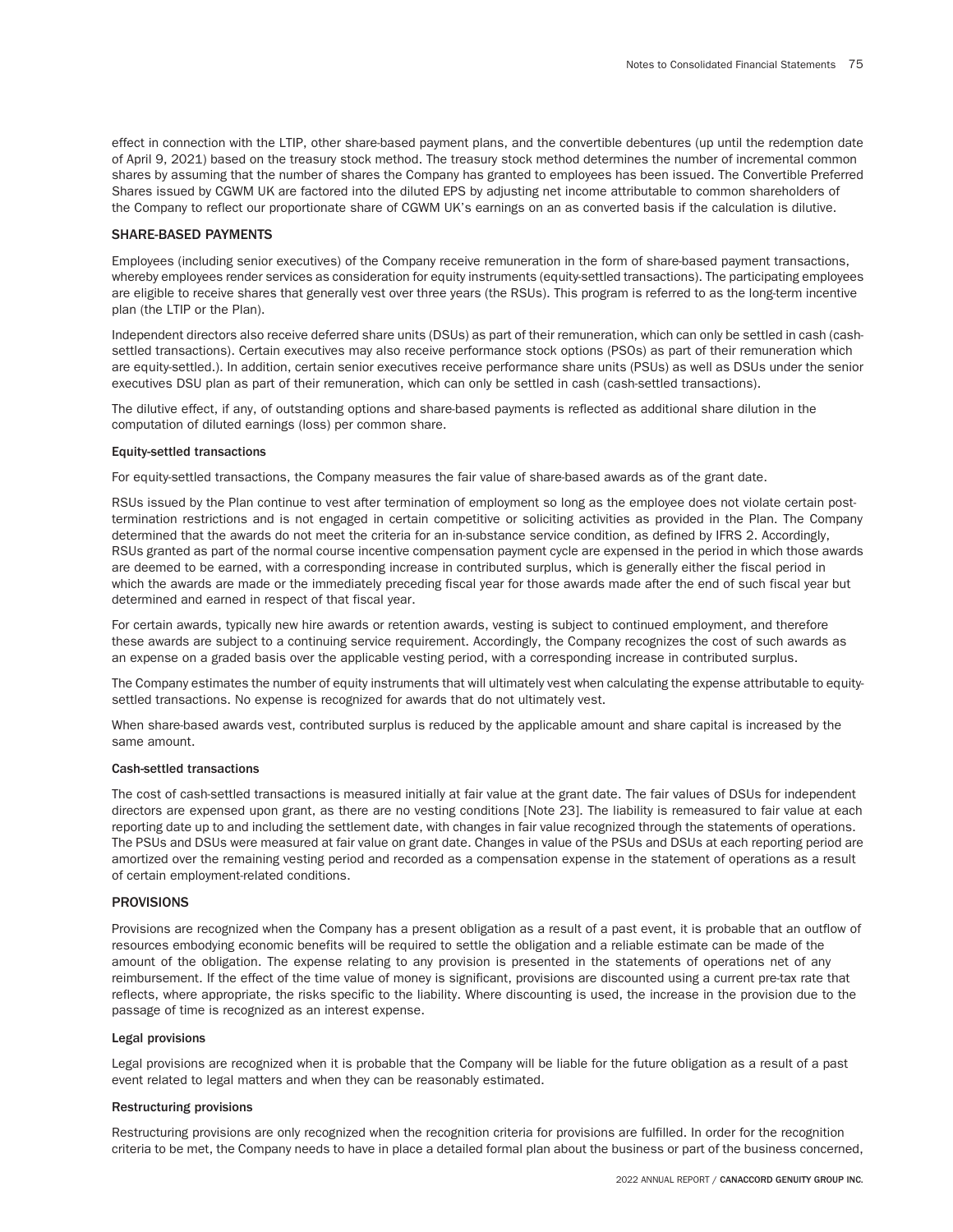the location and number of employees affected, a detailed estimate of associated costs and an appropriate timeline. In addition, either the personnel affected must have a valid expectation that the restructuring is being carried out or the implementation must have been initiated. The restructuring provision recognized includes staff restructuring costs, reorganization expenses, onerous lease provisions and impairment of equipment and leasehold improvements.

#### LEASES

At the commencement of a lease, the liability to make lease payments and an asset representing the right to use the underlying asset during the lease term is recognized. The interest expense on the lease liability and the amortization expense on the right-ofuse assets are charged to the statement of operations and separately recognized.

#### **CLIENT MONEY**

The Company's UK & Europe operations hold money on behalf of their clients in accordance with the client money rules of the Financial Conduct Authority in the United Kingdom. Such money and the corresponding liabilities to clients are not included in the consolidated statements of financial position as the Company is not beneficially entitled thereto. The amounts held on behalf of clients at the reporting date are included in Note 27.

#### SEGMENT REPORTING

The Company's segment reporting is based on the following operating segments: Canaccord Genuity Capital Markets, Canaccord Genuity Wealth Management and Corporate and Other. The Company's business operations are grouped into the following geographic regions: Canada, the UK and Europe (including Dubai), Australia, and the US. The Company's operations in Asia are allocated to the Canadian and Australian capital markets operations.

### NOTE 6. Securities Owned and Securities Sold Short

|                                     |                   |     | March 31, 2022    |                 | March 31, 2021 |
|-------------------------------------|-------------------|-----|-------------------|-----------------|----------------|
|                                     | <b>Securities</b> |     | <b>Securities</b> | Securities      | Securities     |
|                                     | owned             |     | sold short        | owned           | sold short     |
|                                     |                   |     |                   |                 |                |
| Corporate and government debt       | 548.639           | \$. | 456.206           | \$<br>770.455   | \$<br>777.996  |
| Equities and convertible debentures | 502.590           |     | 111.084           | 271.128         | 111.611        |
|                                     | 1,051,229         | £.  | 567,290           | \$<br>1,041,583 | \$<br>889.607  |

As at March 31, 2022, corporate and government debt maturities range from 2022 to 2080 [March 31, 2021 – 2021 to 2080] and bear interest ranging from 0.00% to 16.00% [March 31, 2021 – 0.00% to 31.50%].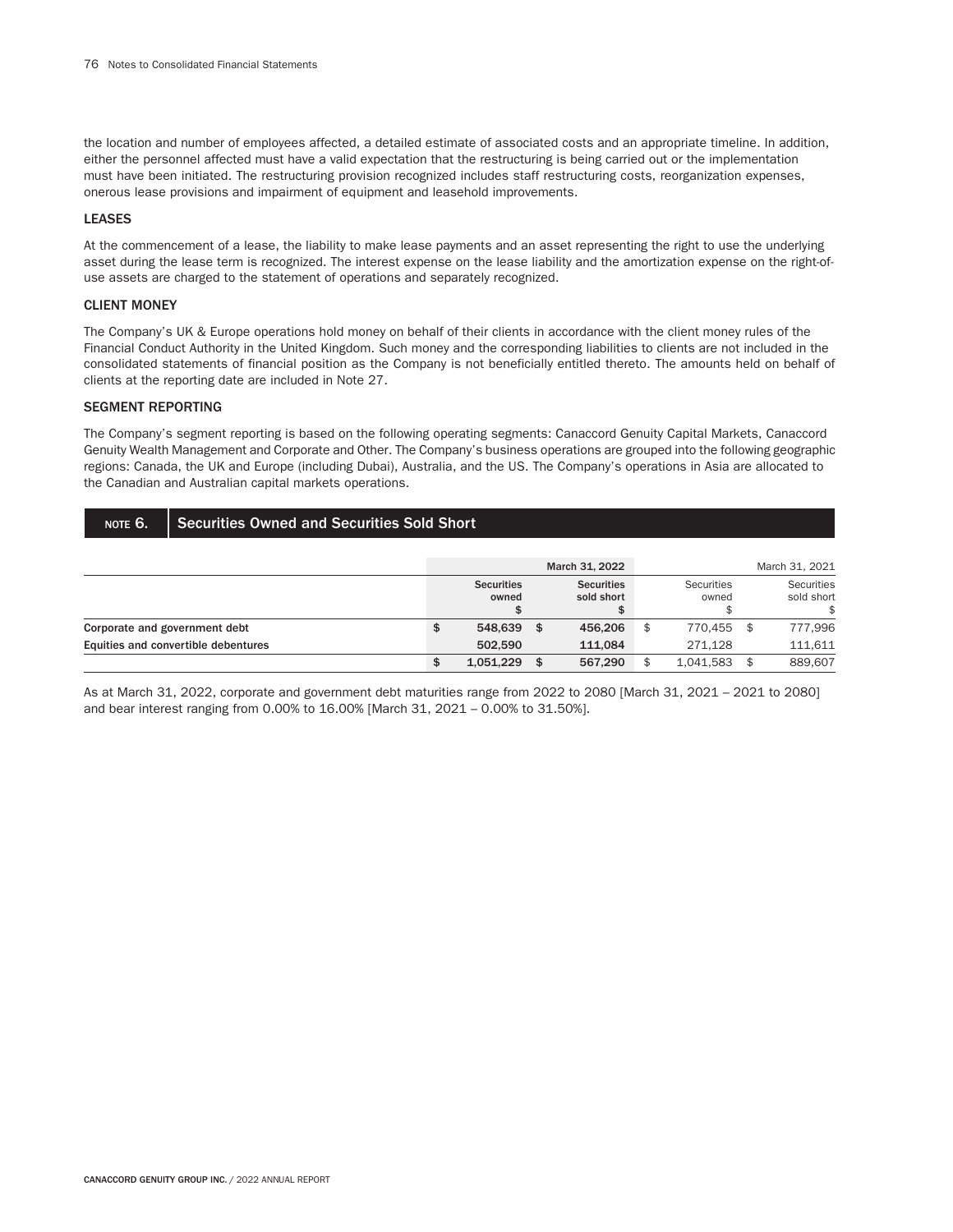# NOTE 7. Financial Instruments

#### CATEGORIES OF FINANCIAL INSTRUMENTS

The categories of financial instruments, excluding cash and cash equivalents and bank indebtedness and investment accounted for under the equity method, held by the Company at March 31, 2022 and 2021 are as follows:

|                                                            |                   |                              |                          | Fair value through<br>other |                   |                                                 |                   |                         |  |
|------------------------------------------------------------|-------------------|------------------------------|--------------------------|-----------------------------|-------------------|-------------------------------------------------|-------------------|-------------------------|--|
|                                                            |                   | Fair value through           |                          | comprehensive               |                   | Amortized                                       |                   |                         |  |
|                                                            |                   | profit or loss               |                          | income                      |                   | cost                                            | Total             |                         |  |
|                                                            | March 31.<br>2022 | March 31.<br>2021            | March 31.<br>2022        | March 31.<br>2021           | March 31.<br>2022 | March 31.<br>2021                               | March 31.<br>2022 | March 31.<br>2021       |  |
|                                                            | \$                | \$                           | \$                       | \$                          | \$                | \$                                              | \$                | \$                      |  |
| <b>Financial assets</b>                                    |                   |                              |                          |                             |                   |                                                 |                   |                         |  |
| Securities owned                                           |                   | $$1,051,229$ $$1,041,583$ \$ |                          | \$                          | \$                | \$                                              |                   | \$1,051,229 \$1,041,583 |  |
| Accounts receivable from brokers and investment<br>dealers |                   |                              |                          |                             | 1,693,579         | 2,434,162                                       | 1,693,579         | 2,434,162               |  |
| Accounts receivable from clients                           |                   |                              |                          |                             | 1,020,112         | 848,549                                         | 1,020,112         | 848,549                 |  |
| RRSP cash balances held in trust                           |                   |                              |                          |                             | 512,147           | 494,476                                         | 512,147           | 494,476                 |  |
| Other accounts receivable                                  |                   |                              |                          |                             | 212,817           | 196,255                                         | 212,817           | 196,255                 |  |
| Investments                                                | 10,990            | 6.882                        |                          |                             |                   |                                                 | 10,990            | 6,882                   |  |
| <b>Total financial assets</b>                              |                   | \$1,062,219 \$1,048,465      | $\overline{\phantom{0}}$ | \$                          |                   | 3,438,655 \$3,973,442                           | \$4,500,874       | \$5,021,907             |  |
| <b>Financial liabilities</b>                               |                   |                              |                          |                             |                   |                                                 |                   |                         |  |
| Securities sold short                                      | 567,290 \$<br>\$  | 889,607 \$                   |                          | \$                          | \$                | \$                                              | 567,290 \$        | 889,607                 |  |
| Accounts payable to brokers and investment<br>dealers      |                   |                              |                          |                             | 1.334.026         | 1.845.236                                       | 1,334,026         | 1,845,236               |  |
| Accounts payable to clients                                |                   |                              |                          |                             | 2,652,558         | 2,559,721                                       | 2,652,558         | 2,559,721               |  |
| Other accounts payable and accrued liabilities             |                   |                              |                          |                             | 859.088           | 755.643                                         | 859.088           | 755,643                 |  |
| Subordinated debt                                          |                   |                              |                          |                             | 7,500             | 7,500                                           | 7,500             | 7,500                   |  |
| Convertible debentures                                     |                   |                              |                          |                             |                   | 168,112                                         |                   | 168,112                 |  |
| Deferred consideration                                     |                   | 8,087                        |                          |                             |                   |                                                 |                   | 8,087                   |  |
| Contingent consideration                                   | 45,286            | 29,196                       |                          |                             |                   |                                                 | 45,286            | 29,196                  |  |
| Other long-term liability                                  |                   |                              |                          |                             |                   |                                                 |                   |                         |  |
| Bank loan                                                  |                   |                              |                          |                             | 152,041           | 78,319                                          | 152,041           | 78,319                  |  |
| Non-controlling interest-derivative                        | 41,090            |                              |                          |                             |                   |                                                 | 41,090            |                         |  |
| <b>Total financial liabilities</b>                         | 653,666<br>\$     | \$<br>926.890 \$             |                          | \$                          |                   | \$5,005,213 \$5,414,531 \$5,658,879 \$6,341,421 |                   |                         |  |

The Company has not designated any financial instruments as fair value through profit or loss upon initial recognition using the fair value option.

#### FAIR VALUE HIERARCHY

All financial instruments for which fair value is recognized or disclosed are categorized within a fair value hierarchy, described as follows, and based on the lowest level input that is significant to the fair value measurement as a whole:

Level 1 – Quoted market prices in an active market (that are unadjusted) for identical assets or liabilities

Level 2 – Valuation techniques (for which the lowest level input that is significant to the fair value measurement is directly or indirectly observable)

Level 3 – Valuation techniques (for which the lowest level input that is significant to the fair value measurement is unobservable)

For financial instruments that are recognized at fair value on a recurring basis, the Company determines whether transfers have occurred between levels in the hierarchy by re-assessing categorization (based on the lowest level input that is significant to the fair value measurement as a whole) at the end of each reporting period.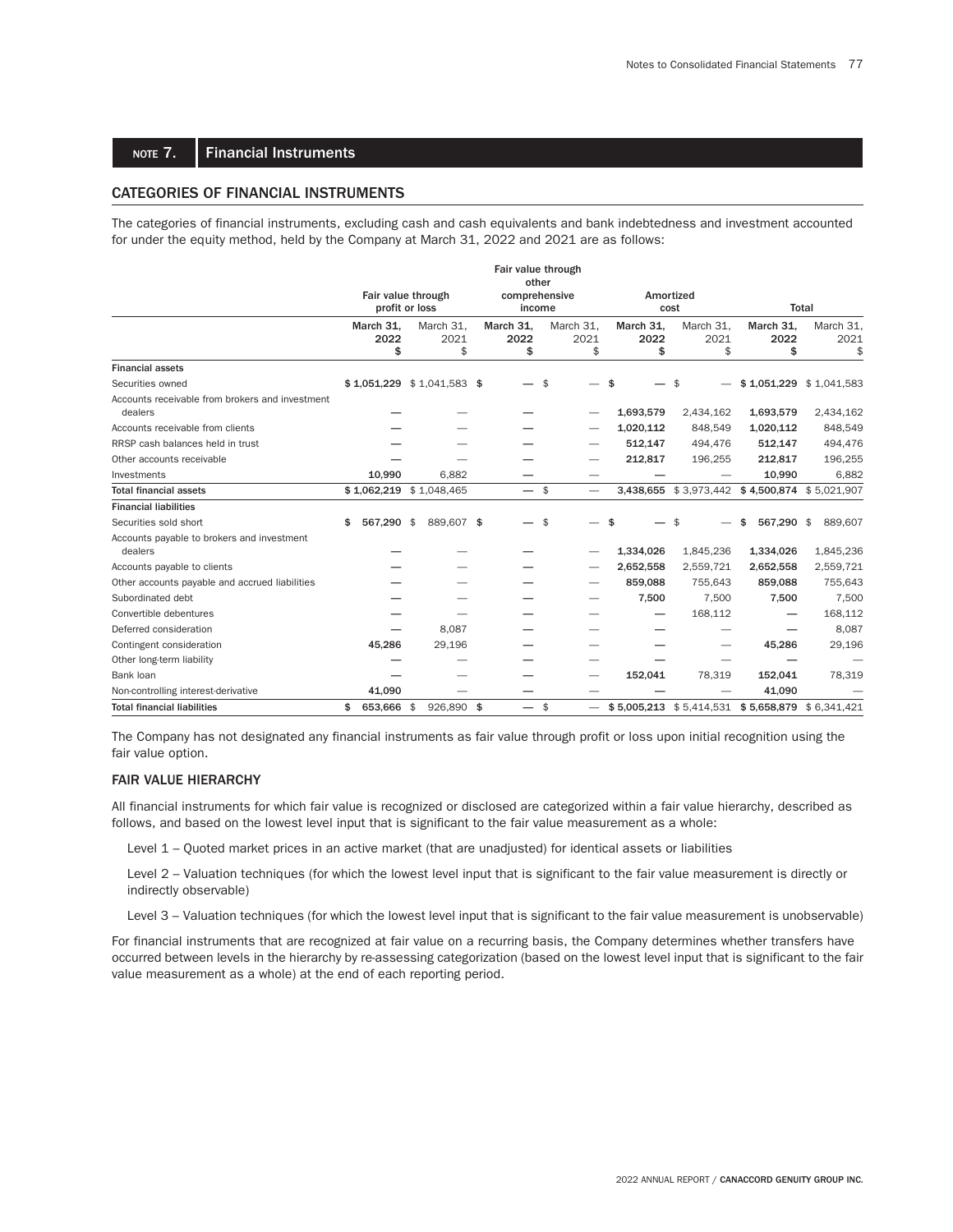As at March 31, 2022 and 2021, the Company held the following classes of financial instruments measured at fair value:

|                                                  |                |            | <b>Estimated fair value</b> |                    |
|--------------------------------------------------|----------------|------------|-----------------------------|--------------------|
|                                                  |                |            | March 31, 2022              |                    |
|                                                  | March 31, 2022 | Level 1    | Level 2                     | Level <sub>3</sub> |
|                                                  |                |            |                             |                    |
| Securities owned                                 |                |            |                             |                    |
| Corporate debt                                   | 37,820         |            | 37,820                      |                    |
| Government debt                                  | 510,819        | 353,857    | 156,962                     |                    |
| Corporate and government debt                    | 548,639        | 353,857    | 194,782                     |                    |
| Equities                                         | 499,221        | 353,353    | 67,218                      | 78,650             |
| Convertible debentures                           | 3,369          |            | 3,369                       |                    |
| Equities and convertible debentures              | 502,590        | 353,353    | 70,587                      | 78,650             |
|                                                  | 1,051,229      | 707,210    | 265,369                     | 78,650             |
| Investments                                      | 10,990         |            |                             | 10,990             |
|                                                  | 1,062,219      | 707,210    | 265,369                     | 89,640             |
| Securities sold short                            |                |            |                             |                    |
| Corporate debt                                   | (5,001)        |            | (5,001)                     |                    |
| Government debt                                  | (451, 205)     | (265, 669) | (185, 536)                  |                    |
| Corporate and government debt                    | (456, 206)     | (265,669)  | (190,537)                   |                    |
| Equities                                         | (111.084)      | (82, 410)  | (28, 674)                   |                    |
| Convertible debentures                           |                |            |                             |                    |
| Equities and convertible debentures              | (111,084)      | (82, 410)  | (28, 674)                   |                    |
|                                                  | (567,290)      | (348,079)  | (219,211)                   |                    |
| Non-controlling interests - derivative liability | (41,090)       |            |                             | (41,090)           |
| <b>Contingent consideration</b>                  | (45, 286)      |            |                             | (45, 286)          |
|                                                  | (653, 666)     | (348,079)  | (219, 211)                  | (86, 376)          |

|                                     |                | Estimated fair value |                    |           |  |  |  |
|-------------------------------------|----------------|----------------------|--------------------|-----------|--|--|--|
|                                     |                |                      | March 31, 2021     |           |  |  |  |
|                                     | March 31, 2021 | Level 1              | Level <sub>2</sub> | Level 3   |  |  |  |
|                                     |                |                      |                    |           |  |  |  |
| Securities owned                    |                |                      |                    |           |  |  |  |
| Corporate debt                      | 20,419         |                      | 20,419             |           |  |  |  |
| Government debt                     | 750,036        | 336,494              | 413,542            |           |  |  |  |
| Corporate and government debt       | 770,455        | 336,494              | 433,961            |           |  |  |  |
| Equities                            | 267,148        | 157,535              | 69,861             | 39,752    |  |  |  |
| Convertible debentures              | 3,980          |                      | 3,980              |           |  |  |  |
| Equities and convertible debentures | 271,128        | 157,535              | 73,841             | 39,752    |  |  |  |
|                                     | 1,041,583      | 494,029              | 507,802            | 39,752    |  |  |  |
| Investments                         | 6,882          |                      |                    | 6,882     |  |  |  |
|                                     | 1,048,465      | 494,029              | 507,802            | 46,634    |  |  |  |
| Securities sold short               |                |                      |                    |           |  |  |  |
| Corporate debt                      | (10, 834)      |                      | (10, 834)          |           |  |  |  |
| Government debt                     | (767,162)      | (345,224)            | (421,938)          |           |  |  |  |
| Corporate and government debt       | (777, 996)     | (345, 224)           | (432,772)          |           |  |  |  |
| Equities                            | (111, 611)     | (98, 141)            | (13, 470)          |           |  |  |  |
| Convertible debentures              |                |                      |                    |           |  |  |  |
| Equities and convertible debentures | (111, 611)     | (98, 141)            | (13, 470)          |           |  |  |  |
|                                     | (889, 607)     | (443, 365)           | (446,242)          |           |  |  |  |
| Deferred considerations             | (8,087)        |                      |                    | (8,087)   |  |  |  |
| Contingent consideration            | (29, 196)      |                      |                    | (29, 196) |  |  |  |
|                                     | (926, 890)     | (443, 365)           | (446, 242)         | (37, 283) |  |  |  |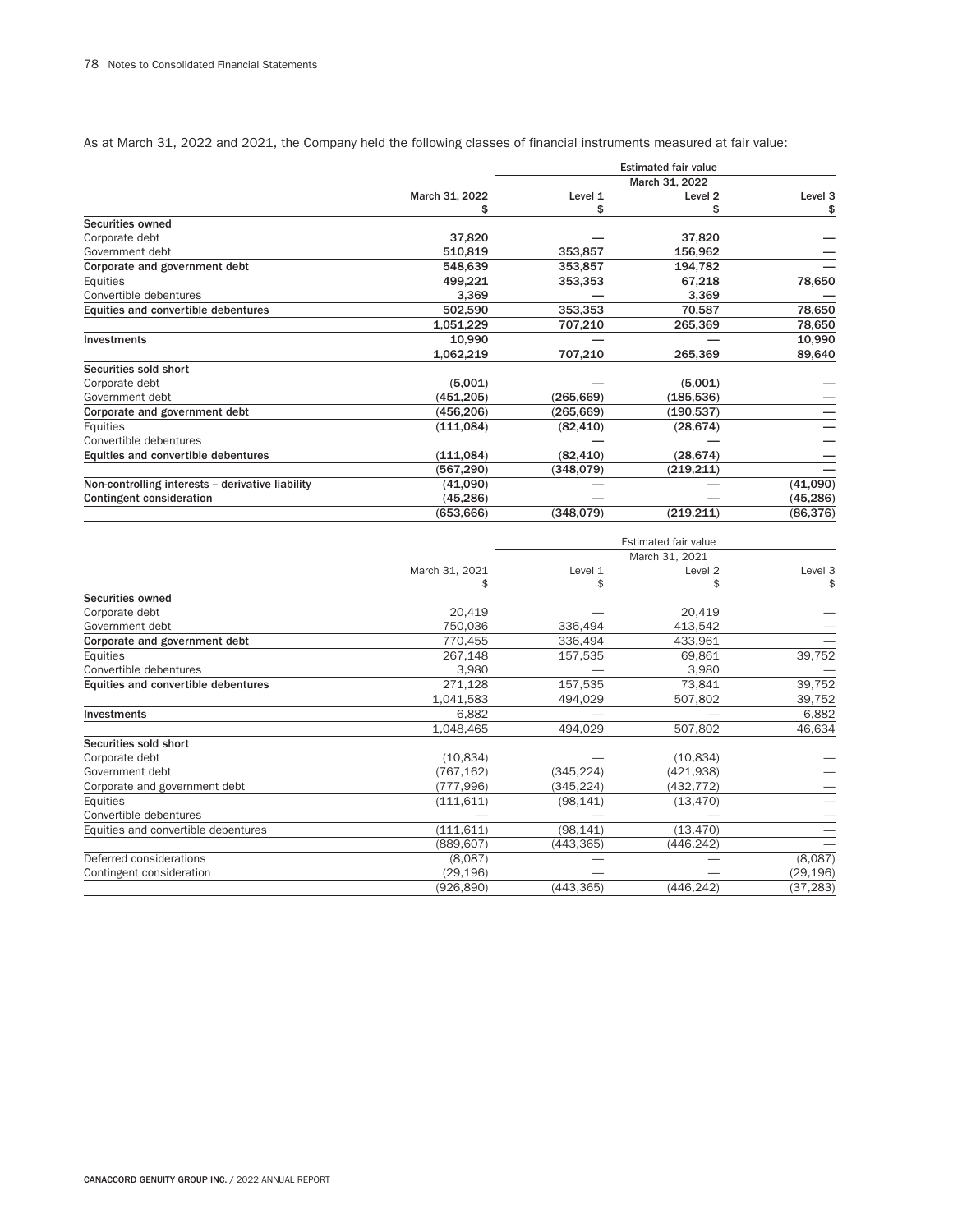#### Movement in net Level 3 financial assets

| Balance, March 31, 2021                                                                                 | \$<br>9.351 |
|---------------------------------------------------------------------------------------------------------|-------------|
| Payment of contingent consideration in connection with acquisition of Thomas Miller                     | 855         |
| Payment of contingent consideration in connection with acquisition of Petsky Prunier                    | 24.055      |
| Payment of contingent consideration in connection with acquisition of Hargreave Hale                    | 7.942       |
| Addition of contingent consideration in connection with Sawaya                                          | (42, 856)   |
| Reclassification of contingent consideration in connection with acquisition of Thomas Miller            | 1.363       |
| Addition of investments                                                                                 | 7.126       |
| Movement in fair value of level 3 securities owned during the year                                      | 38.938      |
| Non-controlling interests derivative liability in connection with Convertible Preferred Shares [Note 8] | (41,090)    |
| Reclassification of investments from FVTPL to equity investment                                         | (3,000)     |
| Foreign exchange revaluation                                                                            | 580         |
| <b>Balance, March 31, 2022</b>                                                                          | 3.264       |

#### Fair value estimation

#### i. Level 2 financial instruments

Level 2 financial instruments include the Company's investment in certain corporate and government debt, convertible debt and overthe-counter equities. The fair values of corporate and government debt and convertible debt classified as Level 2 are determined using the quoted market prices of identical assets or liabilities in markets that do not have transactions which take place with sufficient frequency and volume to provide pricing information on an ongoing basis. The Company regularly reviews the transaction frequency and volume of trading in these instruments to determine the accuracy of pricing information.

#### ii. Level 3 financial instruments

#### *Held for trading*

The fair value for Level 3 investments classified as held for trading is determined by the Company using a market-based approach with information that the Company has determined to be reliable, and represents best estimate of fair value readily available. Prices for held for trading investments are determined based on the last trade price or offer price, or, if these prices are considered stale, the Company obtains information based on certain inquiries, recent trades or pending new issues. The fair value of the Level 3 held for trading investments as at March 31, 2022 was \$78.7 million [March 31, 2021 – \$39.8 million].

As at March 31, 2022, the Company, either directly or through a wholly owned subsidiary, held investments in Capital Markets Gateway LLC, InvestX Capital Ltd. and Proactive Group Holdings Inc. which have been classified as Level 3 financial instruments given they do not have any observable inputs or market indicators [Note 10]. During the period ended March 31, 2022, the investment held in Katipult Technology Corp. was reclassified from FVTPL to an equity accounted investment.

The Convertible Preferred Shares and Preference Shares issued to management and employees of CGWM UK [Note 8] were treated as a compound instrument comprised of an equity component, representing discretionary dividends and a liquidation preference, and a liability component that reflects a derivative to settle the instrument by delivering the economic equivalent of a variable number of common shares of CGWM UK. The derivative liability component of £25.0 million (C\$41.1 million) is included in the statement of financial position as of March 31, 2022. During the year ended March 31, 2022, a fair value adjustment of \$8.5 million was recorded in connection with the derivative liability. [Note 8]

Level 3 financial liabilities also include the deferred and contingent consideration included as part of the total purchase consideration for the acquisitions of Hargreave Hale, Petsky Prunier, Thomas Miller and Sawaya. During the year ended March 31, 2022, the Company paid the remaining contingent consideration in connection with the purchase of Petsky Prunier [March 31, 2021 – \$29.2 million] and the deferred consideration related to the acquisition of Hargreave Hale [March 31, 2021 – \$8.1 million]. As part of the acquisition of Sawaya, there was contingent consideration of \$35.4 million recorded as of March 31, 2022. [Note 11]

The long-term portion of the contingent consideration and the non-controlling interests derivative liability are included as other liabilities in the statement of financial position as at March 31, 2022.

The fair value measurements determined as described above may not be indicative of net realizable value or reflective of future values. Furthermore, the Company believes its valuation methods are appropriate and consistent with those which would be utilized by a market participant.

#### RISK MANAGEMENT

#### Credit risk

Credit risk is the risk of loss associated with a counterparty's inability to fulfill its payment obligations. Credit risk arises from cash and cash equivalents, net receivables from clients and brokers and investment dealers, and other accounts receivable. The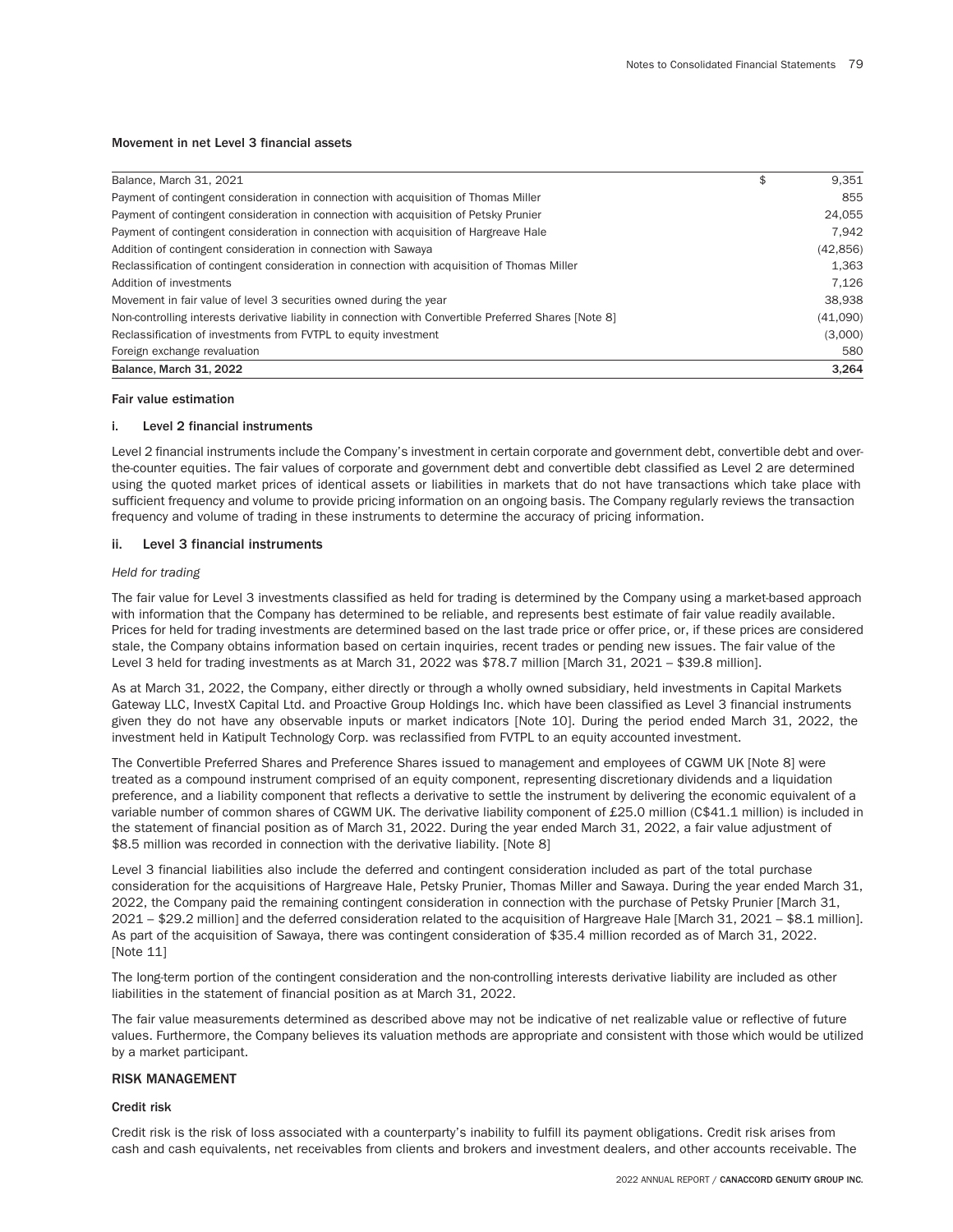maximum exposure of the Company to credit risk before taking into account any collateral held or other credit enhancements is the carrying amount of financial assets as disclosed in the Company's audited consolidated financial statements as at March 31, 2022 and 2021.

The primary source of credit risk to the Company is in connection with trading activity by private clients and in private client margin accounts. To minimize its exposure, the Company applies certain credit standards, applies limits to transactions and requires settlement of securities transactions on a cash basis or delivery against payment. Margin transactions are collateralized by securities in the clients' accounts in accordance with limits established by the applicable regulatory authorities and are subject to the Company's credit review and daily monitoring procedures. Management monitors the collectability of receivables and estimates an allowance for doubtful accounts. The accounts receivable outstanding are expected to be collectible within one year. The Company has recorded an allowance for doubtful accounts of \$2.9 million as at March 31, 2022 [March 31, 2021 – \$6.8 million] [Note 9].

The Company is also exposed to the risk that counterparties to transactions will not fulfill their obligations. Counterparties primarily include investment dealers, clearing agencies, banks and other financial institutions. The Company does not rely entirely on ratings assigned by credit rating agencies in evaluating counterparty risk. The Company mitigates credit risk by performing its own due diligence assessments on the counterparties, obtaining and analyzing information regarding the structure of the financial instruments, and keeping current with new innovations in the market. The Company also manages this risk by conducting regular credit reviews to assess creditworthiness, reviewing security and loan concentrations, holding and marking to market collateral on certain transactions and conducting business through clearing organizations with performance guarantees.

As at March 31, 2022 and 2021, the Company's most significant counterparty concentrations were with financial institutions and institutional clients. Management believes that they are in the normal course of business and does not anticipate loss for nonperformance.

#### Liquidity risk

Liquidity risk is the risk that the Company cannot meet a demand for cash or fund its obligations as they become due. The Company's management is responsible for reviewing liquidity resources to ensure funds are readily available to meet its financial obligations as they become due, as well as ensuring adequate funds exist to support business strategies and operational growth. The Company's business requires capital for operating and regulatory purposes. The current assets reflected on the statements of financial position are highly liquid. The majority of the positions held as securities owned are readily marketable and all are recorded at their fair value. Client receivables are generally collateralized by readily marketable securities and are reviewed daily for impairment in value and collectability. Receivables and payables from brokers and dealers represent the following: current open transactions that generally settle within the normal two-day settlement cycle; collateralized securities borrowed and/or loaned in transactions that can be closed within a few days on demand; and balances on behalf of introducing brokers representing net balances in connection with their client accounts. Additional information regarding the Company's capital structure and capital management objectives is discussed in Note 26.

The following table presents the contractual terms to maturity of the financial liabilities owed by the Company as at March 31, 2022 and March 31, 2021, respectively:

|                                                | Carrying amount |                |                     |  |  |  |
|------------------------------------------------|-----------------|----------------|---------------------|--|--|--|
| Financial liability                            |                 |                |                     |  |  |  |
|                                                | March 31, 2022  | March 31, 2021 |                     |  |  |  |
| Securities sold short                          | 567.290         | 889.607        | Due on demand       |  |  |  |
| Subordinated debt $(1)$                        | 7.500           | 7.500          | Due on demand $(1)$ |  |  |  |
| Accounts payable and accrued liabilities       | 4,845,672       | 5,160,600      | Due within one year |  |  |  |
| Current portion of bank loan                   | 6.574           | 12.119         | Due within one year |  |  |  |
| Current portion of contingent consideration    | 10,618          | 17.706         | Due within one year |  |  |  |
| Long term portion of bank loan                 | 145.467         | 66.200         | Fiscal 2025         |  |  |  |
| Long term portion of contingent consideration  | 34.668          | 11.490         | Fiscal 2023         |  |  |  |
| Deferred consideration                         |                 | 8.087          | n/a                 |  |  |  |
| Convertible debentures <sup>(2)</sup>          |                 | 168.112        | Due within one year |  |  |  |
| Non-controlling interests derivative liability | 41.090          |                | Fiscal 2027         |  |  |  |

(1) Subject to Investment Industry Regulatory Organization of Canada's approval. (2) Redemption of the convertible debentures completed on April 9, 2021

The fair values for cash, accounts receivable and accounts payable and accrued liabilities approximate their carrying values and will be paid within 12 months.

#### Market risk

Market risk is the risk that the fair value of financial instruments will fluctuate because of changes in market prices. The Company separates market risk into three categories: fair value risk, interest rate risk and foreign exchange risk.

#### Fair value risk

When participating in underwriting activities, the Company may incur losses if it is unable to resell the securities it is committed to purchase or if it is forced to liquidate its commitment at less than the agreed upon purchase price. The Company is also exposed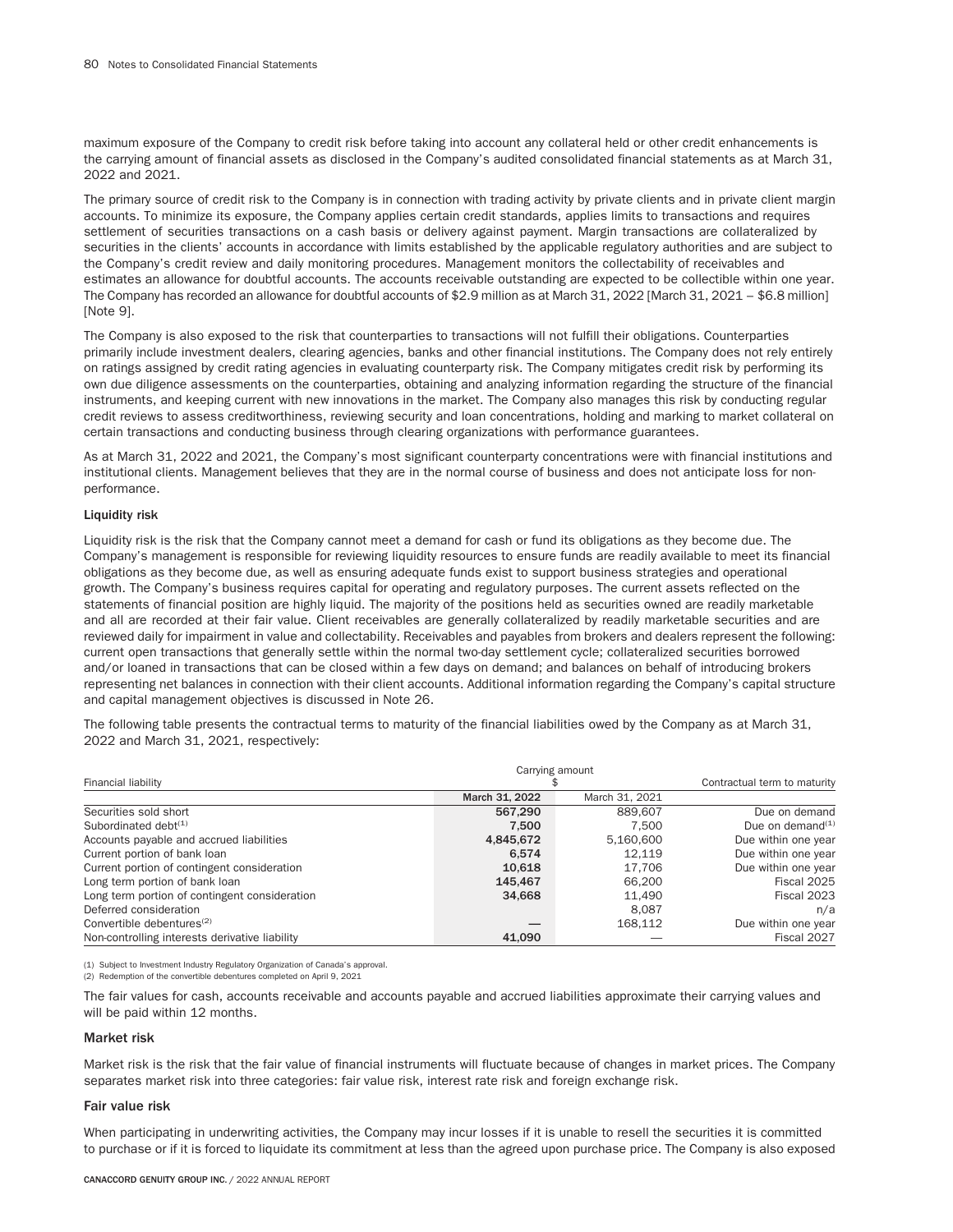to fair value risk as a result of its principal trading activities in equity securities, fixed income securities, and derivative financial instruments. Securities at fair value are valued based on quoted market prices where available and, as such, changes in fair value affect earnings as they occur. Fair value risk also arises from the possibility that changes in market prices will affect the value of the securities the Company holds as collateral for client margin accounts. The Company mitigates its fair value risk exposure through controls to limit concentration levels and capital usage within its inventory trading accounts, as well as through monitoring procedures of the margin accounts.

The following table summarizes the effect on earnings as a result of a fair value change in financial instruments as at March 31, 2022 and March 31, 2021, respectively. This analysis assumes all other variables remain constant. The methodology used to calculate the fair value sensitivity is consistent with the prior year.

|                                           |                |                  | March 31, 2022   |                |                  |              |                  | March 31, 2021 |
|-------------------------------------------|----------------|------------------|------------------|----------------|------------------|--------------|------------------|----------------|
|                                           |                | Effect of a      | Effect of a      |                |                  | Effect of a  |                  | Effect of a    |
|                                           | Carrying value | 10% increase     | 10% decrease     | Carrying value |                  | 10% increase |                  | 10% decrease   |
|                                           | Asset          | in fair value on | in fair value on | Asset          | in fair value on |              | in fair value on |                |
| Financial instrument                      | (Liability)    | net income       | net income       | (Liability)    |                  | net income   |                  | net income     |
| Equities and convertible debentures owned | 502.590        | 18,000           | (18,000)         | \$<br>271.128  |                  | 10.000       |                  | (10,000)       |
| Equities and convertible debentures sold  |                |                  |                  |                |                  |              |                  |                |
| short                                     | (111.084)      | (4,000)          | 4,000            | (111.611)      |                  | (4.000)      | \$               | 4,000          |

#### Interest rate risk

Interest rate risk arises from the possibility that changes in interest rates will affect the fair value or future cash flows of financial instruments held by the Company. The Company incurs interest rate risk on its cash and cash equivalent balances, bank indebtedness, fixed income portion of securities owned and securities sold short, net clients' balances, RRSP cash balances held in trust and net brokers' and investment dealers' balances, as well as its subordinated debt and bank loan. The Company attempts to minimize and monitor its exposure to interest rate risk through quantitative analysis of its net positions of fixed income securities, clients' balances, securities lending and borrowing activities, and short-term borrowings. The Company also trades in futures in an attempt to mitigate interest rate risk. Futures are included in marketable securities owned, net of marketable securities sold short, for the purpose of calculating interest rate sensitivity.

All cash and cash equivalents mature within three months. Net clients' receivable (payable) balances charge (incur) interest based on floating interest rates. Subordinated debt bears interest at a rate of prime plus 4.0% payable monthly.

The following table provides the effect on net income for the years ended March 31, 2022 and 2021 if interest rates had increased or decreased by 100 basis points applied to balances as of March 31, 2022 and March 31, 2021, respectively. Fluctuations in interest rates do not have an effect on OCI. This sensitivity analysis assumes all other variables remain constant. The methodology used to calculate the interest rate sensitivity is consistent with the prior year.

|                                        | March 31, 2021<br>March 31, 2022 |                |                               |                   |                |                               |  |
|----------------------------------------|----------------------------------|----------------|-------------------------------|-------------------|----------------|-------------------------------|--|
|                                        |                                  | Net income     | Net income                    |                   | Net income     | Net income                    |  |
|                                        |                                  | effect of a    | effect of a                   |                   | effect of a    | effect of a                   |  |
|                                        | $100$ bps                        |                | $100$ bps                     |                   | $100$ bps      | $100$ bps                     |  |
|                                        | Carrying value                   | increase in    | decreases in                  | Carrying value    | increase in    | decreases in                  |  |
|                                        | Asset (Liability)                | interest rates | interest rates <sup>(1)</sup> | Asset (Liability) | interest rates | interest rates <sup>(1)</sup> |  |
|                                        |                                  | \$             |                               |                   |                | \$                            |  |
| Cash and cash equivalents, net of bank |                                  |                |                               |                   |                |                               |  |
| indebtedness                           | 1,788,261<br>\$                  | 13.054<br>\$   | (13,054)<br>\$                | \$<br>1,883,292   | 13,842<br>\$   | (13, 842)<br>\$               |  |
| Marketable securities owned, net of    |                                  |                |                               |                   |                |                               |  |
| marketable securities sold short       | 483.939                          | 3.533          | (3,533)                       | 151.976           | 1.117          | (1, 117)                      |  |
| Clients' payable, net                  | (1,632,446)                      | (11, 917)      | 11,917                        | (1,711,172)       | (12, 577)      | 12,577                        |  |
| RRSP cash balances held in trust       | 512.147                          | 3.739          | (3,739)                       | 494.476           | 3.634          | (3,634)                       |  |
| Brokers' and investment dealers'       |                                  |                |                               |                   |                |                               |  |
| balance, net                           | 359,553                          | 2,625          | (2,625)                       | 588,926           | 4,329          | (4,329)                       |  |
| Subordinated debt                      | (7,500)                          | (55)           | 55                            | (7,500)           | (55)           | 55                            |  |
| Bank loan                              | (152, 041)                       | (1,110)        | 1,110                         | (78,319)          | (576)          | 576                           |  |

(1) *Subject to a floor of zero.*

#### Foreign exchange risk

Foreign exchange risk arises from the possibility that changes in foreign currency exchange rates will result in losses. The Company's primary foreign exchange risk results from its investment in its US, Australia and UK & Europe subsidiaries. These subsidiaries are translated using the foreign exchange rate at the reporting date. Any fluctuation in the Canadian dollar against the US dollar, the pound sterling or the Australian dollar will result in a change in the unrealized gains (losses) on translation of foreign operations recognized in accumulated other comprehensive income (loss).

All of the subsidiaries may also hold financial instruments in currencies other than their functional currency; therefore, any fluctuations in foreign exchange rates will impact foreign exchange gains or losses in the statement of operations.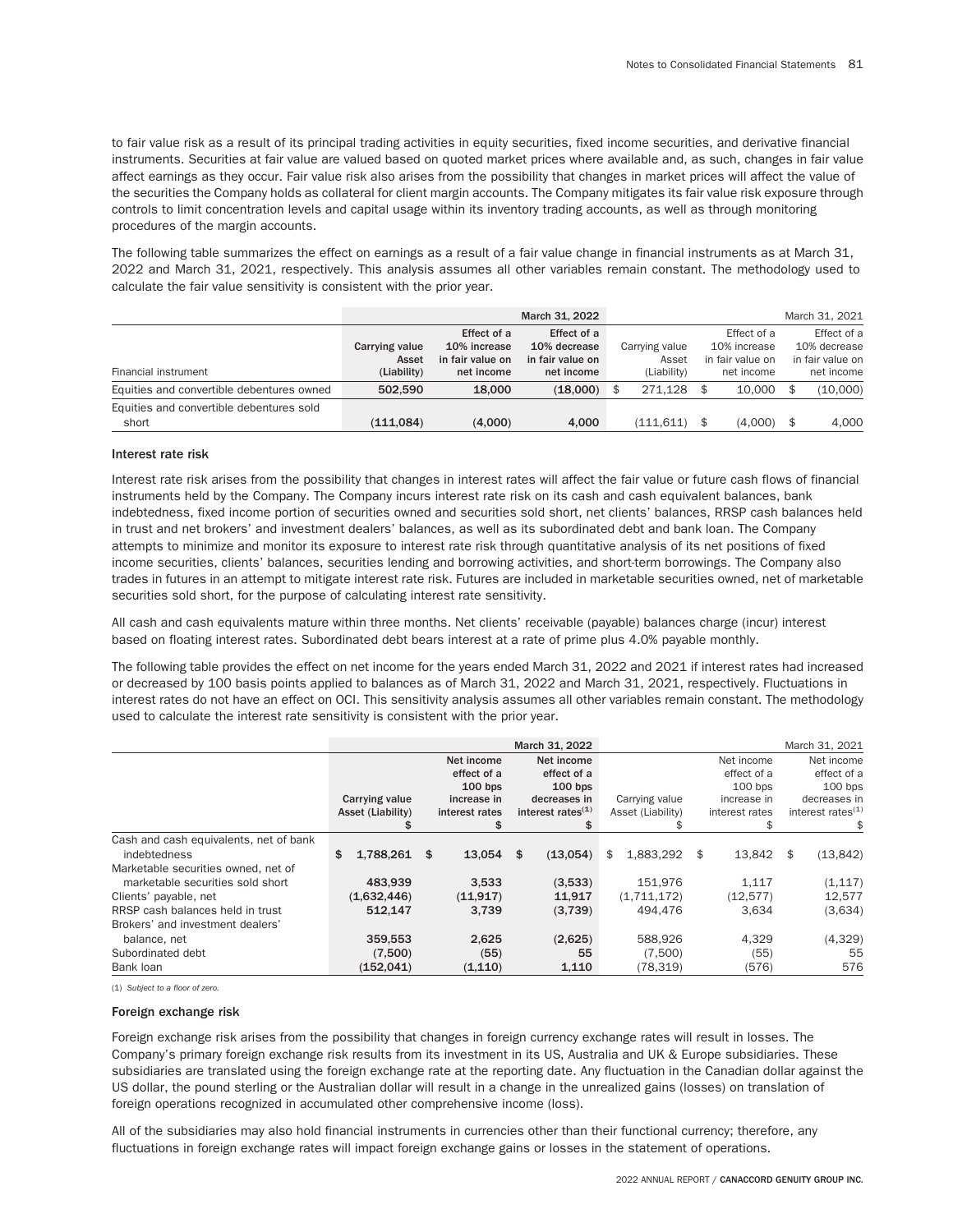The following table summarizes the estimated effects on net income (loss) and OCI as a result of a 5% change in the value of the foreign currencies where there is significant exposure. The analysis assumes all other variables remain constant. The methodology used to calculate the foreign exchange rate sensitivity is consistent with the prior year.

As at March 31, 2022:

|                   | Effect of a<br>5% appreciation<br>in foreign | Effect of a<br>5% depreciation<br>in foreign | Effect of a<br>5% appreciation<br>in foreign | Effect of a<br>5% depreciation<br>in foreign |
|-------------------|----------------------------------------------|----------------------------------------------|----------------------------------------------|----------------------------------------------|
|                   | exchange rate                                | exchange rate                                | exchange rate                                | exchange rate                                |
|                   | on net income                                | on net income                                | on OCI                                       | on OCI                                       |
| Currency          |                                              |                                              |                                              |                                              |
| US dollar         | (920)                                        | 920                                          | 22,670                                       | (22, 670)                                    |
| Pound sterling    | (360)                                        | 360                                          | 30.365                                       | (30, 365)                                    |
| Australian dollar | (93)                                         | 93                                           | 5.509                                        | (5,509)                                      |

As at March 31, 2021:

|                   | Effect of a<br>5% appreciation<br>in foreign<br>exchange rate | Effect of a<br>5% depreciation<br>in foreign<br>exchange rate |      | Effect of a<br>5% appreciation<br>in foreign<br>exchange rate | Effect of a<br>5% depreciation<br>in foreign<br>exchange rate |
|-------------------|---------------------------------------------------------------|---------------------------------------------------------------|------|---------------------------------------------------------------|---------------------------------------------------------------|
| Currency          | on net income                                                 | on net income                                                 |      | on OCI                                                        | on OCI<br>\$                                                  |
| US dollar         | $(1,067)$ \$                                                  | 1,067                                                         | - \$ | 12,701                                                        | \$<br>(12, 701)                                               |
| Pound sterling    | (172)                                                         | 172                                                           |      | 25,041                                                        | (25,041)                                                      |
| Australian dollar | (263)                                                         | 263                                                           |      | 4,638                                                         | (4,638)                                                       |

#### DERIVATIVE FINANCIAL INSTRUMENTS

Derivative financial instruments are financial contracts, the value of which is derived from the value of the underlying assets, interest rates, indices or currency exchange rates. All derivative financial instruments are expected to be settled within six months subsequent to fiscal year end.

#### Foreign exchange forward contracts

The Company uses derivative financial instruments to manage foreign exchange risk on pending security settlements in foreign currencies. The fair value of these contracts is nominal due to their short term to maturity.

Realized and unrealized gains and losses related to these contracts are recognized in the consolidated statements of operations during the reporting period.

Forward contracts outstanding at March 31, 2022:

|                    |       | <b>Notional amount</b> |                  |                 |                   |
|--------------------|-------|------------------------|------------------|-----------------|-------------------|
|                    |       | (millions)             | Average price    | <b>Maturity</b> | <b>Fair value</b> |
| To sell US dollars | USD\$ | 1.8                    | \$1.25 (CAD/USD) | April 1, 2022   |                   |
| To buy US dollars  | USD\$ | 2.3                    | \$1.25 (CAD/USD) | April 1, 2022   |                   |

Forward contracts outstanding at March 31, 2021:

|                    |       | (millions) | Average price            | <b>Maturity</b> | Fair value |
|--------------------|-------|------------|--------------------------|-----------------|------------|
| To sell US dollars | JSD\$ | nıl        | $\overline{\phantom{a}}$ | --              |            |
| To buy US dollars  | JSD\$ | 5.9        | $$1.26$ (CAD/USD)        | April, 1, 2021  | (0.01)     |

The Company's Canaccord Genuity Wealth Management segment in the UK & Europe trades foreign exchange forward contracts on behalf of its clients, and establishes matching contracts with the counterparties. The Company has no significant net exposure, assuming no counterparty default. The principal currencies of the forward contracts are the UK pound sterling, the US dollar or the euro. The weighted average term to maturity is 68 days as at March 31, 2022 [March 31, 2021 – 54 days]. The table below shows the fair value of the forward contract assets and liabilities, and the notional value of these forward contracts as at March 31, 2022 and March 31, 2021, respectively. The fair value of the forward contract assets and liabilities is included in the accounts receivable and payable balances.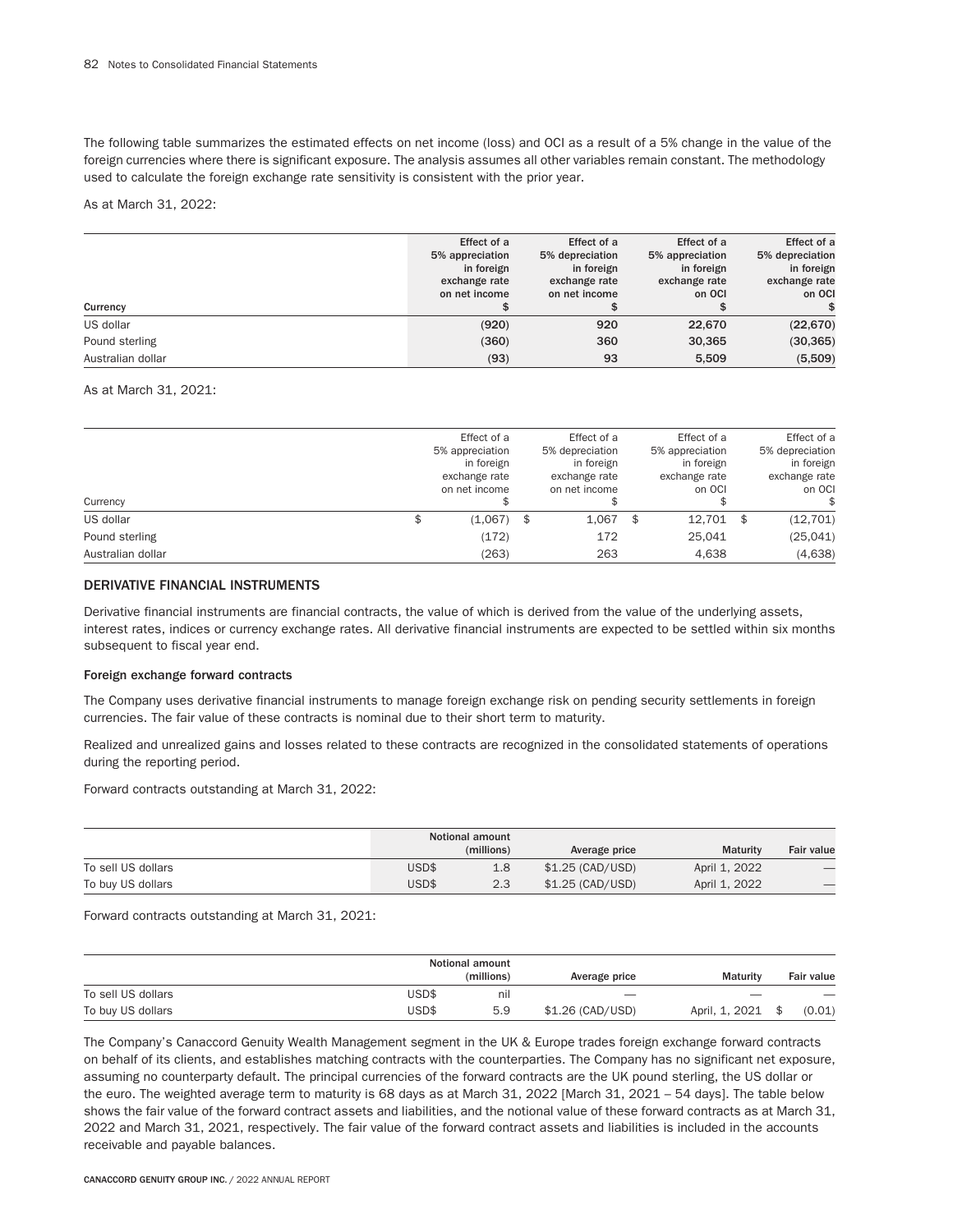|                                    | March 31, 2022 |               |  |             |  |                           |        | March 31, 2021 |                    |
|------------------------------------|----------------|---------------|--|-------------|--|---------------------------|--------|----------------|--------------------|
|                                    |                | <b>Assets</b> |  | Liabilities |  | <b>Notional</b><br>amount | Assets | Liabilities    | Notional<br>amount |
| Foreign exchange forward contracts |                | 82            |  | 75          |  | 11.760                    | 113    | 100            | 19.014             |

#### FUTURES

The Company's Canadian operations are involved in trading bond futures contracts, which are agreements to buy or sell a standardized amount of an underlying Government of Canada bond, at a predetermined future date and price, in accordance with terms specified by a regulated futures exchange, and are subject to daily cash margining. The Company's Canadian operations trade in bond futures in an attempt to mitigate interest rate risk, yield curve risk and liquidity risk. At March 31, 2022, the notional amount of the bond futures contracts outstanding was long \$9.7 million [March 31, 2021 – short \$1.1 million].

The Company's Canadian operations are also involved in trading US Treasury futures in an attempt to mitigate interest rate risk, yield curve risk and liquidity risk. There were no outstanding US Treasury futures contracts outstanding as at March 31, 2022 and March 31, 2021.

The fair value of all of the above futures contracts is nominal due to their short term to maturity and is included in accounts receivable and accounts payable and accrued liabilities. Realized and unrealized gains and losses related to these contracts are recognized in the statement of operations during the reporting period.

#### SECURITIES LENDING AND BORROWING

The Company employs securities lending and borrowing primarily to facilitate the securities settlement process. These arrangements are typically short term in nature, with interest being received when cash is delivered, and interest being paid when cash is received. These transactions are fully collateralized and are subject to daily margin calls for any deficiency between the market value of the security given and the amount of collateral received. These transactions are collateralized by either cash or securities, including government treasury bills and government bonds, and are reflected within accounts receivable and accounts payable. Interest earned on cash collateral is based on a floating rate. At March 31, 2022 and 2021, the floating rates were nil.

|                |                                         | Cash |                                                 |      |                                         | <b>Securities</b> |                                                       |  |  |
|----------------|-----------------------------------------|------|-------------------------------------------------|------|-----------------------------------------|-------------------|-------------------------------------------------------|--|--|
|                | Loaned or<br>delivered as<br>collateral |      | <b>Borrowed or</b><br>received as<br>collateral |      | Loaned or<br>delivered as<br>collateral |                   | <b>Borrowed or</b><br>received as<br>collateral<br>\$ |  |  |
| March 31, 2022 | 282.142                                 | \$   | 186.174                                         | - \$ | 203.465                                 | \$.               | 309,123                                               |  |  |
| March 31, 2021 | 232.558                                 | \$   | 39.404                                          |      | 63.536                                  |                   | 232,126                                               |  |  |

#### BANK INDEBTEDNESS

The Company enters into call loans or overdraft positions primarily to facilitate the securities settlement process for both client and Company securities transactions. The bank indebtedness is collateralized by unpaid client securities and/or securities owned by the Company. As at March 31, 2022, the Company had nil balance outstanding [March 31, 2021 – \$nil (£ nil)].

#### BANK LOAN

A subsidiary of the Company entered into a senior credit facility to finance a portion of the cash consideration for its acquisitions of Hargreave Hale, Thomas Miller and Adam & Company. The balance outstanding at March 31, 2022, net of unamortized financing fees, was \$152.0 million [March 31, 2021 – \$78.3 million]. [Note 17]

#### SHORT-TERM LOAN FACILITY

On April 9, 2021, the Company redeemed the entire \$132.7 million principal amount of its outstanding Debentures due December 31, 2023. The total redemption price including accrued interest was \$168.1 million which was fully accrued at March 31, 2021. In order to fund the redemption in part, and pursuant to the terms of a commitment letter entered into with certain institutional investors on March 18, 2021, the Company entered into a credit agreement on April 6, 2021 with certain lenders for a senior secured first lien term loan facility in an aggregate principal amount of £69.0 million. This loan was repaid from the proceeds of the issuance of the Convertible Preferred Shares by CGWM UK to certain institutional investors on July 29, 2021.

#### OTHER CREDIT FACILITIES

Excluding the bank loan in connection with the acquisitions of Hargreave Hale, Thomas Miller and Adam & Company as described above, subsidiaries of the Company have other credit facilities with banks in Canada and the UK for an aggregate amount of \$657.0 million [March 31, 2021 – \$637.1 million]. These credit facilities, consisting of call loans, letters of credit and daylight overdraft facilities, are collateralized by unpaid client securities and/or securities owned by the Company. As of March 31, 2022, there was no bank indebtedness outstanding [March 31, 2021 – \$nil].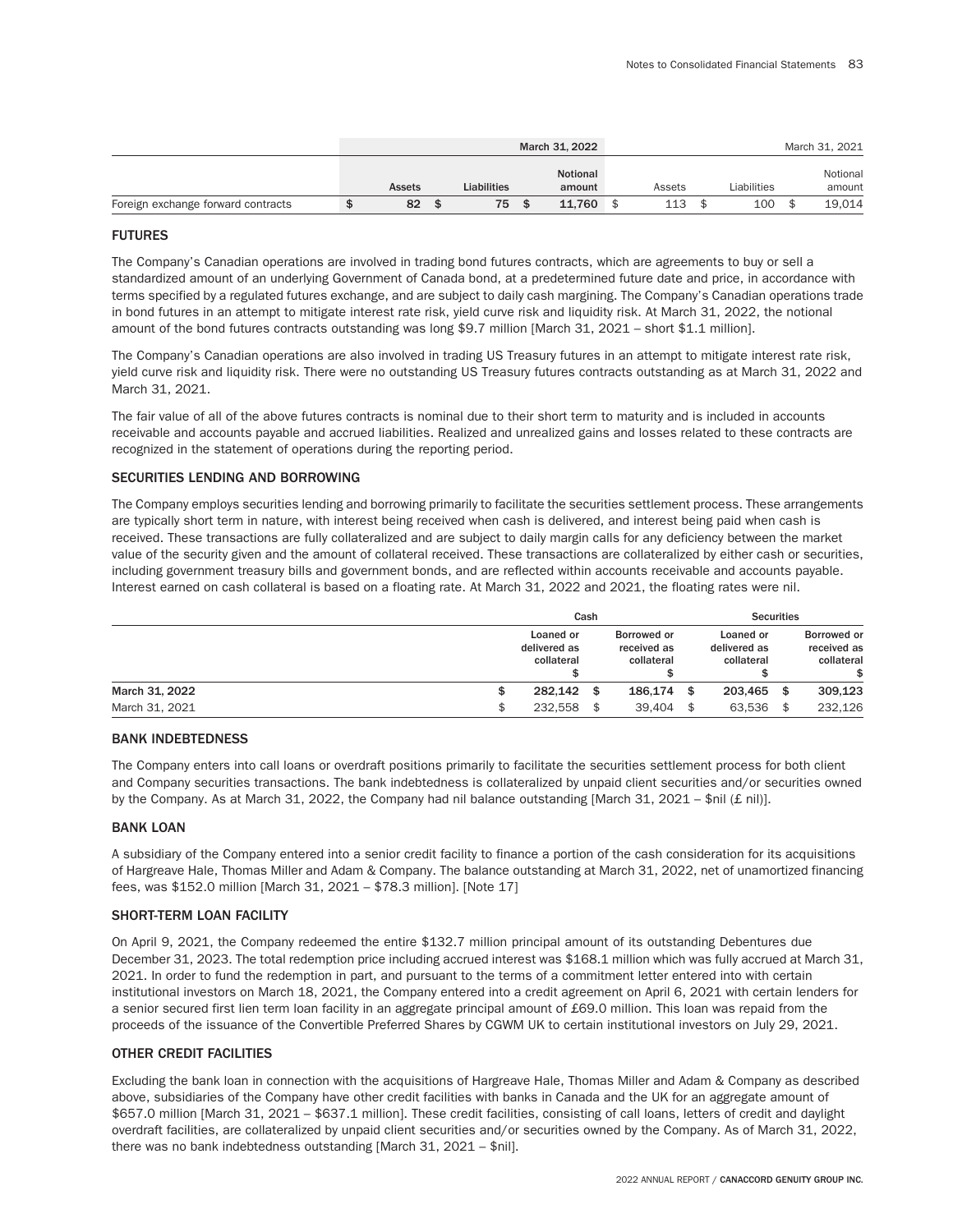A subsidiary of the Company has also entered into secured irrevocable standby letters of credit from a financial institution totaling \$3.7 million (US\$2.9 million) [March 31, 2021 – \$2.9 million (US\$2.3 million)] as rent guarantees for its leased premises in New York. As of March 31, 2022, and March 31, 2021, there were no outstanding balances under these standby letters of credit.

# NOTE 8. | NON-CONTROLLING INTERESTS

#### UK & Crown Dependencies Wealth Management

On July 29, 2021, certain institutional investors acquired convertible preferred shares ("Convertible Preferred Shares") in the amount of £125.0 million (C\$218.0 million) issued by CGWM UK. A portion of the proceeds was used to repay the senior secured first lien term loan facility of £69.0 million which was used to partially fund the redemption of the Company's 6.25% convertible unsecured senior subordinated debentures on April 9, 2021 [Note 7].

On an as converted basis the Convertible Preferred Shares represent 21.93% of the outstanding equity interest in CGWM UK as at March 31, 2022. Cumulative dividends, when, as and if declared by the board of directors of CGWM UK, are payable by CGWM UK on the Convertible Preferred Shares at the greater of an annual 7.5% coupon and the proportionate share that such shares would receive, on an as converted basis, in respect of any dividends declared and paid in respect of ordinary shares of CGWM UK. No dividends may be paid on any other class of shares of CGWM UK unless and until the cumulative dividends on the Convertible Preferred Shares are declared and paid. If a liquidity event occurs before the end of five years the Convertible Preferred Shares will carry a liquidation preference equal to the greatest of (i) the amount of principal plus accrued but unpaid dividends attributable to the Convertible Preferred Shares had they been issued five years prior, (ii) an amount equal to 1.5 multiplied by the issue price of the Convertible Preferred Shares (less any previously paid dividends), or (iii) the amount which the holders of the Convertible Preferred Shares would receive on an as converted basis. If a liquidity event occurs on or after the fifth anniversary then the Convertible Preferred Shares will carry a liquidation preference equal to the greater of (i) the amount of principal plus accrued but unpaid dividends attributable to the Convertible Preferred Shares or (ii) the amount which the holders of the Convertible Preferred Shares would receive on an as converted basis. If a liquidity event has not occurred after five years, then CGWM UK has an option to acquire the Convertible Preferred Shares at the greater of the applicable liquidation preference amount and the amount which would provide the holders of the Convertible Preferred Shares with an internal rate of return of 11.5% (including all previously paid dividends). After the fifth anniversary the holders of the Convertible Preferred Shares have certain rights in respect of initiating a liquidity event. The Convertible Preferred Shares carry customary minority rights in respect of CGWM UK governance and financial matters, including representation on the CGWM UK board of directors.

In connection with the issuance of the Convertible Preferred Shares, CGWM UK provided for the purchase of certain equity instruments in CGWM UK by management and employees of CGWM UK which will reflect an approximate 4.6% equity-equivalent interest in CGWM UK. As of March 31, 2022, £24.6 million (CAD\$42.7 million) of such equity instruments in CGWM UK were purchased in connection with this equity program. Included in these equity instruments of CGWM UK were preferred shares with the same economic attributes as the Convertible Preferred Shares (the "Preference Shares"). Preference Shares in the amounts of £7.5 million (CAD\$13.0 million) were issued to management as of March 31, 2022. The other equity interests purchased by management and employees of CGWM UK are ordinary shares of CGWM UK with certain restrictions on transfer and limited governance rights. In connection with the purchase of the ordinary shares, a limited recourse loan of £4.0 million (CAD\$6.9 million) as well as certain full recourse employee loans were made. A management incentive plan arrangement has been implemented which, subject to certain minimum threshold levels, will provide for certain payments if a liquidity event occurs within six years or after six years if a liquidity event has not occurred and the Convertible Preferred Shares are no longer outstanding.

The Convertible Preferred Shares and Preference Shares do not give rise to any obligation for the Company to deliver cash or other financial assets to the holders thereof. The Convertible Preferred Shares and Preference Shares were treated as a compound instrument comprised of an equity component, representing discretionary dividends and a liquidation preference, and a liability component that reflects a derivative to settle the instrument, if applicable, by delivering the economic equivalent of a variable number of common shares of CGWM UK. The equity component of the Convertible Preferred Shares and Preference Shares are included in equity and the derivative liability component is included in other liabilities in the statement of financial position as of March 31, 2022.

The fair value of the Convertible Preferred Shares and Preference Shares at issuance was allocated to the respective equity and derivative liability components. The fair value of the non-controlling interests derivative liability was established first and the residual amount was recorded to the equity component. The derivative component will be remeasured at the end of each reporting period using the Company's best estimate of its value. During the year ended March 31, 2022, a fair value adjustment of \$8.5 million was recorded in the consolidated statement of operations. The carrying value of the derivative liability at March 31, 2022 was \$41.1 million and included in other liabilities in the audited consolidated statements of financial position.

The Company uses a Black Scholes model to estimate the fair value of the derivative liability embedded in the Convertible Preferred Shares and Preferred Shares. The fair value is calculated using the estimated fair value as determined on as converted equity equivalent basis and the amount of the liquidation preference of the Convertible Preferred Shares and Preference Shares. Other assumptions include estimates in respect of volatility, the risk-free interest and dividend rates.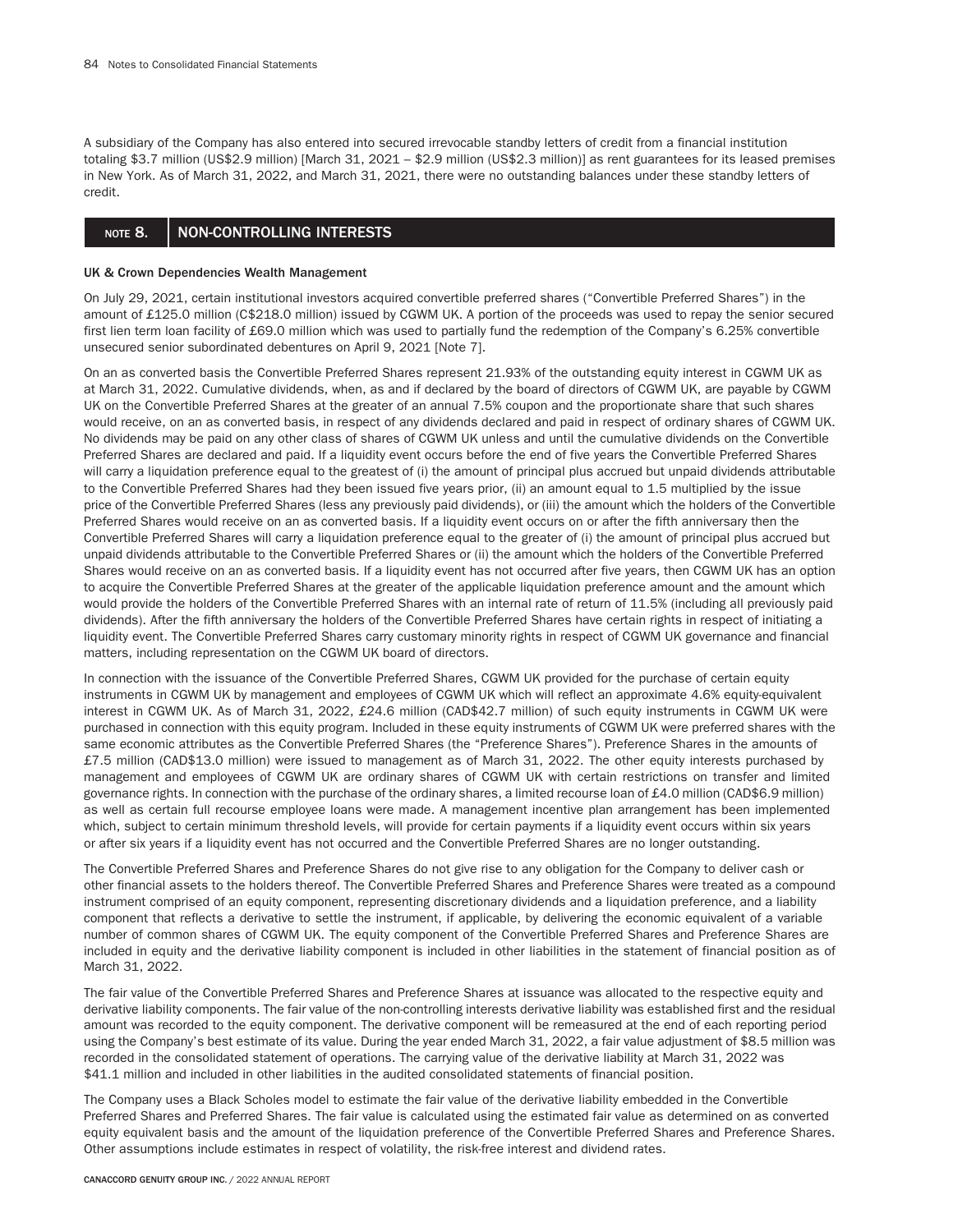Significant judgment is involved in the assumptions and estimates used to determine the fair value of the derivative liability component at each reporting period.

#### Australia

The Company owns 65% of the issued shares of Canaccord Financial Group (Australia) Pty Ltd., and through that ownership an 65% indirect interest in Canaccord Genuity (Australia) Limited and Canaccord Genuity Financial Limited as of March 31, 2022 [March 31, 2021 – 80%].

During the year ended March 31, 2022, the share structure for the Australian operations was reorganized through the sale of partly paid shares to selected employees of Canaccord Financial Group (Australia) Pty Ltd. (CFGA) and as a result the Company's ownership in CFGA decreased from 80% to 65%. However, for accounting purposes, because of shares held in an employee trust controlled by CFGA, commencing the fourth quarter of fiscal 2022 the Company's ownership interest changes to 67% from 85%. The purpose of the change in the ownership structure was to provide further alignment with our employee base in the Australian region and to provide the business with capital and access to capital for continued growth.

Canaccord Genuity (Australia) Limited (CGAL) operates in the capital markets segment, while the wealth management business is carried out by Canaccord Genuity Financial Limited (CGFL). As discussed in Note 26, CGAL and CGFL are both regulated by the Australian Securities and Investments Commission.

Summarized statement of profit or loss for the years ended March 31, 2022 and 2021:

|                         |              | Australia |         | UK & Crown Dependencies | Total   |         |  |
|-------------------------|--------------|-----------|---------|-------------------------|---------|---------|--|
|                         | 2021<br>2022 |           | 2022    | 2021                    | 2022    | 2021    |  |
|                         | S            | \$        | \$      | \$                      | \$      | \$      |  |
| Revenue                 | 248.721      | 244.964   | 310.495 | 277.329                 | 559,216 | 522.293 |  |
| Expenses                | 190.744      | 188.090   | 252,681 | 230.004                 | 443.425 | 418.094 |  |
| Net income before taxes | 57.977       | 56.874    | 57.814  | 47.325                  | 115.791 | 104.199 |  |
| Income tax expense      | 20.935       | 17.104    | 9.528   | 5.827                   | 30.463  | 22.931  |  |
| Net income              | 37.042       | 39.770    | 48.286  | 41.498                  | 85,328  | 81.268  |  |

|                           |        | Australia     | UK & Crown Dependencies | Total                    |        |        |
|---------------------------|--------|---------------|-------------------------|--------------------------|--------|--------|
|                           | 2022   | 2021          | 2022                    | 2021                     | 2022   | 2021   |
| Attributable to:          |        |               |                         | \$                       |        | \$     |
| CGGI shareholders         | 29.670 | 33.754        | 31.407                  | 41.498                   | 61.077 | 75,252 |
| Non-controlling interests | 7.372  | 6.016         | 16.879                  | $\overline{\phantom{0}}$ | 24.251 | 6.016  |
|                           |        | 37,042 39,770 | 48.286                  | 41.498                   | 85,328 | 81.268 |

Summarized statement of financial position as at March 31, 2022 and 2021:

|                         |              | Australia | UK & Crown Dependencies |         | Total   |         |
|-------------------------|--------------|-----------|-------------------------|---------|---------|---------|
|                         | 2021<br>2022 |           | 2022                    | 2021    | 2022    | 2021    |
|                         | S            | \$        |                         |         | \$      | \$      |
| Current assets          | 235.141      | 178.147   | 162.826                 | 92.390  | 397.967 | 270,537 |
| Non-current assets      | 33,473       | 27.006    | 367.770                 | 297.012 | 401.243 | 324,018 |
| Current liabilities     | 133.434      | 113.879   | 94.256                  | 93.871  | 227.690 | 207,750 |
| Non-current liabilities | 18.238       | 7.493     | 182.515                 | 101.689 | 200.753 | 109,182 |

Summarized cash flow information for the years ended March 31, 2022 and 2021:

|                                                      | Australia |         |           | UK & Crown Dependencies | Total      |           |
|------------------------------------------------------|-----------|---------|-----------|-------------------------|------------|-----------|
|                                                      | 2022      | 2021    | 2022      | 2021                    | 2022       | 2021      |
|                                                      | \$        |         | \$        |                         | \$         | \$        |
| Cash provided by operating activities                | 33.150    | 83.324  | 86.100    | 23.436                  | 119.250    | 106.760   |
| Cash used by financing activities                    | (31, 125) | (3.546) | 70.034    | (39.071)                | 38.909     | (42, 617) |
| Cash used by investing activities                    | (1,530)   | (426)   | (98, 755) | (787                    | (100, 285) | (1,213)   |
| Foreign exchange impact on cash balance              | (2,291)   | 2.739   | (8, 274)  | (2,974)                 | (10, 565)  | (235)     |
| Net (decrease) increase in cash and cash equivalents | (1,796)   | 82.091  | 49.105    | (19, 396)               | 47.309     | 62,695    |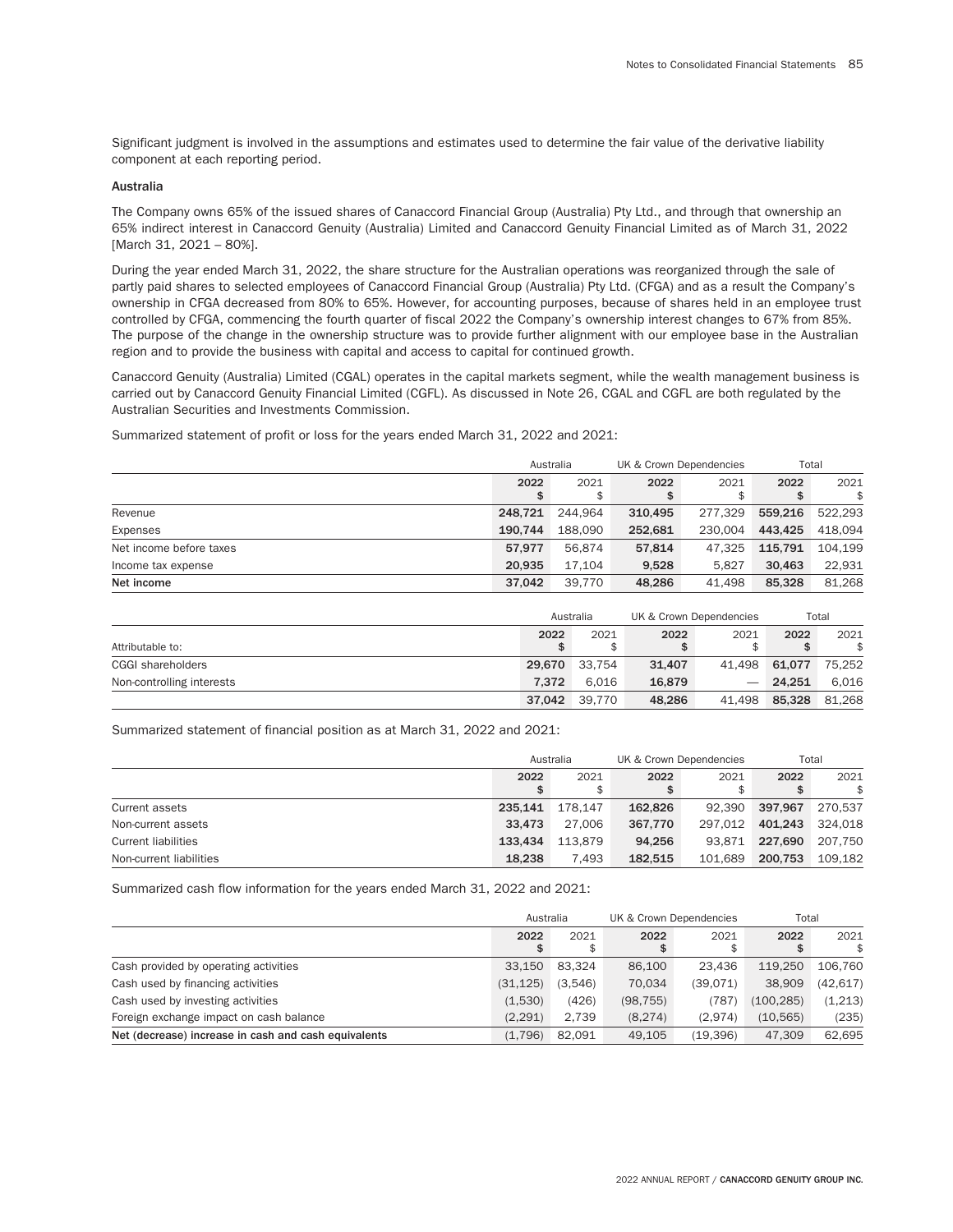#### The non-controlling interests as of March 31, 2022 comprised of the following:

| As at and for the period ended March 31                                     |           | Australia   |           | UK & Crown Dependencies |            | Total      |  |
|-----------------------------------------------------------------------------|-----------|-------------|-----------|-------------------------|------------|------------|--|
|                                                                             | 2022<br>S | 2021<br>\$. | 2022      | 2021<br>\$              | 2022<br>S. | 2021<br>\$ |  |
| Balance, opening                                                            | 8,190     | 156         |           | --                      | 8,190      | 156        |  |
| Comprehensive income attributable to non-controlling interests              | 8,687     | 6,374       | 16,879    |                         | 25,566     | 6,374      |  |
| Foreign exchange on non-controlling interests                               | 329       | 1,660       | (5, 112)  |                         | (4,783)    | 1,660      |  |
| Dividends paid to non-controlling interest                                  | (5,853)   |             |           |                         | (5,853)    |            |  |
| Issuance of convertible preferred shares, net of discount                   |           | –           | 212,449   |                         | 212,449    |            |  |
| Issuance of equity instruments to management and employees                  |           |             | 35,722    |                         | 35,722     |            |  |
| Reclassification to derivative liability on issuance date                   |           |             | (34, 682) | -                       | (34,682)   |            |  |
| Acquisition-related costs, net of deferred tax recovery                     |           |             | (2,834)   |                         | (2,834)    |            |  |
| Share-based payment                                                         |           |             | 1,740     |                         | 1,740      |            |  |
| Increase in non-controlling interests due to issuance of partly paid shares | 10,843    |             |           | —                       | 10,843     |            |  |
| Payment of dividends on convertible preferred shares                        |           |             | (7, 139)  | —                       | (7, 139)   |            |  |
| Reclassification of other comprehensive income on issuance date             | 1,105     |             | (1,624)   |                         | (519)      |            |  |
| Balance, ending                                                             | 23,301    | 8,190       | 215,399   |                         | 238,700    | 8,190      |  |
|                                                                             |           |             |           |                         | March 31   | March 31   |  |

|                                                                | 2022   | 2021  |
|----------------------------------------------------------------|--------|-------|
| Comprehensive income attributable to non-controlling interests | S      |       |
| Australia                                                      | 8.687  | 6,374 |
| UK & Crown Dependencies                                        | 16.879 |       |
| Total                                                          | 25.566 | 6,374 |

### NOTE 9. Accounts Receivable and Accounts Payable and Accrued Liabilities

#### ACCOUNTS RECEIVABLE

|                                  | March 31, 2022  |    | March 31, 2021 |
|----------------------------------|-----------------|----|----------------|
|                                  |                 |    |                |
| Brokers and investment dealers   | $$1,693,579$ \$ |    | 2,434,162      |
| Clients                          | 1,020,112       |    | 848.549        |
| RRSP cash balances held in trust | 512.147         |    | 494.476        |
| Other                            | 212.817         |    | 196,255        |
|                                  | 3,438,655       | \$ | 3.973.442      |

#### ACCOUNTS PAYABLE AND ACCRUED LIABILITIES

|                                |    | March 31, 2022         |    | March 31, 2021 |  |
|--------------------------------|----|------------------------|----|----------------|--|
|                                |    |                        |    |                |  |
| Brokers and investment dealers |    | 1,334,026              | \$ | 1,845,236      |  |
| Clients                        |    | 2,652,558              |    | 2,559,721      |  |
| Other                          |    | 859,088                |    | 755.643        |  |
|                                | S. | 4,845,672 \$ 5,160,600 |    |                |  |

Amounts due from and to brokers and investment dealers include balances from resale and repurchase agreements, securities loaned and borrowed, as well as brokers' and dealers' counterparty balances.

Client security purchases are entered into on either a cash or a margin basis. In the case of a margin account, the Company extends a loan to a client for the purchase of securities, using securities purchased and/or other securities in the client's account as collateral. Amounts loaned to any client are limited by the margin regulations of the Investment Industry Regulatory Organization of Canada (IIROC) and other regulatory authorities and are subject to the Company's credit review and daily monitoring procedures.

Amounts due from and to clients are due by the settlement date of the trade transaction. Margin loans are due on demand and are collateralized by the assets in the clients' accounts. Interest on margin loans and on amounts due to clients is based on a floating rate [March 31, 2022 – 5.7% to 6.5% and 0.00% to 0.05%, respectively; March 31, 2021 – 5.45% to 6.25% and 0.00% to 0.05%, respectively].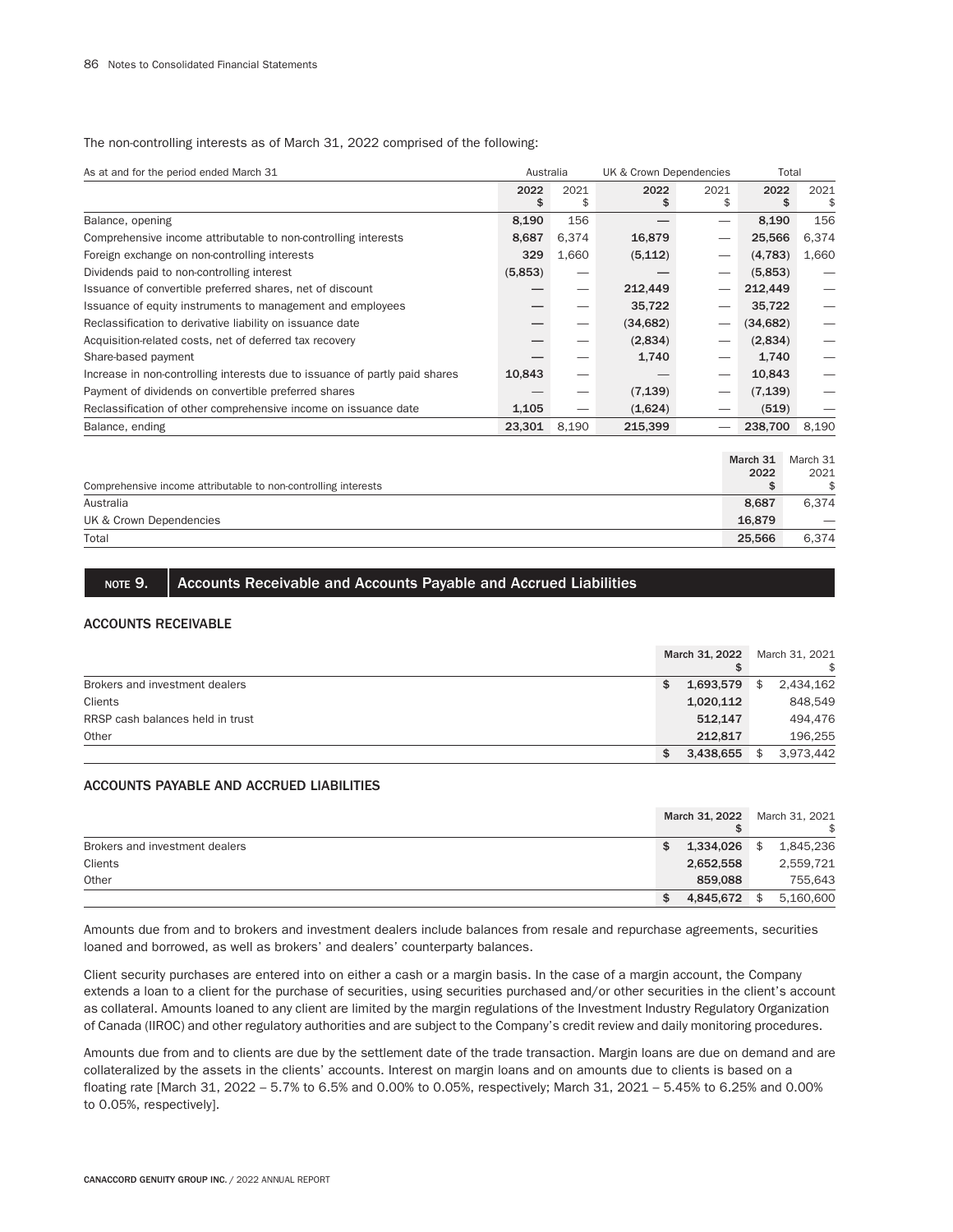As at March 31, 2022, the allowance for doubtful accounts was \$2.9 million [March 31, 2021 – \$6.8 million]. See below for the movements in the allowance for doubtful accounts:

| Balance, March 31, 2020 | \$<br>8,861 |
|-------------------------|-------------|
| Charge for the year     | 6,947       |
| Recoveries              | (8,985)     |
| Foreign exchange        | 18          |
| Balance, March 31, 2021 | 6,841       |
| Charge for the year     | 4,835       |
| Recoveries              | (8,625)     |
| Foreign exchange        | (106)       |
| Balance, March 31, 2022 | 2,945       |

### NOTE 10. | Investments

|                                                       | March 31, 2022 | March 31, 2021 |
|-------------------------------------------------------|----------------|----------------|
| Investment accounted for under the equity method      | 11.938 \$      | 5.311          |
| Investments held as fair value through profit or loss | $10.990$ \$    | 6,882          |
|                                                       | 22.928         | 12.193         |

Breakdown of investments as follow:

#### INVESTMENTS ACCOUNTED FOR UNDER EQUITY METHOD

|                                            | March 31, 2022 | March 31, 2021 |
|--------------------------------------------|----------------|----------------|
| Canaccord Genuity G Ventures Corp.         | 1,298          |                |
| Canaccord Genuity Growth II Corp.          |                | 2,897          |
| InterCure Ltd.                             |                | 1,785          |
| Katipult Technology Corp.                  | 3,000          |                |
| Link Investment Management Inc.            | 2,500          |                |
| International Deal Gateway Blockchain Inc. | 4,500          |                |
| Other                                      | 640            | 629            |
|                                            | 11,938<br>\$   | 5.311          |

#### INVESTMENTS HELD AS FAIR VALUE THROUGH PROFIT AND LOSS (FVTPL)

|                               | March 31, 2022 | March 31, 2021 |
|-------------------------------|----------------|----------------|
| Capital Markets Gateway LLC   | 3.864          | 3,882          |
| InvestX Capital Ltd           | 3,126          | -              |
| Proactive Group Holdings Inc. | 4.000          |                |
| Katipult Technology Corp.     |                | 3,000          |
|                               | 10,990         | 6.882          |

During the period ended March 31, 2022, the Company, through a wholly owned subsidiary, made an investment of \$1.4 million for Class B preferred share and warrants of Canaccord Genuity G Ventures Corp. (CGGV). CGGV is a special purpose acquisition corporation formed to effect an acquisition of one or more businesses. The Company holds a 20.0% interest in CGGV and is considered to exert significant influence over the operations of CGGV. Accordingly, the investment in CGGV is accounted for using the equity method. The Company's equity portion of the net loss of CGGV for the period ended March 31, 2022 was \$0.2 million.

The Company, through a wholly owned subsidiary, held an investment in Capital Markets Gateway LLC (CMG) for US\$3.1 million (\$3.9 million) [March 31, 2021 – US\$3.1 million (\$3.9 million)]. The Company is not considered to exert significant influence over the operations of CMG. Accordingly, the investment in CMG are accounted for as financial assets measured at FVTPL and included as investments on the consolidated statement of financial position as at March 31, 2022.

The Company also held an investment in convertible unsecured subordinated debentures of Katipult Technology Corp (Katipult). During the year ended March 31, 2022, the investment held in Katipult Technology Corp. was reclassified from FVTPL to an equity accounted investment.

The Company also made investments of \$2.5 million in Series A units in Link Investment Management Inc. ("Link") and \$4.5 million in Series A units of International Deal Gateway Blockchain Inc. ("IDG") during the period ended March 31, 2022. The Company is considered to exert significant influence over the operations of Link and IDG factoring in potential voting rights, even though the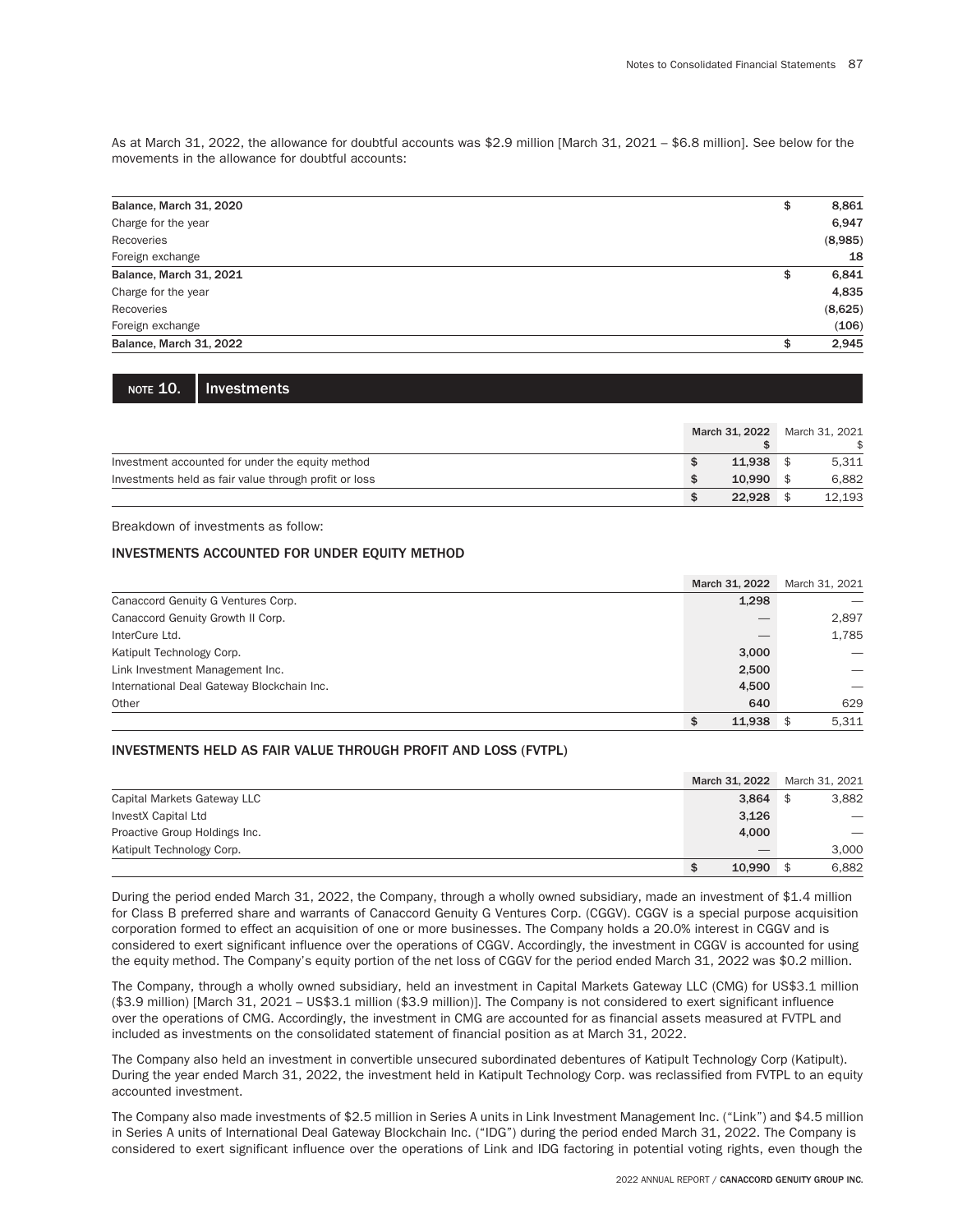Company does not currently have any entitlement to a share of the net assets of these companies. Accordingly, these investments are treated as equity investments and included as investments in the consolidated statement of financial position as at March 31, 2022.

In addition, during the period ended March 31, 2022, the Company also invested US \$2.5 million (\$3.1 million) in Series A preferred shares of InvestX Capital Ltd ("InvestX"), as well as an investment of \$4.0 in the preferred shares of Proactive Group Holdings Inc. ("Proactive"). The Company does not exert significant influence over the operations of InvestX or Proactive. Accordingly, the investments in InvestX and Proactive are accounted for as financial assets measured at FVTPL and included as investments on the consolidated statement of financial position as at March 31, 2022.

# NOTE 11. Business Combinations

#### i) Adam & Company

On October 1, 2021, the Company, through CGWM UK completed its acquisition of the private client investment management business of Adam & Company (including the acquisition of the entire issued capital of Adam & Company Investment Management Limited) for £54.5 million (C\$93.3 million). In connection with the completion of the acquisition, a subsidiary of the Company modified its existing banking arrangements and increased its bank loan by an additional £53.3 million (C\$87.6 million as of March 31, 2022 ) [Notes 7 and 17].

The preliminary purchase price, determined by the fair value of the consideration given at the date of the acquisition and the fair value of the net assets acquired on the date of the acquisition, was as follows:

#### CONSIDERATION PAID

| Cash                                                             | \$<br>93,316 |
|------------------------------------------------------------------|--------------|
|                                                                  | 93,316       |
| <b>NET ASSETS ACQUIRED</b>                                       |              |
| Accounts receivable                                              | 5,875        |
| Deferred tax assets                                              | 673          |
| Accounts payable and accrued liabilities                         | (2, 334)     |
| Identifiable intangible assets                                   | 52,930       |
| Deferred tax liability related to identifiable intangible assets | (12,901)     |
| Goodwill                                                         | 49,073       |
|                                                                  | \$<br>93,316 |

Identifiable intangible assets of \$52.9 million were recognized and relate to customer relationships and brand name. The goodwill of \$49.1 million represents the value of expected synergies arising from the acquisition. Goodwill is not deductible for tax purposes.

The above amounts included in the purchase price allocation are preliminary. The purchase price and the fair value of the net assets acquired from Adam & Company are estimates, which were made by management at the time of the preparation of these audited consolidated financial statements based on available information. Amendments may be made to these amounts as well as the identification of intangible assets and the allocation of identifiable intangible assets between indefinite life and finite lives. Values based on estimates are subject to changes during the period ending 12 months after the acquisition date.

The aggregate acquisition-related expenses incurred by the Company during the year ended March 31, 2022 in connection with the acquisition of Adam & Company were \$2.1 million which comprised mainly of professional fees.

Revenue and net income generated by Adam & Company including acquisition-related costs, were \$9.7 million and \$1.8 million, respectively, since the acquisition date.

Had Adam & Company been consolidated from April 1, 2021, as part of the consolidated statement of operations, the consolidated revenue and net income would have been approximately \$2.1 billion and \$274.5 million, respectively, for the year ended March 31, 2022. These figures represent historical results and are not necessarily indicative of future performance.

#### ii) Sawaya Partners

On December 31, 2021, the Company completed its acquisition of Sawaya Partners (Sawaya), a leading independent M&A advisory firm to the consumer sector based in the US. The initial cash consideration was US\$ 36.0 million (C\$45.5 million), with additional contingent consideration of up to US\$ 40.0 million (C\$50.6 million) payable over a period of four years following completion, subject to achievement of performance targets related to revenue. The contingent consideration was recorded at its fair value of US\$33.9 million (C\$42.9 million) as of the acquisition date.There was also deferred consideration of US\$ 9.0 million (C\$ 11.4 million), payable over a period of four years following completion, in cash or shares based on the Company's option subject to a 12-month election period after the date of acquisition.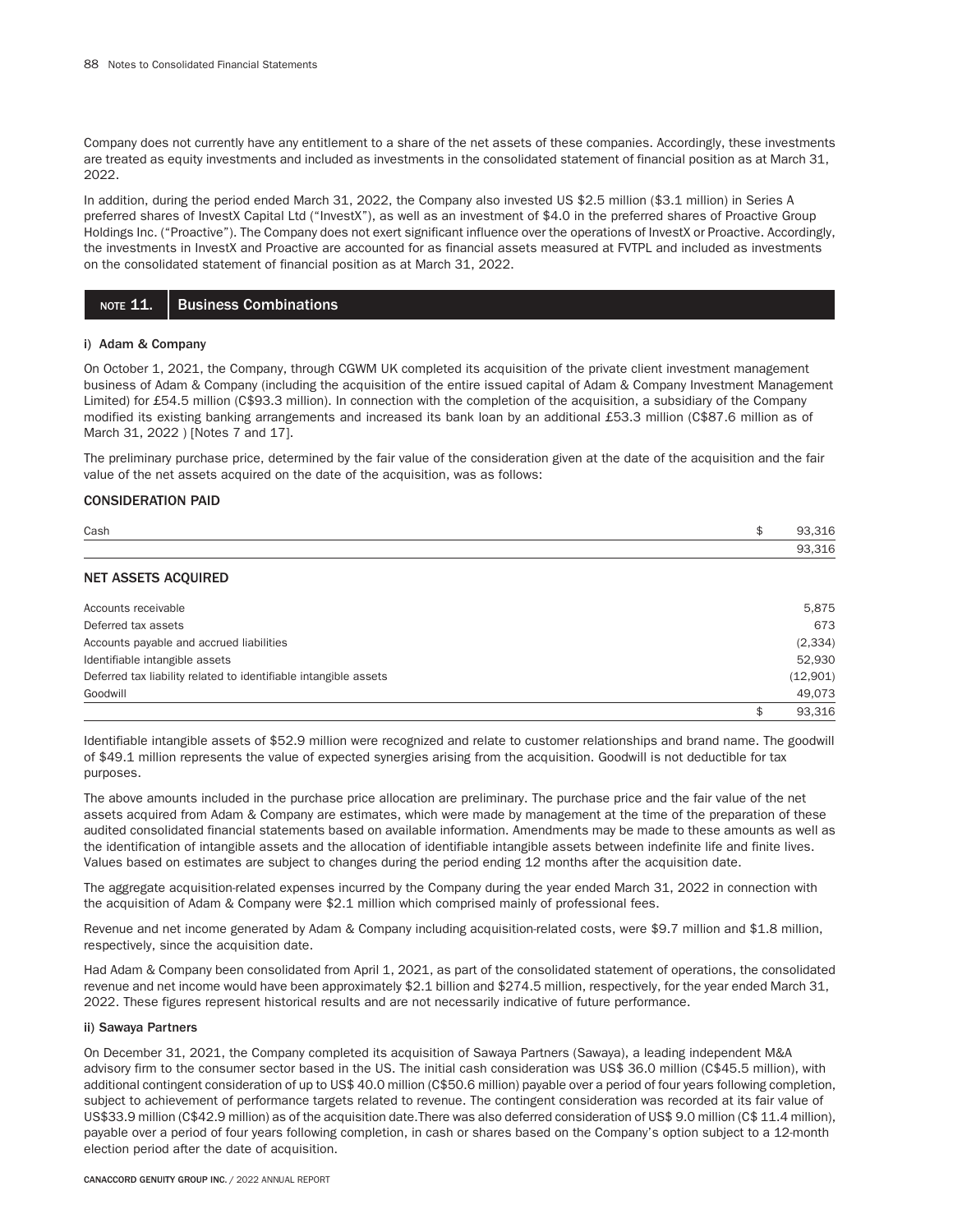The fair value of the contingent consideration is classified as Level 3 in the fair value hierarchy and was determined using on a Monte Carlo simulation using various assumptions including EBITDA forecast, risk-free rate ranging from 0.39% to 1.12%, and a volatility factor of 8.0%. Option pricing models require the input of highly subjective assumptions including the expected price volatility. Changes in the subjective assumptions can materially affect the fair value estimate, and therefore the existing models do not necessarily provide a reliable single measure of the fair value of the Company's contingent consideration.

The preliminary purchase price, determined by the fair value of the consideration given at the date of the acquisition and the fair value of the net assets acquired on the date of the acquisition, was as follows:

#### CONSIDERATION PAID

| Cash                     | 45,513 |
|--------------------------|--------|
| Deferred consideration   | 11,378 |
| Contingent consideration | 42,856 |
|                          | 99.747 |

#### NET ASSETS ACQUIRED

| Accounts receivable                      | 78      |
|------------------------------------------|---------|
| Equipment and leasehold improvements     | 1,122   |
| Right of use assets                      | 4.070   |
| Accounts payable and accrued liabilities | (77)    |
| Lease liabilities                        | (4,070) |
| Identifiable intangible assets           | 4.876   |
| Goodwill                                 | 93,748  |
|                                          | 99.747  |

Identifiable intangible assets of \$4.9 million were recognized and relate to the contract book and brand name. The goodwill of \$93.7 million represents the value of expected synergies arising from the acquisition.

The above amounts included in the purchase price allocation are preliminary. The purchase price and the fair value of the net assets acquired from Sawaya are estimates, which were made by management at the time of the preparation of these audited consolidated financial statements based on available information.

Amendments may be made to these amounts as well as the identification of intangible assets and the allocation of identifiable intangible assets between indefinite life and finite lives. Values based on estimates are subject to changes during the period ending 12 months after the acquisition date.

The aggregate acquisition-related expenses incurred by the Company during the year ended March 31, 2022 in connection with the acquisition of Sawaya were \$0.5 million which comprised mainly of professional fees.

Revenue and net loss generated by Sawaya including acquisition-related costs, were \$4.6 million and \$3.6 million, respectively, since the acquisition date.

#### NOTE 12. Equipment and Leasehold Improvements

|                         | Cost<br>\$ | Accumulated<br>amortization<br>\$ | Net book<br>value<br>\$ |
|-------------------------|------------|-----------------------------------|-------------------------|
| March 31, 2022          |            |                                   |                         |
| Computer equipment      | 21,197     | 17,522                            | 3,675                   |
| Furniture and equipment | 28,965     | 25,564                            | 3,401                   |
| Leasehold improvements  | 91,779     | 64,212                            | 27,567                  |
|                         | 141,941    | 107.298                           | 34,643                  |
| March 31, 2021          |            |                                   |                         |
| Computer equipment      | 24,024     | 21,906                            | 2,118                   |
| Furniture and equipment | 29,751     | 26,810                            | 2,941                   |
| Leasehold improvements  | 90.871     | 72.860                            | 18,011                  |
|                         | 144.646    | 121.576                           | 23,070                  |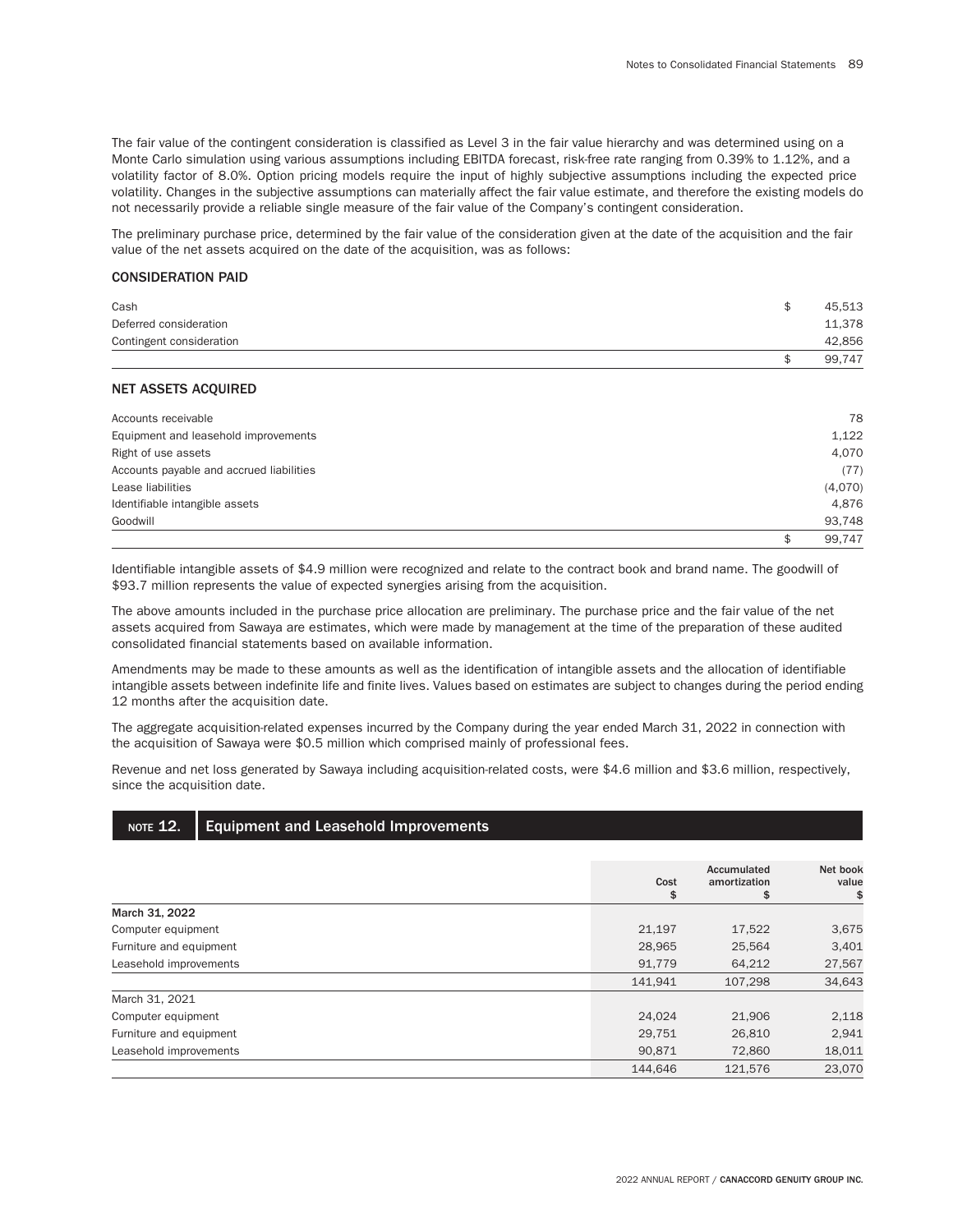|                                         | Computer<br>equipment<br>\$ | Furniture and<br>equipment<br>\$ | Leasehold<br>improvements<br>\$ |     | Total<br>\$ |
|-----------------------------------------|-----------------------------|----------------------------------|---------------------------------|-----|-------------|
| Cost                                    |                             |                                  |                                 |     |             |
| Balance, March 31, 2020                 | \$<br>24,072                | \$<br>29,672                     | \$<br>89,897                    | \$  | 143,641     |
| Additions                               | 438                         | 198                              | 4,221                           |     | 4,857       |
| Disposals                               | (4)                         | (2)                              | (2,540)                         |     | (2,546)     |
| Foreign exchange                        | (482)                       | (117)                            | (707)                           |     | (1,306)     |
| Balance, March 31, 2021                 | 24,024                      | 29,751                           | 90,871                          |     | 144,646     |
| Reclassification                        | 1,879                       |                                  | (2,038)                         |     | (159)       |
| Additions                               | 3,348                       | 2,346                            | 15,050                          |     | 20,744      |
| Disposals                               | (7,052)                     | (2,796)                          | (11,035)                        |     | (20, 883)   |
| Foreign exchange                        | (1,002)                     | (336)                            | (1,069)                         |     | (2,407)     |
| Balance, March 31, 2022                 | 21,197                      | 28,965                           | 91,779                          |     | 141,941     |
|                                         | Computer                    | Furniture and                    | Leasehold                       |     |             |
|                                         | equipment<br>\$             | equipment<br>\$                  | improvements<br>\$              |     | Total<br>\$ |
| Accumulated amortization and impairment |                             |                                  |                                 |     |             |
| Balance, March 31, 2020                 | \$<br>21,730                | \$<br>26,256                     | \$<br>70,795                    | -\$ | 118,781     |
| Amortization                            | 620                         | 567                              | 4,761                           |     | 5,948       |

| Balance, March 31, 2022        | 17.522  | 25.564   | 64,212    | 107,298   |
|--------------------------------|---------|----------|-----------|-----------|
| Foreign exchange               | (869)   | (282)    | (648)     | (1, 799)  |
| <b>Disposals</b>               | (7,041) | (2, 792) | (10, 817) | (20, 650) |
| Amortization                   | 2.048   | 1,828    | 4.454     | 8,330     |
| Reclassification               | 1,478   |          | (1,637)   | (159)     |
| <b>Balance, March 31, 2021</b> | 21.906  | 26,810   | 72.860    | 121.576   |
| Foreign exchange               | (440)   | (12)     | (156)     | (608)     |
| <b>Disposals</b>               | (4)     | (1)      | (2,540)   | (2, 545)  |

The carrying value of any temporarily idle property, plant and equipment is not considered material as at March 31, 2022 and March 31, 2021.

# NOTE 13. | Right-of-Use Assets

| Cost                    |               |
|-------------------------|---------------|
| Balance, March 31, 2020 | \$<br>129,000 |
| Additions               | 9,101         |
| Reclassification        | (1,601)       |
| Foreign exchange        | (3,378)       |
| As at March 31, 2021    | 133,122       |
| <b>Additions</b>        | 61,424        |
| Extinguishment          | (4,020)       |
| Foreign exchange        | (1,660)       |
| As at March 31, 2022    | 188,866       |

#### Amortization

| Balance, March 31, 2020             |  | 22.866 |  |
|-------------------------------------|--|--------|--|
| Charge for the year                 |  | 25.040 |  |
| As at March 31, 2021                |  | 47,906 |  |
| Charge for the year                 |  | 23.894 |  |
| As at March 31, 2022                |  | 71.800 |  |
| Net book value as at March 31, 2021 |  | 85.216 |  |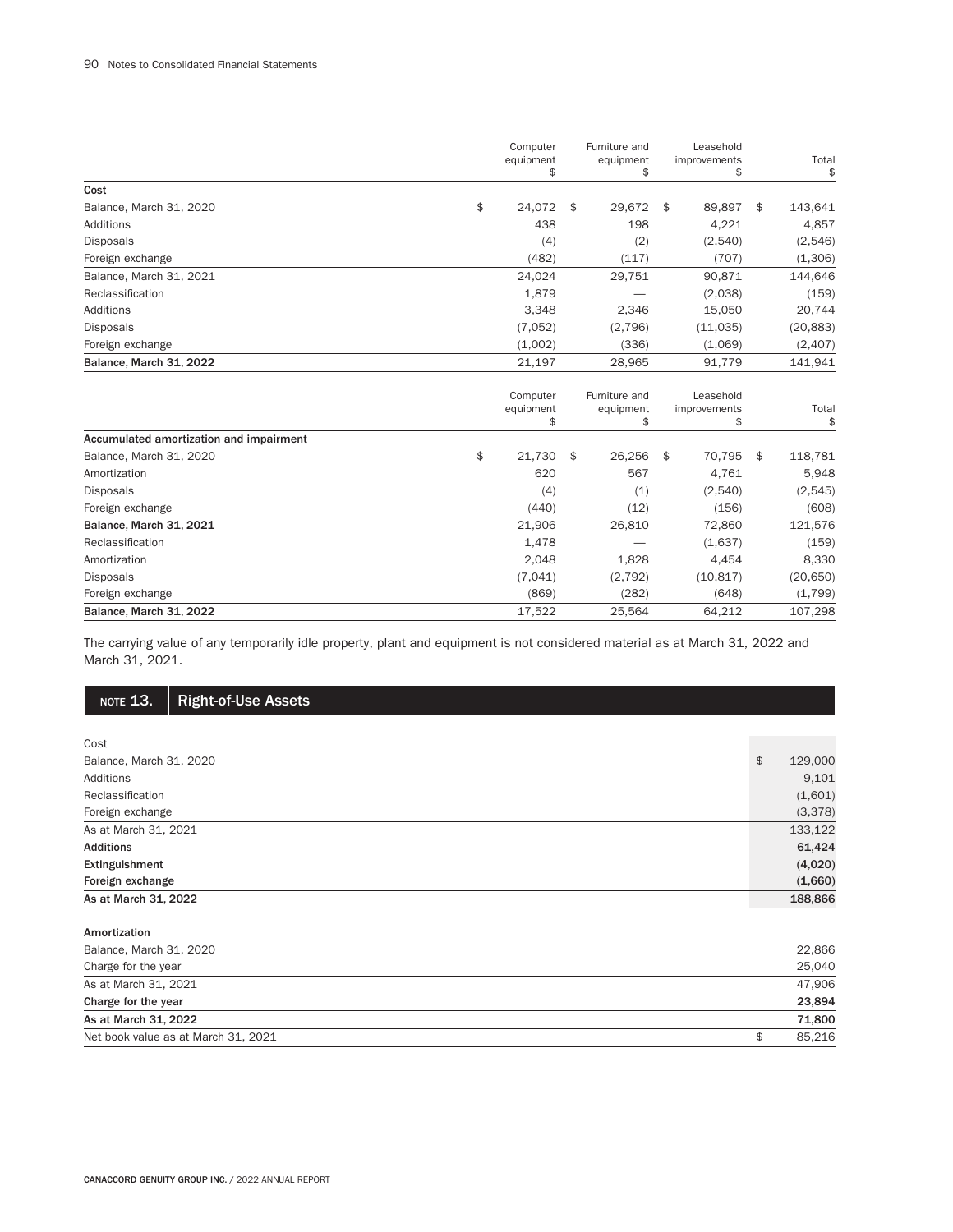#### NOTE 14. Goodwill and Other Intangible Assets

|                                                   |            | <b>Brand</b><br>names    |                       |                                      |           |                   |                                                 |          |                          |                               |            |
|---------------------------------------------------|------------|--------------------------|-----------------------|--------------------------------------|-----------|-------------------|-------------------------------------------------|----------|--------------------------|-------------------------------|------------|
|                                                   | Goodwill   | (indefinite<br>life)     | <b>Brand</b><br>names | Customer<br>relationships Technology |           | Trading           | Fund<br>licences management Contract Favourable |          |                          | Client                        | Total      |
|                                                   | \$         | \$                       | \$                    | \$                                   | \$        | \$                | \$                                              | book     |                          | lease books                   | \$         |
| <b>Gross amount</b>                               |            |                          |                       |                                      |           |                   |                                                 |          |                          |                               |            |
| Balance, March 31, 2020                           | 718,049    | 44,930                   | 614                   | 164,940                              | 37,893    | 584               | 39,427                                          | 6,884    | 594                      |                               | 295,866    |
| <b>Additions</b>                                  |            |                          |                       |                                      | 2,260     |                   |                                                 |          |                          |                               | 2,260      |
| Foreign exchange                                  | (15, 302)  |                          | (70)                  | (1, 394)                             | (521)     | 41                | (646)                                           | (734)    | (68)                     | $\overline{\phantom{0}}$      | (3, 392)   |
| Balance, March 31, 2021                           | 702,747    | 44,930                   | 544                   | 163,546                              | 39,632    | 625               | 38,781                                          | 6,150    | 526                      |                               | 294,734    |
| Additions                                         | 142,821    |                          | 1,382                 | 52,116                               | 2,541     |                   |                                                 | 4,308    | $\qquad \qquad -$        | 1,931                         | 62,278     |
| Foreign exchange                                  | (12, 657)  |                          | (42)                  | (8,345)                              | (1,704)   | (8)               | (1,947)                                         | (80)     | (3)                      |                               | (12, 129)  |
| Reclassification                                  |            |                          |                       | 184                                  | (184)     |                   |                                                 |          |                          |                               |            |
| <b>Balance, March 31, 2022</b>                    | 832,911    | 44,930                   | 1,884                 | 207,501                              | 40,285    | 617               | 36,834                                          | 10,378   |                          | 523 1,931                     | 344,883    |
| <b>Accumulated amortization</b><br>and impairment |            |                          |                       |                                      |           |                   |                                                 |          |                          |                               |            |
| Balance, March 31, 2020                           | (322, 632) |                          | (238)                 | (88,010)                             | (23, 787) | (196)             | (6,375)                                         | (6, 852) | (238)                    | $\overbrace{\phantom{aaaaa}}$ | (125, 696) |
| Amortization                                      |            |                          | (190)                 | (11,980)                             | (3, 739)  | (427)             | (3,650)                                         |          | (222)                    |                               | (20, 208)  |
| Foreign exchange                                  |            |                          | 32                    | 814                                  | 332       | (2)               | 145                                             | 734      | 38                       | $\overline{\phantom{0}}$      | 2,093      |
| Reclassification                                  |            |                          | 32                    | 2,931                                |           | $\hspace{0.05cm}$ | (2,931)                                         | (32)     |                          |                               |            |
| Balance, March 31, 2021                           | (322, 632) |                          | (364)                 | (96, 245)                            | (27, 194) | (625)             | (12, 811)                                       | (6, 150) | (422)                    | $\overline{\phantom{0}}$      | (143, 811) |
| Amortization                                      |            |                          | (335)                 | (11, 297)                            | (3,002)   | $\hspace{0.05cm}$ | (3,620)                                         | (1, 112) | (103)                    | (206)                         | (19, 675)  |
| Foreign exchange                                  |            |                          | 6                     | 3,461                                | 1,290     | 8                 | 795                                             | 36       | $\overline{2}$           | (2)                           | 5,596      |
| Balance, March 31, 2022                           | (322, 632) | $\overline{\phantom{0}}$ | (693)                 | (104, 081)                           | (28,906)  | (617)             | (15, 636)                                       | (7, 226) | (523)                    | (208)                         | (157, 890) |
| Net book value                                    |            |                          |                       |                                      |           |                   |                                                 |          |                          |                               |            |
| March 31, 2021                                    | 380,115    | 44.930                   | 180                   | 67,301                               | 12,438    |                   | 25,970                                          |          | 104                      |                               | 150,923    |
| March 31, 2022                                    | 510,279    | 44,930                   | 1,191                 | 103,420                              | 11,379    |                   | 21,198                                          | 3,152    | $\overline{\phantom{0}}$ | 1,723                         | 186,993    |

Identifiable intangible assets purchased through the acquisitions of Genuity Capital Markets (Genuity), the 80% interest in Canaccord Genuity (Australia) Limited (Canaccord Genuity Australia), Collins Stewart Hawkpoint plc (CSHP), Eden Financial Ltd., Hargreave Hale, Jitneytrade, Petsky Prunier, McCarthy Taylor, Thomas Miller, Patersons Adam & Company and Sawaya Partners are customer relationships, non-competition agreements, trading licences, fund management contracts, technology and brand names acquired through the acquisitions of Petsky Prunier and Sawaya Partners, which have finite lives and are amortized on a straightline basis over their estimated useful lives. Branding acquired through the acquisition of Genuity is considered to have an indefinite life as the Company has no plans to cease its use in the future.

#### IMPAIRMENT TESTING OF GOODWILL AND OTHER ASSETS

The carrying amounts of goodwill and indefinite life intangible assets acquired through business combinations are as follows:

|                                                 | Intangible assets with<br>indefinite lives |                   |    |                   | Goodwill |                   |    | Total             |    |                         |     |                         |
|-------------------------------------------------|--------------------------------------------|-------------------|----|-------------------|----------|-------------------|----|-------------------|----|-------------------------|-----|-------------------------|
|                                                 |                                            | March 31.<br>2022 |    | March 31.<br>2021 |          | March 31,<br>2022 |    | March 31.<br>2021 |    | March 31.<br>2022<br>\$ |     | March 31.<br>2021<br>\$ |
| <b>Canaccord Genuity Capital Markets CGUs</b>   |                                            |                   |    |                   |          |                   |    |                   |    |                         |     |                         |
| Canada                                          | \$                                         | 44.930            | \$ | 44.930            | S        | 101.732           | \$ | 101.732           | \$ | 146.662                 | \$  | 146.662                 |
| <b>US</b>                                       |                                            |                   |    |                   |          | 189.608           |    | 97.441            |    | 189,608                 |     | 97.441                  |
| <b>Canaccord Genuity Wealth Management CGUs</b> |                                            |                   |    |                   |          |                   |    |                   |    |                         |     |                         |
| UK & Crown Dependencies (Channel Islands)       |                                            |                   |    |                   |          | 88.644            |    | 93.374            |    | 88.644                  |     | 93,374                  |
| UK & Crown Dependencies (UK wealth)             |                                            |                   |    |                   |          | 127.434           |    | 84.651            |    | 127.434                 |     | 84,651                  |
| Australia                                       |                                            |                   |    |                   |          | 2.861             |    | 2.917             |    | 2.861                   |     | 2.917                   |
|                                                 | \$                                         | 44.930            | \$ | 44.930            | \$       | 510.279           | \$ | 380.115           | \$ | 555,209                 | \$. | 425.045                 |

Goodwill acquired in connection with the acquisition of Sawaya [Note 11] is included in the Canaccord Genuity Capital Markets (US) CGU for the purpose of goodwill impairment testing. The Canaccord Genuity Wealth Management (UK Wealth) CGU for the purpose of goodwill impairment testing includes the goodwill acquired in connection with the acquisitions Adam & Company [Note 11].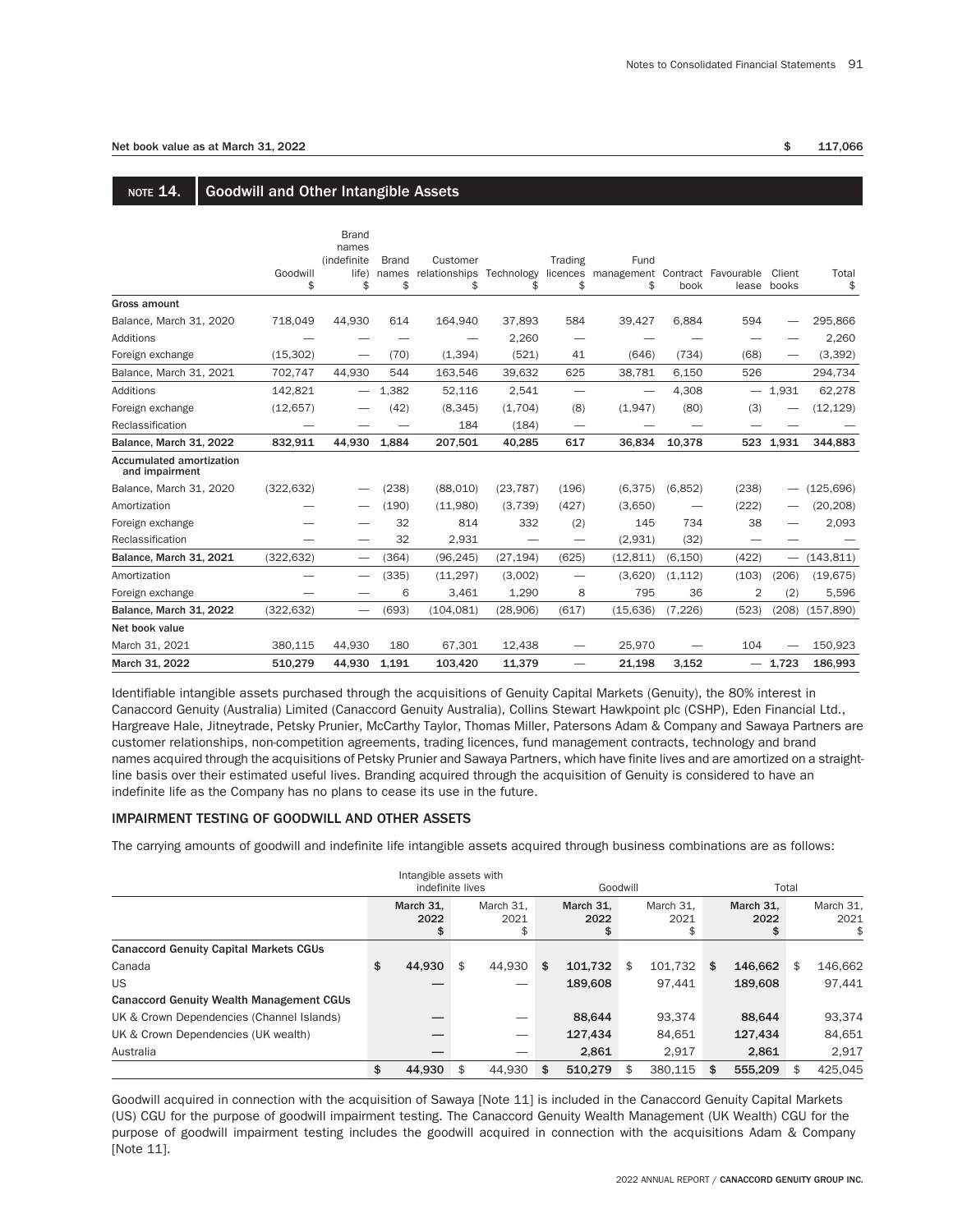The Genuity brand name is considered to have an indefinite life as the Company has no plans to cease its use in the future.

Goodwill and intangible assets with indefinite lives are tested for impairment annually at March 31, or when circumstances indicate the carrying value may potentially be impaired. If any indication of impairment exists, the Company estimates the recoverable amount of the CGU to which goodwill and indefinite life intangible assets are allocated. Where the carrying amount of a CGU exceeds its recoverable amount, an impairment loss is recognized. Any impairment loss first reduces the carrying amount of any goodwill allocated to the CGUs and then if any impairment loss remains, the other assets of the unit are reduced on a pro rata basis. Impairment losses relating to goodwill cannot be reversed in future periods.

In accordance with IAS 36, "Impairment of Assets" (IAS 36), the recoverable amounts of the CGUs' net assets have been determined using fair value less costs to sell (FVLCS) calculations, which are based on future cash flow assumptions considered to be appropriate for the purposes of such calculations. In accordance with IFRS 13, fair value represents an estimate of the price at which an orderly transaction to sell an asset or transfer a liability would take place between market participants as at the end of the reporting period under market conditions as at that date (an exit price as at the measurement date). There is a material degree of uncertainty with respect to the estimates of the recoverable amounts of the CGUs' net assets given that these estimates involve making key assumptions about the future. In making such assumptions, management has used its best estimate of future economic and market conditions within the context of the Company's capital markets and wealth management activities. These valuations are categorized as Level 3 in the fair value hierarchy.

The FVLCS calculations are based on assumptions, as described above, made in connection with future cash flows, relief of royalties with respect to the brand name indefinite life intangible asset, terminal growth rates and discount rates. In order to estimate the FVLCS for each CGU, cash flows are forecast over a five-year period, a terminal growth rate is applied and then such cash flows are discounted to their present value. The discount rate is based on the specific circumstances of each CGU and is derived from the estimated weighted average cost of capital of the Company. The CGUs which recorded goodwill in their carrying value as of March 31, 2022 were Canaccord Genuity Capital Markets Canada, Canaccord Genuity Capital Markets US, Canaccord Genuity Wealth Management UK & Europe (Channel Islands), Canaccord Genuity Wealth Management UK & Europe (UK) and Canaccord Genuity Wealth Management (Australia). The discount rate is based on the specific circumstances of each CGU and is derived from the estimated weighted average cost of capital of the Company.

The discount rate utilized for each of these CGUs for the purposes of these calculations was 12.5% [March 31, 2021 – 12.5%]. Cash flow estimates for each of these CGUs were based on management assumptions as described above and utilized a compound annual revenue growth rate of 5.0% over the forecast period except for Canaccord Genuity Capital Markets Canada and Canaccord Genuity Capital Markets US which utilized a compound annual growth rate of 5.0% [March 31, 2021 – 0.0%] for Canaccord Genuity Capital Markets Canada and 0.0% for Canaccord Genuity Capital Markets US [March 31, 2021 - 2.5%] as well as estimates in respect of operating margins. The terminal growth rate used for each of Canaccord Genuity Capital Markets Canada, Canaccord Genuity Capital Markets US , Canaccord Genuity Wealth Management UK & Europe (Channel Islands), Canaccord Genuity Wealth Management UK & Europe (UK), and Canaccord Genuity Wealth Management (Australia) was 2.5% [March 31, 2021 – 2.5%].

#### NOTE 15. | Income Taxes

The major components of income tax expense are:

|                                                             | March 31.<br>2022<br>\$ | March 31.<br>2021<br>\$ |
|-------------------------------------------------------------|-------------------------|-------------------------|
| Consolidated statements of operations                       |                         |                         |
| Current income tax expense                                  |                         |                         |
| Current income tax expense                                  | \$<br>122.348           | 133.283<br>\$           |
| Adjustments in respect of prior years                       | (276)                   | (31)                    |
|                                                             | 122,072                 | 133,252                 |
| Deferred income tax recovery                                |                         |                         |
| Origination and reversal of temporary differences           | (14, 301)               | (30, 284)               |
| Impact of change in tax rates                               | (67)                    | 12                      |
| Benefit arising from a previously unrecognized tax loss     |                         | (2,880)                 |
|                                                             | (14, 368)               | (33, 152)               |
| Income tax expense reported in the statements of operations | \$<br>107.704           | 100.100<br>\$.          |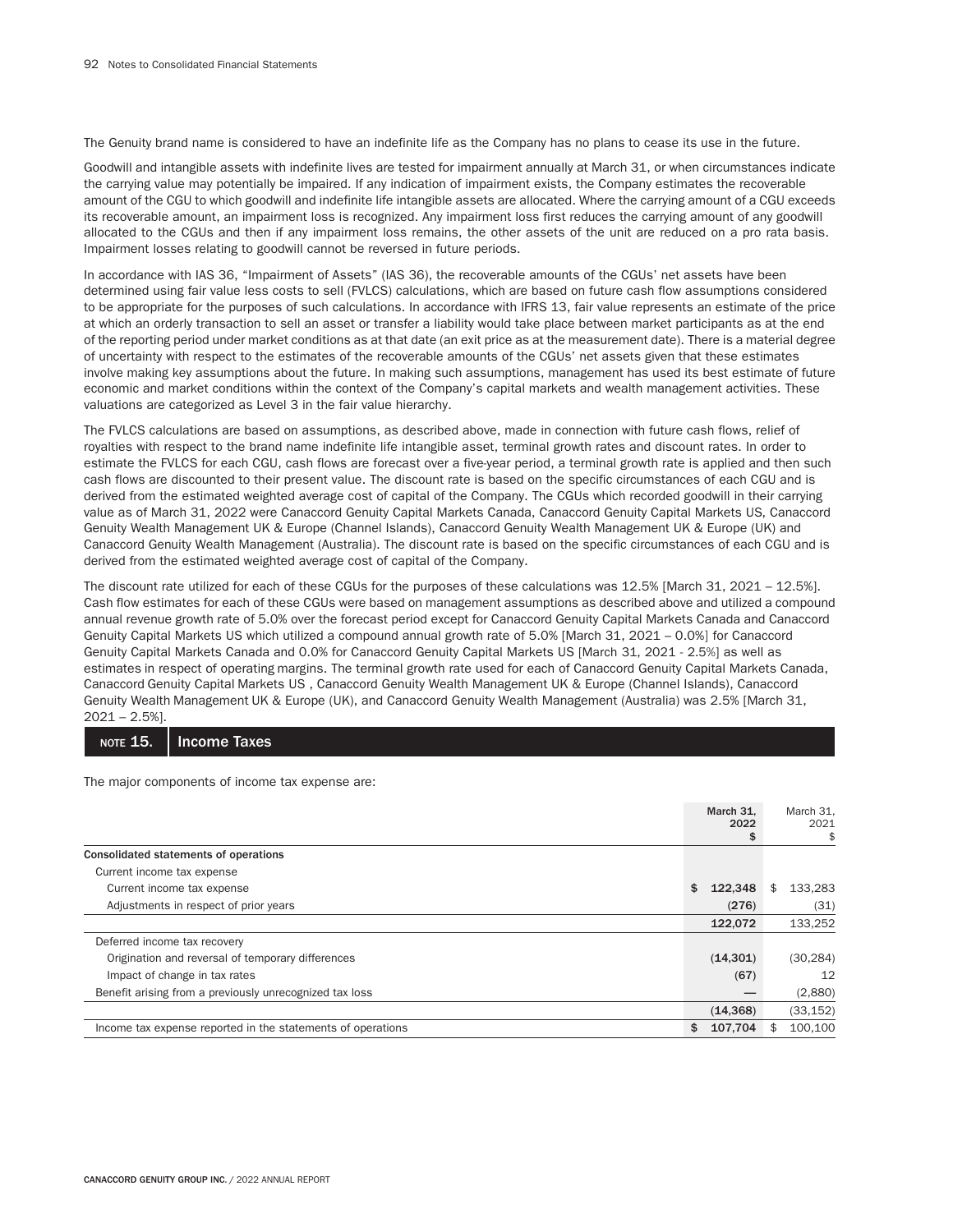The Company's income tax expense differs from the amount that would be computed by applying the combined federal and provincial income tax rates as a result of the following:

|                                                                                                                               | March 31. | March 31. |
|-------------------------------------------------------------------------------------------------------------------------------|-----------|-----------|
|                                                                                                                               | 2022      | 2021      |
|                                                                                                                               | S         | \$        |
| Net income before income taxes                                                                                                | 378,269   | 369,902   |
| Income tax expense at the statutory rate of $27.0\%$ ( $2021 - 27.0\%$ )                                                      | 102.129   | 99.874    |
| Difference in tax rates in foreign jurisdictions                                                                              | (1,978)   | (1,810)   |
| Permanent differences                                                                                                         | 4.694     | 5.266     |
| Change in accounting and tax base estimate                                                                                    | 2.074     | 2.193     |
| Impact of change in tax rate on deferred tax liabilities in connection with intangible assets acquired in respect of previous |           |           |
| acquisitions                                                                                                                  | 1,957     |           |
| Utilization of tax losses and other temporary differences not recognized                                                      | (749)     | (2,615)   |
| Share-based payments                                                                                                          | (1, 470)  | (4, 456)  |
| Other                                                                                                                         | 1.047     | 1,648     |
| Income tax expense reported in the statements of operations                                                                   | \$107.704 | \$100.100 |

The following were the deferred tax assets and liabilities recognized by the Company and movements thereon during the year:

|                                                                                               |                        | Consolidated statements of<br>financial position | Consolidated statements of<br>operations |                   |  |
|-----------------------------------------------------------------------------------------------|------------------------|--------------------------------------------------|------------------------------------------|-------------------|--|
|                                                                                               | March 31.<br>2022<br>S | March 31.<br>2021<br>\$                          | March 31.<br>2022<br>S                   | March 31,<br>2021 |  |
| Unrealized gain on securities owned                                                           | \$ (33,770)            | (18,024)<br>\$                                   | \$17,398                                 | 17.240<br>\$      |  |
| Legal provisions                                                                              | 1,273                  | 1,771                                            | 498                                      | (522)             |  |
| Unpaid remunerations                                                                          | 36,250                 | 24,634                                           | (11, 337)                                | (17,004)          |  |
| Unamortized capital cost of equipment and leasehold improvements over<br>their net book value | 3,085                  | 3,637                                            | 553                                      | 2,134             |  |
| Unamortized common share purchase loans                                                       | 39,368                 | 29,179                                           | (10, 189)                                | (21, 131)         |  |
| Loss carryforwards                                                                            | 10,195                 | 10.445                                           | 250                                      | 2,028             |  |
| Long-term incentive plan                                                                      | 54,139                 | 41,837                                           | (12, 302)                                | (19,910)          |  |
| Other intangible assets                                                                       | (42,087)               | (29, 243)                                        | 12,845                                   | 400               |  |
| Other                                                                                         | 4,896                  | 3,441                                            | (12,084)                                 | 3,613             |  |
|                                                                                               | \$73,349               | 67,677<br>- \$                                   | \$ (14, 368)                             | (33, 152)<br>\$   |  |

Deferred tax assets and liabilities as reflected in the consolidated statements of financial position are as follows:

|                          | March 31,<br>2022 | March 31,<br>2021<br>\$ |
|--------------------------|-------------------|-------------------------|
| Deferred tax assets      | \$98,224          | \$<br>81,229            |
| Deferred tax liabilities | (24, 875)         | (13, 552)               |
|                          | \$73,349          | 67,677                  |

The movement for the year in the net deferred tax position was as follows:

|                                                                      | March 31.<br>2022 | March 31,<br>2021<br>\$ |
|----------------------------------------------------------------------|-------------------|-------------------------|
| Opening balance                                                      | 67.677            | \$<br>29,584            |
| Tax recovery recognized in the consolidated statements of operations | 14,368            | 33,152                  |
| Deferred taxes acquired in business combination                      | (12, 255)         |                         |
| Tax benefit recognized in equity                                     | 742               | 6.866                   |
| Foreign exchange and other                                           | 2.817             | (1,925)                 |
| Ending balance as of March 31                                        | \$73,349          | 67.677                  |

Deferred tax assets and deferred tax liabilities are offset if a legally enforceable right exists to set off current tax assets against current tax liabilities and if the deferred tax assets and the deferred tax liabilities relate to income taxes levied by the same taxation authority on the same taxable entity.

Tax loss carryforwards of \$2.8 million [2021 – \$4.8 million] in the UK and Europe, \$6.5 million [2021 – \$7.3 million] in the US and \$0 million [2021 – \$0.3 million] in Australia have been recognized as deferred tax assets. The losses in these jurisdictions can be carried forward indefinitely. Tax loss carryforwards of \$30.8 million [2021 – \$29.4 million] in Canada have been recognized as a deferred tax asset and can be carried forward 20 years.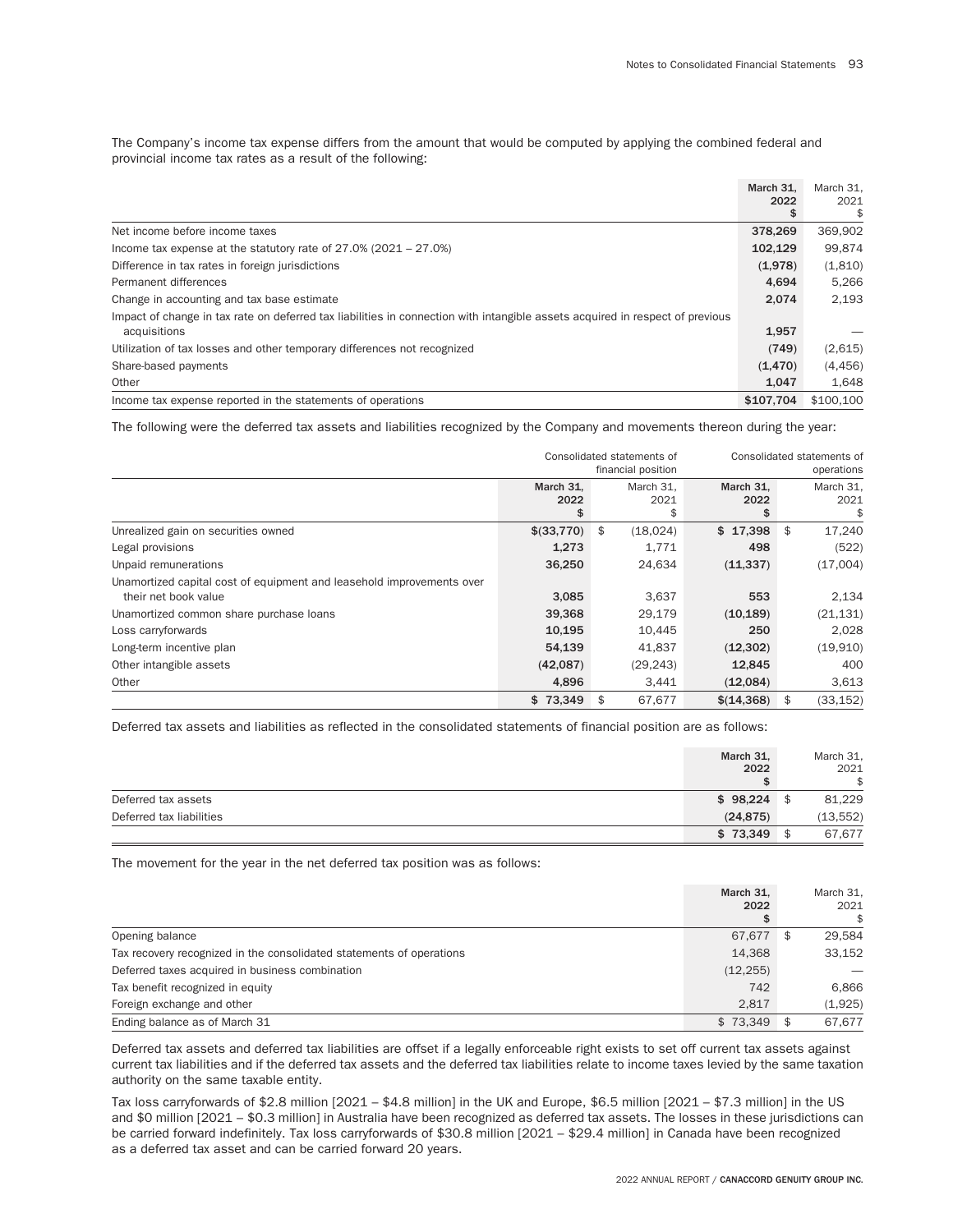At the balance sheet date, the Company has tax loss carryforwards of approximately \$22.4 million [2021 – \$22.8 million] and other temporary differences of \$nil [2021 – \$nil] for which a deferred tax asset has not been recognized. These relate to subsidiaries outside of Canada that have a history of losses and may also be subject to legislative limitations on use and may not be used to offset taxable income elsewhere in the consolidated group of companies. The subsidiaries have no taxable temporary differences or any tax planning opportunities available that could partly support the recognition of these deferred tax assets, as the likelihood of future economic benefit is not sufficiently assured. These losses are to carry forward indefinitely.

# NOTE 16. Subordinated Debt

|                                                                                 | March 31. | March 31, |
|---------------------------------------------------------------------------------|-----------|-----------|
|                                                                                 | 2022      | 2021      |
|                                                                                 |           |           |
| Loan payable, interest payable monthly at prime $+4\%$ per annum, due on demand | 7.500     | 500.'     |

The loan payable is subject to a subordination agreement and may only be repaid with the prior approval of the Investment Industry Regulatory Organization of Canada (IIROC). As at March 31, 2022 and 2021, the interest rates for the subordinated debt were 6.7% and 6.45%, respectively. The carrying value of subordinated debt approximates its fair value due to the short-term nature of this liability.

### NOTE 17. Bank Loan

|                                  | March 31,<br>2022<br>\$ | March 31,<br>2021<br>\$ |
|----------------------------------|-------------------------|-------------------------|
| Loan                             | \$154,498               | \$79,051                |
| Less: Unamortized financing fees | (2, 457)                | (732)                   |
|                                  | 152,041                 | 78,319                  |
| Current portion                  | 6,574                   | 12,119                  |
| Long-term portion                | 145,467                 | 66,200                  |

A subsidiary of the Company entered into a senior credit facility to finance a portion of the cash consideration for its acquisitions of Hargreave Hale, Thomas Miller and Adam & Company. The loan is repayable in instalments of principal and interest and matures in September 2024. The interest rate on this loan is 3.375% per annum as at March 31, 2022 [March 31, 2021 – 2.1288% per annum].

| NOTE 18.                 | <b>Lease Liabilities</b>                 |                   |                   |
|--------------------------|------------------------------------------|-------------------|-------------------|
|                          |                                          |                   |                   |
|                          |                                          | March 31,<br>2022 | March 31,<br>2021 |
|                          |                                          | \$                | \$                |
| Year one                 |                                          | 30,351            | 29,642            |
| Year two                 |                                          | 29,919            | 24,587            |
| Year three               |                                          | 24,732            | 21,550            |
| Year four                |                                          | 16,340            | 16,456            |
| Year five and thereafter |                                          | 55,635            | 19,751            |
|                          |                                          | 156,977           | 111,986           |
| Effect of discounting    |                                          | (31, 429)         | (17,084)          |
|                          | Present value of minimum lease payments  | 125,548           | 94,902            |
| Less: current portion    |                                          | (23,928)          | (24, 311)         |
|                          | Non-current portion of lease liabilities | 101,620           | 70.591            |

#### NOTE 19. Convertible Debentures

|                        | March 31, 2022 |           |        |           | March 31, 2021           |
|------------------------|----------------|-----------|--------|-----------|--------------------------|
|                        |                | Liability | Equity | Liabilitv | Equity                   |
| Convertible debentures |                |           |        | 168.112   | $\overline{\phantom{a}}$ |

On April 9, 2021, the Company redeemed the entire \$132,690,000 principal amount of its 6.25% convertible unsecured senior subordinated debentures due on December 31, 2023 (the "Debentures"). The redemption price of the Debentures was \$1,266.95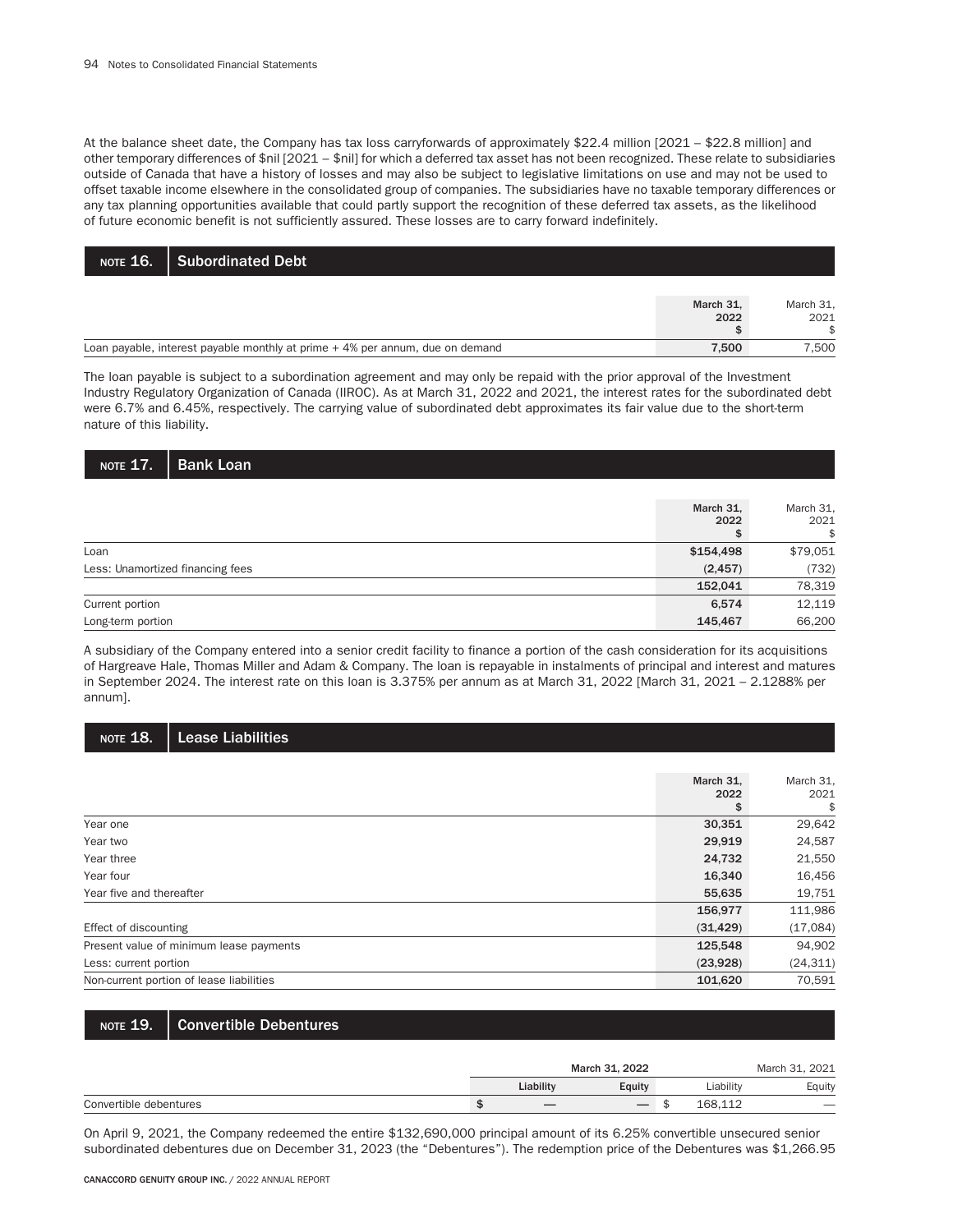for each \$1,000 principal amount of Debentures, being equal to the aggregate of (i) \$1,250 per \$1,000 principal amount of Debentures, and (ii) \$16.95 of accrued and unpaid interest per \$1,000 principal amount up to but excluding April 9, 2021.

#### NOTE 20. Preferred Shares

|                                                  |              | March 31, 2022      |         | March 31, 2021      |
|--------------------------------------------------|--------------|---------------------|---------|---------------------|
|                                                  | Amount<br>\$ | Number of<br>shares | Amount  | Number of<br>shares |
| Series A Preferred Shares issued and outstanding | 110.818      | 4.540.000           | 110.818 | 4.540.000           |
| Series C Preferred Shares issued and outstanding | 97.450       | 4.000.000           | 97.450  | 4.000.000           |
| Series C Preferred Shares held in treasury       | (2,627)      | (106, 794)          | (2,627) | (106, 794)          |
|                                                  | 94.823       | 3.893.206           | 94.823  | 3,893,206           |
|                                                  | 205.641      | 8.433.206           | 205.641 | 8,433,206           |

#### [i] SERIES A PREFERRED SHARES

The Company issued 4,540,000 Cumulative 5-Year Rate Reset First Preferred Shares, Series A (Series A Preferred Shares) at a purchase price of \$25.00 per share for gross proceeds of \$113.5 million. The aggregate net amount recognized after deducting issue costs, net of deferred taxes of \$1.0 million, was \$110.8 million.

On September 1, 2021, the Company announced the reset of the dividend rate on its Cumulative 5-year Rate Reset First Preferred Shares, Series A (the "Series A Preferred Shares"). Quarterly cumulative cash dividends, as declared, were paid at an annual rate of 3.885% for the five years ended September 30, 2021. Commencing October 1, 2021 and ending on and including September 30, 2026, quarterly cumulative dividends, if declared, will be paid at an annual rate of 4.028%. The dividend rate will be reset every five years at a rate equal to the five-year Government of Canada yield plus 3.21%.

Holders of Series A Preferred Shares had the option to convert any or all of their shares into an equal number of Cumulative Floating Rate First Preferred Shares, Series B (Series B Preferred Series), subject to certain conditions, on September 30, 2021 and have the option on September 30 every five years thereafter. The number of shares tendered for conversion by the conversion deadline of September 30, 2021 was below the minimum required to proceed with the conversion and, accordingly, no Series B Preferred Shares were issued. Series B Preferred Shares would entitle any holders thereof to receive floating rate, cumulative, preferential dividends payable quarterly, if declared, at a rate equal to the three-month Government of Canada Treasury Bill yield plus 3.21%.

The Company had the option to redeem the Series A Preferred Shares on September 30, 2021 and has the option to redeem on September 30 every five years thereafter, in whole or in part, at \$25.00 per share together with all declared and unpaid dividends.

#### [ii] SERIES C PREFERRED SHARES

The Company issued 4,000,000 Cumulative 5-Year Rate Reset First Preferred Shares, Series C (Series C Preferred Shares) at a purchase price of \$25.00 per share for gross proceeds of \$100.0 million. The aggregate net amount recognized after deducting issue costs, net of deferred taxes of \$1.0 million, was \$97.5 million.

Quarterly cumulative cash dividends, if declared, are paid at an annual rate of 4.993% for the five years ending on and including June 30, 2022. Thereafter, the dividend rate will be reset every five years at a rate equal to the five-year Government of Canada bond yield plus 4.03%.

Holders of Series C Preferred Shares had the option to convert any or all of their shares into an equal number of Cumulative Floating Rate First Preferred Shares, Series D (Series D Preferred Shares), subject to certain conditions, on June 30, 2017 and have the option on June 30 every five years thereafter. The number of shares tendered for conversion by the conversion deadline of June 30, 2017 was below the minimum required to proceed with the conversion and, accordingly, no Series D Preferred Shares were issued. Series D Preferred Shares would entitle any holders thereof to receive floating rate, cumulative, preferential dividends payable quarterly, if declared, at a rate equal to the three-month Government of Canada Treasury Bill yield plus 4.03%.

The Company had the option to redeem the Series C Preferred Shares on June 30, 2017, and has the option to redeem on June 30 every five years thereafter, in whole or in part, at \$25.00 per share together with all declared and unpaid dividends. On May 24, 2022, the Company announced that it does not intend to exercise its option to redeem the Series C Preferred Shares on June 30, 2022. [Note 29]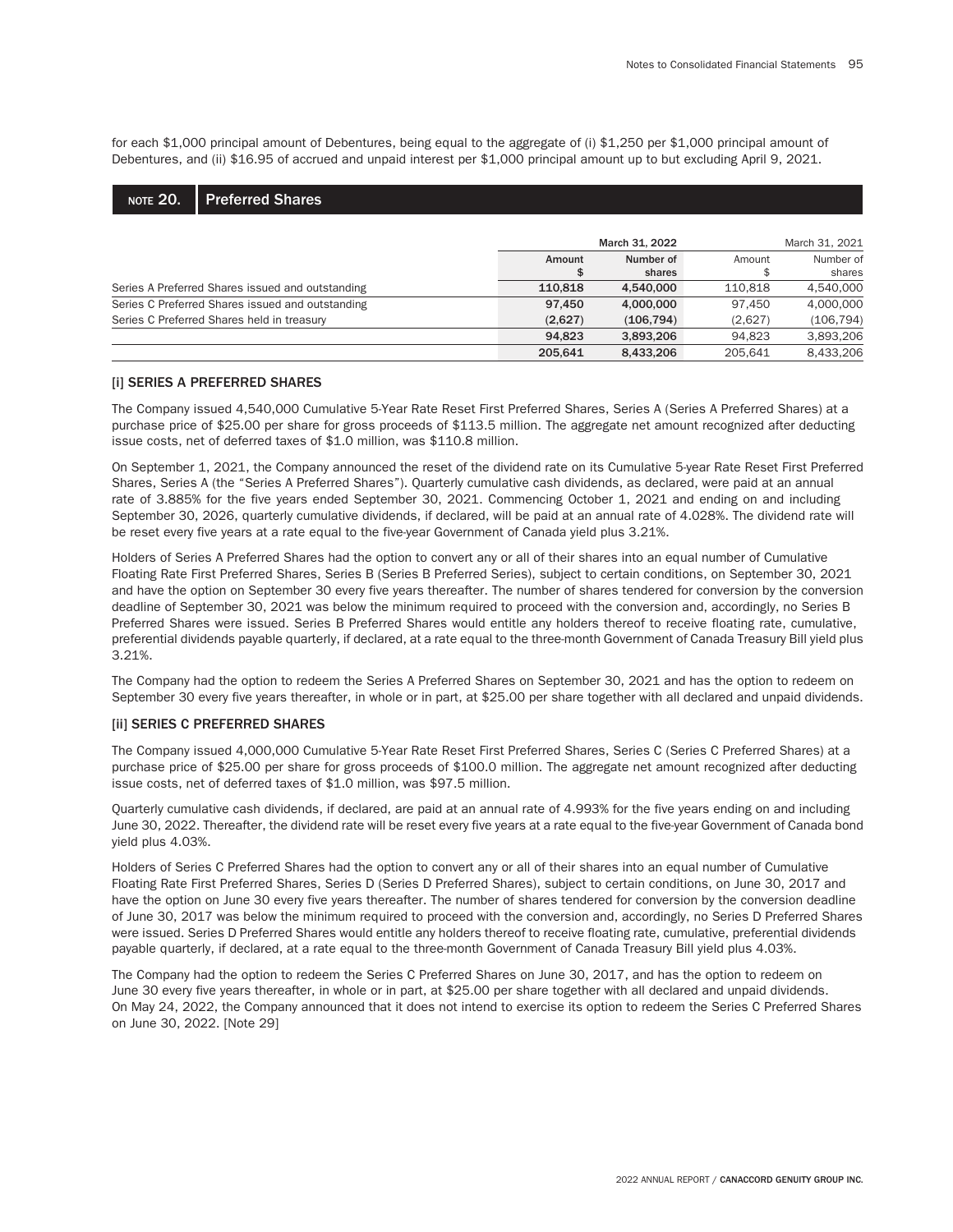# NOTE 21. Common Shares

|                                                                   | March 31, 2022 |                     |           | March 31, 2021      |
|-------------------------------------------------------------------|----------------|---------------------|-----------|---------------------|
|                                                                   | Amount<br>\$   | Number of<br>shares | Amount    | Number of<br>shares |
| Issued and fully paid                                             | 685,270        | 99,697,799          | 749.500   | 108.191.331         |
| Shares committed to repurchase under the normal course issuer bid | (3,411)        | (495, 100)          | (8, 181)  | (689, 500)          |
| Held for share-based payment plans                                | (1,505)        | (122, 355)          | (1,401)   | (122, 355)          |
| Held for the LTIP                                                 | (104, 188)     | (11,023,169)        | (77, 552) | (11,588,393)        |
|                                                                   | 576.166        | 88,057,175          | 662.366   | 95,791,083          |

#### [i] AUTHORIZED

Unlimited common shares without par value.

#### [ii] ISSUED AND FULLY PAID

|                                                                                      | Number of<br>shares |   | Amount<br>\$ |
|--------------------------------------------------------------------------------------|---------------------|---|--------------|
| Balance, March 31, 2020                                                              | 107,812,361         | S | 745,275      |
| Shares issued in connection with share-based payment plans [Note 23]                 | 1,121               |   | 10           |
| Shares issued in connection with settlement of Petsky Prunier deferred consideration | 736.850             |   | 6,545        |
| Shares issued in connection with settlement of Jitneytrade contingent consideration  | 300,000             |   | 2,000        |
| Shares issued in connection with exercise of PSO                                     | 182,999             |   | 1,232        |
| Shares issued in connection with conversion of convertible debentures                | 3,500               |   | 23           |
| Shares purchased and cancelled under the normal course issuer bid                    | (845,500)           |   | (5,585)      |
| <b>Balance, March 31, 2021</b>                                                       | 108,191,331         |   | 749,500      |
| Shares issued in connection with settlement of Petsky Prunier deferred consideration | 736,850             |   |              |
| Shares issued in connection with exercise of PSO                                     | 609.046             |   | 4.098        |
| Shares purchased and cancelled under the substantial course issuer bid               | (6,451,612)         |   | (44,801)     |
| Shares purchased and cancelled under the normal course issuer bid                    | (3,387,816)         |   | (23,527)     |
| <b>Balance, March 31, 2022</b>                                                       | 99.697.799          |   | 685,270      |

In a substantial issuer bid which commenced on December 22, 2021 and expired on January 27, 2022, the Company made an offer (the "Offer") to purchase for cancellation up to \$100.0 million of its common shares. The Offer was made by way of a "modified Dutch auction", which allowed shareholders who chose to participate in the offer to individually select the price, within a price range of not less than \$15.50 per Common Share and not more than \$16.50 per common share (in increments of \$0.10 per Common Share), at which they were willing to sell their common shares. Upon expiry of the offer, the Company determined that \$15.50 was the lowest purchase price that allowed it to purchase the maximum number of common shares properly tendered to the offer, and not properly withdrawn, having an aggregate purchase price of approximately \$100.0 million. The Company therefore purchased for cancellation 6,451,612 of its common shares at a purchase price of \$15.50 per share. Common shares are reduced by the number of shares estimated to be repurchased at the weighted average share value, with the excess recorded as a reduction to contributed surplus and retained earnings.

On August 18, 2021, the Company filed a notice to renew the normal course issuer bid (NCIB) to provide the Company with the choice to purchase up to a maximum of 5,342,990 of its common shares during the period from August 21, 2021 to August 20, 2022 through the facilities of the TSX and on alternative trading systems in accordance with the requirements of the TSX. The purpose of the purchase of common shares under the NCIB is to enable the Company to acquire shares for cancellation. The maximum number of shares that may be purchased under the current NCIB represents 5.0% of the Company's outstanding common shares at the time of the notice. During the year ended March 31, 2022, there were 3,401,116 shares purchased under the NCIB, of which 83,300 shares have not been cancelled as of March 31, 2022. There were also 70,000 shares purchased under the NCIB during the year ended March 31, 2021 and cancelled during the year ended March 31, 2022.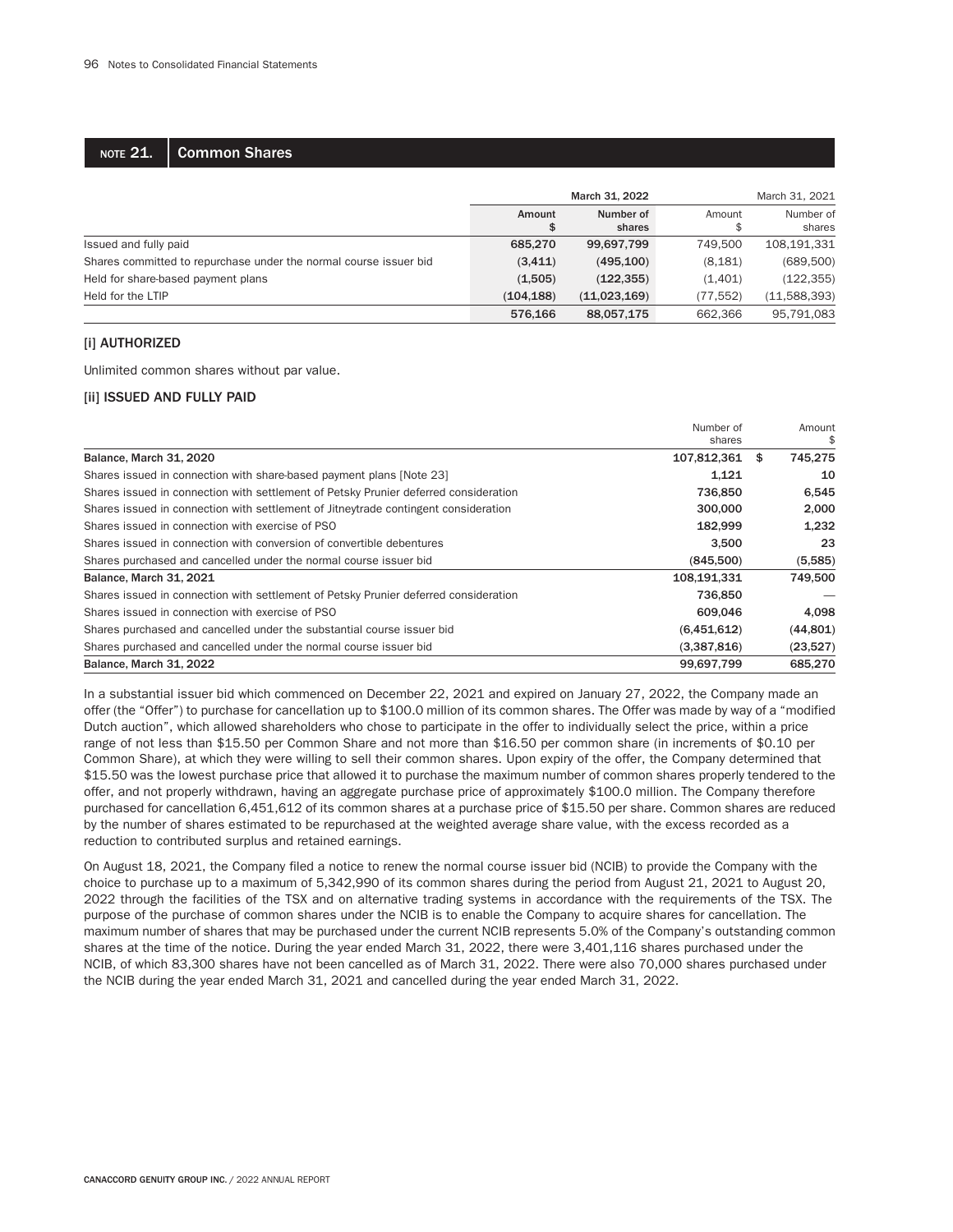#### [iii] EARNINGS PER COMMON SHARE

|                                                                    | For the years ended    |                   |  |
|--------------------------------------------------------------------|------------------------|-------------------|--|
|                                                                    | March 31,<br>2022<br>S | March 31,<br>2021 |  |
| Earnings per common share                                          |                        |                   |  |
| Net income attributable to CGGI shareholders                       | \$<br>246.314          | 263,786<br>\$     |  |
| Preferred share dividends                                          | (9, 484)               | (9,404)           |  |
| Equity portion of loss on extinguishment of convertible debentures |                        | (32, 100)         |  |
| Net income attributable to common shareholders                     | 236,830                | 222,282           |  |
| Weighted average number of common shares (number)                  | 94,871,398             | 96,658,863        |  |
| Basic earnings per share                                           | 2.50<br>\$             | 2.30<br>-\$       |  |
| Diluted earnings per common share                                  |                        |                   |  |
| Net income attributable to common shareholders                     | 236,830                | 222,282           |  |
| Weighted average number of common shares (number)                  | 94,871,398             | 96,658,863        |  |
| Dilutive effect in connection with LTIP (number)                   | 10,922,398             | 11,212,531        |  |
| Dilutive effect in connection with acquisition of Sawaya (number)  | 783,972                |                   |  |
| Dilutive effect in connection with PSO <sub>s</sub> (number)       | 2,856,706              | 1,106,578         |  |
| Adjusted weighted average number of common shares (number)         | 109,434,474            | 108,977,972       |  |
| Diluted earnings per common share                                  | \$<br>2.16             | 2.04<br>\$        |  |

# NOTE 22. Dividends

### COMMON SHARE DIVIDENDS

The Company declared the following common share dividends during the year ended March 31, 2022:

| Record date       | Payment date          | Cash dividend per<br>common share |      | Total common<br>dividend amount |
|-------------------|-----------------------|-----------------------------------|------|---------------------------------|
| June 18, 2021     | June 30, 2021 \$      | $0.075$ \$                        |      | 8,059                           |
| August 27, 2021   | September 10, 2021 \$ | $0.075$ \$                        |      | 8,015                           |
| November 26, 2021 | December 10, 2021 \$  | 0.075                             | - \$ | 7,936                           |
| February 25, 2022 | March 10, 2022        | 0.085                             | \$   | 8.507                           |

On June 2, 2022, the Board of Directors approved a dividend of \$0.085 per common share, payable on June 30, 2022, with a record date of June 17, 2022. [Note 29]

#### PREFERRED SHARE DIVIDENDS

|                    |                       | Cash dividend per<br>Series A Preferred | Cash dividend per<br>Series C Preferred | Total preferred |
|--------------------|-----------------------|-----------------------------------------|-----------------------------------------|-----------------|
| Record date        | Payment date          | Share                                   | Share                                   | dividend amount |
| June 18, 2021      | June 30, 2021 \$      | 0.24281                                 | \$<br>$0.31206$ \$                      | 2,351           |
| September 17, 2021 | September 30, 2021 \$ | 0.24281                                 | \$<br>$0.31206$ \$                      | 2,351           |
| December 17, 2021  | December 31, 2021 \$  | $0.25175$ \$                            | 0.31206                                 | \$<br>2,391     |
| March 18, 2022     | March 31, 2022 \$     | 0.25175                                 | 0.31206                                 | 2,391           |

On June 2, 2022, the Board approved a cash dividend of \$0.25175 per Series A Preferred Share payable on June 30, 2022 to Series A Preferred shareholders of record as at June 17, 2022 [Note 29].

On June 2, 2022, the Board approved a cash dividend of \$0.31206 per Series C Preferred Share payable on June 30, 2022 to Series C Preferred shareholders of record as at June 17, 2022 [Note 29].

#### NOTE 23. Share-Based Payment Plans

### [i] LONG-TERM INCENTIVE PLAN

Under the long-term incentive plan (LTIP or the Plan), eligible participants are awarded restricted share units (RSUs), which generally vest over three years. All awards under the LTIP are settled by transfer of shares from employee benefit trusts (Trusts) which are funded by the Company, or certain of its subsidiaries, as the case may be, with cash which is used by the trustees to purchase common shares on the open market that will be held in the Trusts until the RSUs vest. No further shares may be issued from treasury under the LTIP.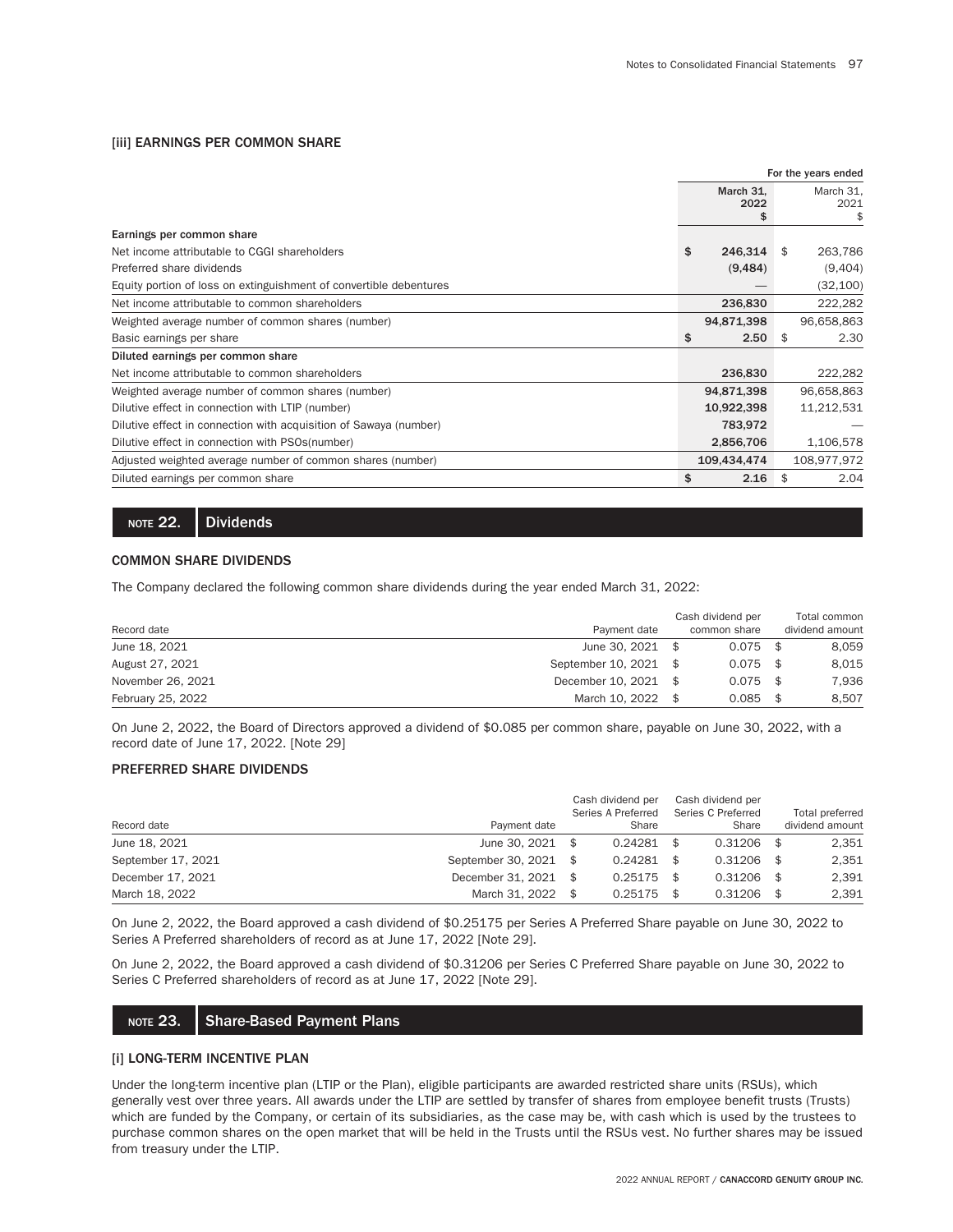For RSUs granted as part of the normal course incentive compensation payment cycle, vesting will continue after termination of employment so long as the employee does not violate certain post-termination restrictions and is not engaged in certain competitive or soliciting activities as provided in the Plan. These RSUs are expensed in the period in which those awards are deemed to be earned with, a corresponding increase in contributed surplus, which is generally either the fiscal period in which the awards are made or the immediately preceding fiscal year for those awards made after the end of such fiscal year but determined and earned in respect of that fiscal year.

For certain awards, typically new hire awards or retention awards, vesting is subject to continued employment, and therefore these awards are subject to a continuing service requirement. Accordingly, the Company recognizes the cost of such awards as an expense on a graded basis over the applicable vesting period, with a corresponding increase in contributed surplus.

There were 4,825,572 RSUs [year ended March 31, 2021 – 5,872,783 RSUs] granted in lieu of cash compensation to employees during the year ended March 31, 2022. The Trusts purchased 4,531,020 common shares [year ended March 31, 2021 – 4,694,369 common shares] during the year ended March 31, 2022.

The fair value of the RSUs at the measurement date is based on the fair value on the grant date. The weighted average fair value of RSUs granted during the year ended March 31, 2022 was \$13.45 [March 31, 2021 – \$5.92].

| Number        |
|---------------|
| 13,104,975    |
| 5,872,783     |
| (7, 156, 597) |
| (157, 352)    |
| 11,663,809    |
| 4,825,572     |
| (5,096,244)   |
| (212, 602)    |
| 11,180,535    |
| Number        |
| 14,063,465    |
| 4,694,369     |
| (7, 169, 441) |
| 11,588,393    |
| 4,531,020     |
| (5,096,244)   |
| 11,023,169    |
|               |

#### [ii] INDEPENDENT DIRECTOR DEFERRED SHARE UNITS

Beginning April 1, 2011, the Company adopted a deferred share unit (DSU) plan for its independent directors. From August 7, 2020, half of the independent directors' annual fee was paid in the form of DSUs. Directors may elect annually to use more of their directors' fees for DSUs. When a director leaves the Board of Directors, outstanding DSUs are paid out in cash with the amount equal to the number of DSUs held multiplied by the volume weighted average price of the Company's common shares for the ten trading days immediately preceding a date elected in advance by the outgoing director as the valuation date at any time between their ceasing to be a director and December 1 of the following calendar year.

During the year ended March 31, 2022, the Company granted 53,629 DSUs [2021 – 91,603 DSUs]. The carrying amount of the liability relating to DSUs at March 31, 2022 was \$7.7 million [2021 – \$6.4 million].

#### [iii] EXECUTIVE EMPLOYEE DEFERRED SHARES UNITS

On June 1, 2021, the Company adopted a deferred share unit (DSUs) plan for certain key senior executives. All DSU awards will be cash settled on the retirement of the employee, a "good leaver" departure after three years from the date of grant, or death. The DSUs are settled in cash one year after the participants' departure from the Company under certain conditions of the plan.

The carrying amount of the liability recognized in accounts payable and accrued liabilities relating to DSUs at March 31, 2022 was \$5.4 million [March 31, 2021 – \$ nil].

#### [iv] PERFORMANCE SHARE UNITS

The Company adopted a performance share unit (PSU) plan for certain senior executives. The PSUs are a notional equity-based instrument linked to the value of the Company's common shares. At the end of a three-year vesting period, the number of PSUs which vest is a multiple of the number of PSUs originally granted ranging from 0x to 2x based upon performance against certain metrics pre-determined for each annual grant. The PSUs cliff-vest on the third anniversary of the date of the grant. The number of PSUs that vest is also adjusted for dividends paid during the vesting period. The PSUs are settled in cash, based on the market price of the Company's shares at the time of vesting.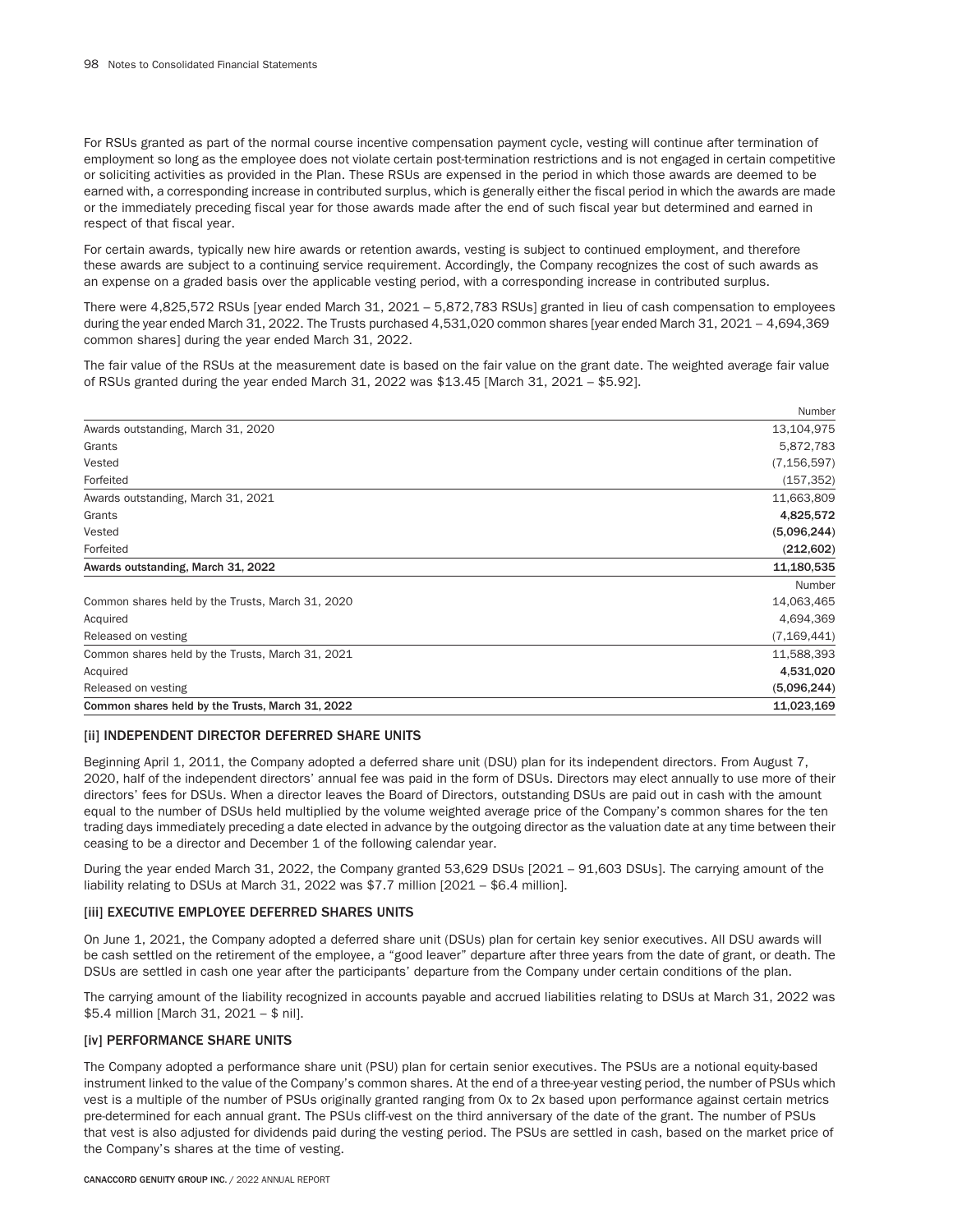The PSUs were measured at fair value on the grant date. Changes in value of the PSUs at each reporting period are amortized over the remaining vesting period and recorded as a compensation expense in the statement of operations. During the year ended March 31, 2021, the PSU plan was amended to include certain employment-related conditions to the vesting of the awards resulting in a change in the periodic expense recorded during the vesting period.

The carrying amount of the liability recognized in accounts payable and accrued liabilities relating to PSUs at March 31, 2022 was \$140.2 million [March 31, 2021 – \$85.9 million].

#### [v] PERFORMANCE STOCK OPTIONS

The Company adopted a performance share option (PSO) plan for certain senior executives. The PSOs have a term of five years and will time-vest ratably over four years (with one-third vesting on each of the second, third and fourth anniversaries of the date of the grant). The PSOs will also be subject to market (stock price) performance vesting conditions, and have a four times exercise price cap on payout value (i.e., the gain on the exercise of the options is limited to three times the exercise price). During the year ended March 31, 2022, the stock price performance vesting conditions had been met on all the outstanding options. A total of 3,421,289 options outstanding (net of options already exercised) had met both stock price performance and time-based vesting conditions and are therefore fully vested and outstanding.

The following is a summary of the Company's PSOs as at March 31, 2022:

| Number of PSOs                       | Weighted average<br>exercise price (\$) |
|--------------------------------------|-----------------------------------------|
| Balance, March 31, 2021<br>6.237.001 | 6.78                                    |
| (609.046)<br>Exercised               | 6.73                                    |
| Balance, March 31, 2022<br>5.627.955 | 6.79                                    |

### [vi] SHARE-BASED COMPENSATION EXPENSE

|                                                         |    | For the years ended     |     |                         |
|---------------------------------------------------------|----|-------------------------|-----|-------------------------|
|                                                         |    | March 31.<br>2022<br>\$ |     | March 31,<br>2021<br>\$ |
| Long-term incentive plan                                | \$ | 82,452                  | -\$ | 72,654                  |
| Deferred share units (cash-settled)                     |    | 342                     |     | 3,327                   |
| Deferred share units (cash-settled) – senior executives |    | 5,435                   |     |                         |
| <b>PSO</b>                                              |    | 1,393                   |     | 2,766                   |
| PSU (cash-settled)                                      |    | 55,465                  |     | 64,287                  |
| Other share-based payment plan                          |    | 1.740                   |     | 3,374                   |
| Total share-based compensation expense                  | \$ | 146,827                 | \$  | 146,408                 |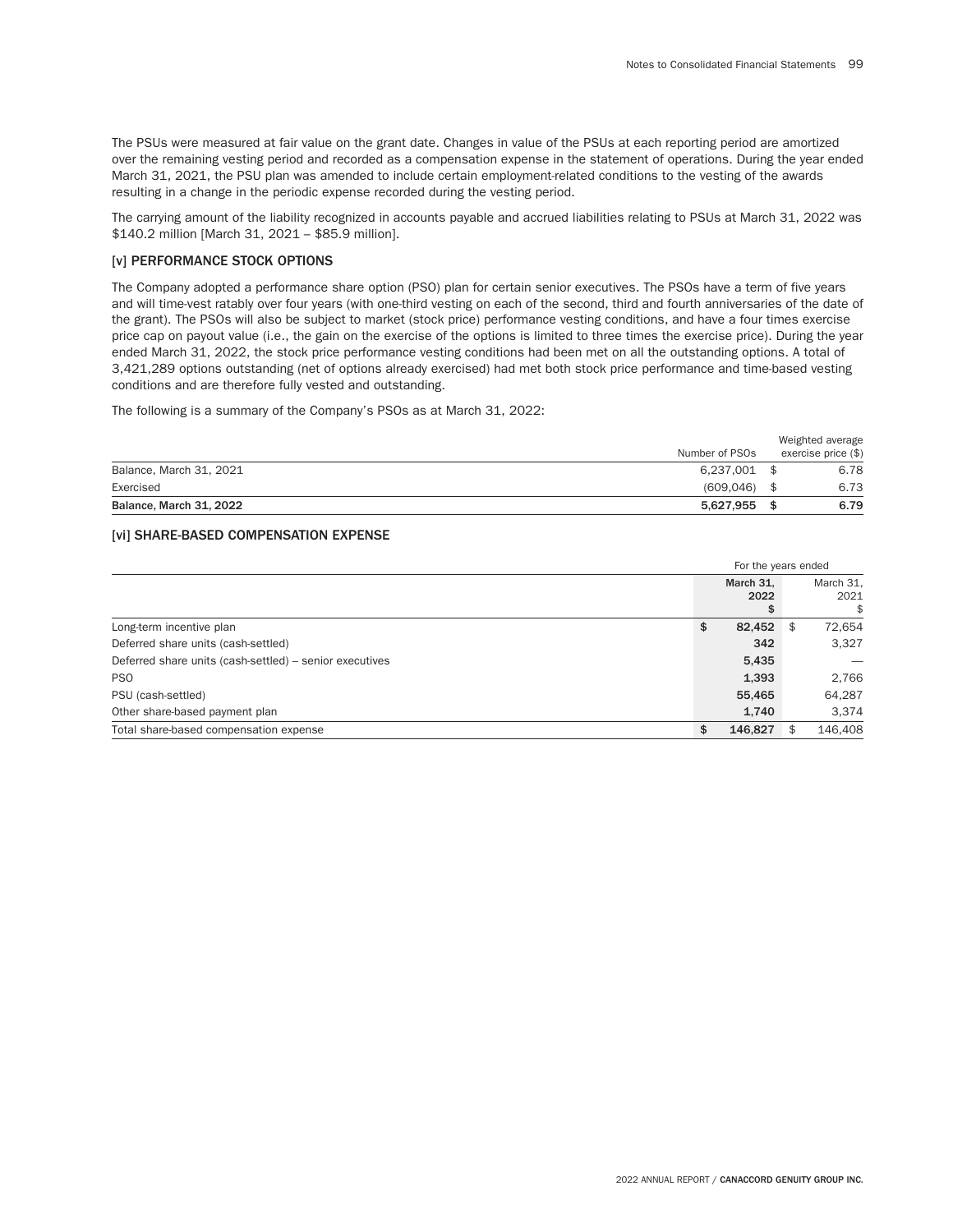# NOTE 24. | Related Party Transactions

# [i] CONSOLIDATED SUBSIDIARIES

The consolidated financial statements include the financial statements of the Company and the Company's operating subsidiaries and intermediate holding companies listed in the following table:

|                                                              |                             |                   | % equity interest |
|--------------------------------------------------------------|-----------------------------|-------------------|-------------------|
|                                                              | Country of<br>incorporation | March 31,<br>2022 | March 31,<br>2021 |
| Canaccord Genuity Corp.                                      | Canada                      | 100%              | 100%              |
| CG Investments Inc.                                          | Canada                      | 100%              | 100%              |
| CG Investments Inc. III                                      | Canada                      | 100%              | 100%              |
| CG Investments Inc. IV                                       | Canada                      | 100%              | 100%              |
| CG Investments Inc. V                                        | Canada                      | 100%              | 100%              |
| CG Investments Inc. VI                                       | Canada                      | 100%              | 100%              |
| CG G Sponsors Inc. I                                         | Canada                      | 100%              | 100%              |
| Jitneytrade Inc.                                             | Canada                      | 100%              | 100%              |
| Finlogik Inc.                                                | Canada                      | 100%              | 100%              |
| Finlogik Tunisie, SARL                                       | Tunisia                     | 75%               | 75%               |
| <b>Canaccord Genuity SAS</b>                                 | France                      | 100%              | 100%              |
| Canaccord Genuity Wealth (International) Limited*            | Guernsey                    | 96.7%             | 100%              |
| Canaccord Genuity Financial Planning Limited*                | United Kingdom              | 96.7%             | 100%              |
| Canaccord Genuity Wealth Limited*                            | United Kingdom              | 96.7%             | 100%              |
| Canaccord Genuity Wealth Group Limited*                      | United Kingdom              | 96.7%             | 100%              |
| Canaccord Genuity Wealth (International) Holdings Limited*   | Guernsey                    | 96.7%             | 100%              |
| Hargreave Hale Limited*                                      | United Kingdom              | 96.7%             | 100%              |
| CG Wealth Planning Limited*                                  | United Kingdom              | 96.7%             | 100%              |
| Adam & Company Investment Management Limited*                | United Kingdom              | 96.7%             | 100%              |
| <b>Canaccord Genuity Limited</b>                             | United Kingdom              | 100%              | 100%              |
| Canaccord Genuity Wealth Group Holdings Ltd.                 | Canada                      | 100%              | 100%              |
|                                                              | <b>United States</b>        |                   | 100%              |
| Canaccord Genuity LLC                                        | <b>United States</b>        | 100%<br>100%      | 100%              |
| Canaccord Genuity Wealth Management (USA) Inc.               | Canada                      | 100%              | 100%              |
| Canaccord Genuity Wealth & Estate Planning Services Ltd.     |                             |                   |                   |
| Canaccord Genuity Petsky Prunier LLC                         | <b>United States</b>        | 100%              | 100%              |
| Canaccord Asset Management Inc.                              | Canada                      | 100%              | 100%              |
| Canaccord Adams Financial Group Inc.                         | <b>United States</b>        | 100%              | 100%              |
| Collins Stewart Inc.                                         | <b>United States</b>        | 100%              | 100%              |
| Canaccord Genuity (2021) LLC                                 | <b>United States</b>        | 100%              | 100%              |
| Canaccord Genuity Finance Corp.                              | Canada                      | 100%              | 100%              |
| Canaccord Adams (Delaware) Inc.                              | <b>United States</b>        | 100%              | 100%              |
| <b>Canaccord Genuity Securities LLC</b>                      | <b>United States</b>        | 100%              | 100%              |
| CG Sawaya, LLC                                               | <b>United States</b>        | 100%              | 100%              |
| Canaccord Genuity (2021) Holdings ULC                        | Canada                      | 100%              | 100%              |
| Canaccord Genuity (2021) Limited Partnership                 | Canada                      | 100%              | 100%              |
| Canaccord Genuity (2021) GP ULC                              | Canada                      | 100%              | 100%              |
| Stockwave Equities Ltd.                                      | Canada                      | 100%              | 100%              |
| Canaccord Genuity Group Finance Company Ltd.                 | Canada                      | 100%              | 100%              |
| Canaccord Genuity (Hong Kong) Limited                        | China (Hong Kong SAR)       | 100%              | 100%              |
| Canaccord Genuity Emerging Markets Ltd.                      | <b>Bahamas</b>              | 100%              | n/a               |
| Canaccord Financial Group (Australia) Pty Ltd**              | Australia                   | 65%               | 80%               |
| Canaccord Genuity (Australia) Limited**                      | Australia                   | 65%               | 80%               |
| Canaccord Genuity Financial Limited**                        | Australia                   | 65%               | 80%               |
| Patersons Asset Management Limited**                         | Australia                   | 65%               | 80%               |
| Canaccord Genuity Asia (Beijing) Limited<br>加通亚洲(北京)投资顾问有限公司 | China                       | 100%              | 100%              |
| The Balloch Group Limited                                    | British Virgin Islands      | 100%              | 100%              |
| Canaccord Genuity Asia (Hong Kong) Limited                   | China (Hong Kong SAR)       | 100%              | 100%              |
| Canaccord Genuity (Dubai) Ltd.                               | <b>United Arab Emirates</b> | 100%              | 100%              |
| Canaccord Genuity Wealth Group Holdings (Jersey) Limited*    | Jersey                      | 96.7%             | 100%              |
| Canaccord Genuity Hawkpoint Limited                          | United Kingdom              | 100%              | 100%              |
| Canaccord Genuity Management Company Limited                 | Ireland                     | 100%              | 100%              |

\* During the year ended March 31, 2022, the Company issued Convertible Preferred Shares to certain institutional investors and certain equity instruments in CGWM UK within the context of the<br>transaction value reflecting a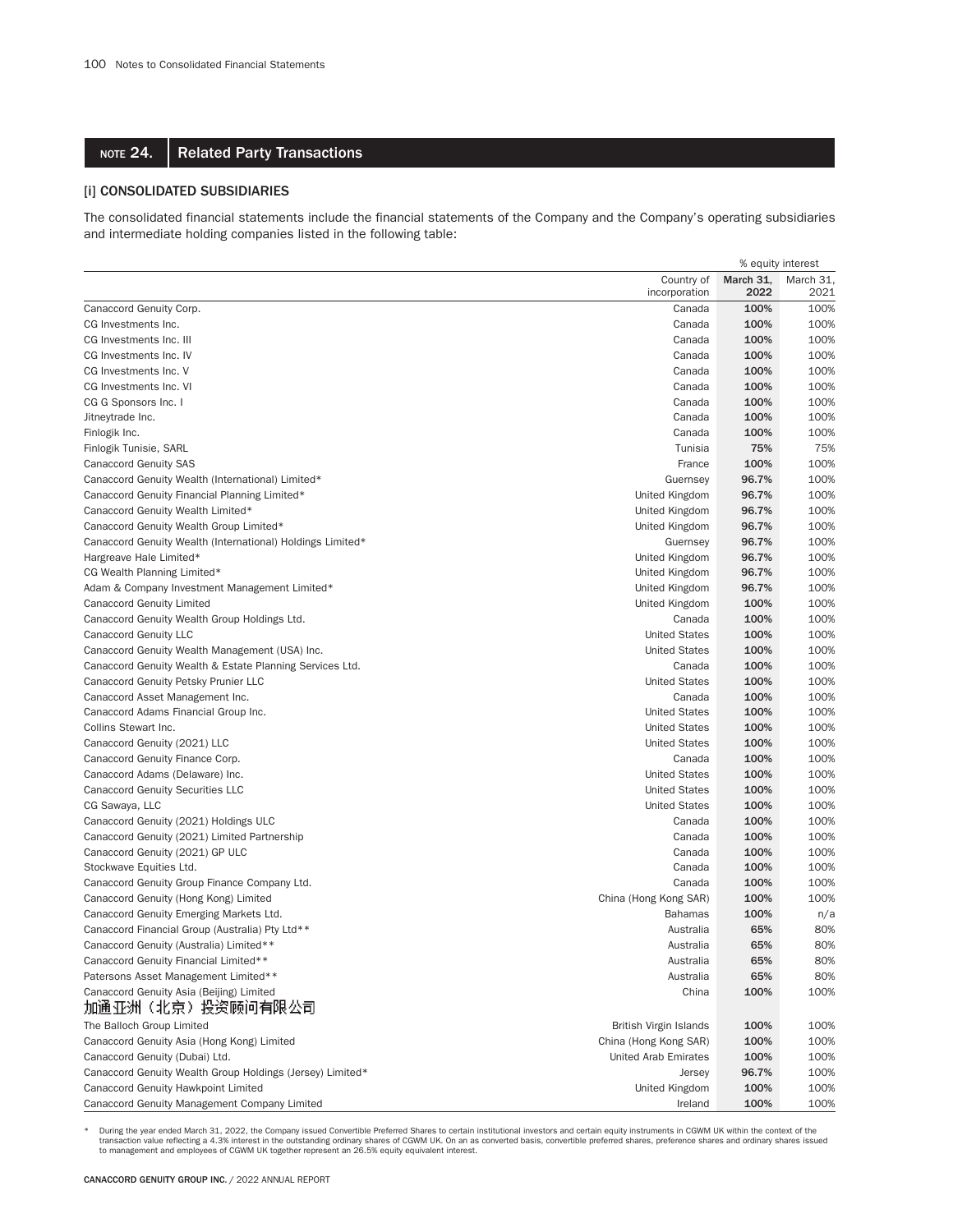\*\* The Company owns 65% of the issued shares of Canaccord Financial Group (Australia) Pty Ltd., Canaccord Genuity (Australia) Limited, and Canaccord Genuity Financial Limited, but for accounting purposes, as of March 31, 2022 the Company is considered to have an 67.3% interest because of the shares held in a trust controlled by Canaccord Financial Group (Australia) Pty Ltd. [March 31, 2021 – 85%] [Note 8].

#### [ii] COMPENSATION OF KEY MANAGEMENT PERSONNEL OF THE COMPANY

Disclosed in the table below are the amounts recognized as expenses related to individuals who are key management personnel as at March 31, 2022 and 2021:

|                                                     | March 31. | March 31. |
|-----------------------------------------------------|-----------|-----------|
|                                                     | 2022      | 2021      |
|                                                     |           | \$        |
| Short-term employee benefits                        | 33.585    | 10,663    |
| Share-based payments                                | 736       | 654       |
| Total compensation paid to key management personnel | 34.321    | 11.317    |

#### [iii] OTHER TRANSACTIONS WITH KEY MANAGEMENT PERSONNEL

Accounts payable and accrued liabilities include the following balances with key management personnel:

|                                          | March 31, | March 31,      |
|------------------------------------------|-----------|----------------|
|                                          | 2022      | 2021           |
|                                          |           | $\mathfrak{L}$ |
| Accounts receivable                      | 12.009    | 4.686          |
| Accounts payable and accrued liabilities | 1.271     | 1,562          |

#### [iv] TERMS AND CONDITIONS OF TRANSACTIONS WITH RELATED PARTIES

Security trades executed by the Company for officers and directors are transacted in accordance with the terms and conditions applicable to all clients. Commission income on such transactions in the aggregate is not material in relation to the overall operations of the Company.

#### NOTE 25. Segmented Information

The Company operates in two industry segments as follows:

Canaccord Genuity Capital Markets – includes investment banking, advisory, research and trading activities on behalf of corporate, institutional and government clients as well as principal trading activities in Canada, the UK & Europe (including Dubai), Australia and the US. Commencing in the fiscal year starting April 1, 2019, the Other Foreign Locations (OFL), comprised of our operations in China and Hong Kong, have been combined with our Canadian and Australian capital markets operations.

Canaccord Genuity Wealth Management – provides brokerage services and investment advice to retail or institutional clients in Canada, the US, Australia and the UK & Crown Dependencies.

Corporate and Other includes correspondent brokerage services, interest and foreign exchange revenue and expenses not specifically allocable to Canaccord Genuity Capital Markets or Canaccord Genuity Wealth Management.

The Company's industry segments are managed separately because each business offers different services and requires different personnel and marketing strategies. The Company evaluates the performance of each business based on operating results, without regard to non-controlling interests.

The Company does not allocate total assets, liabilities or equipment and leasehold improvements to the segments. Amortization of tangible assets is allocated to the segments based on the square footage occupied. Amortization of identifiable intangible assets is allocated to the Canaccord Genuity Capital Markets Canada segment, as it relates to the acquisitions of Genuity and Jitneytrade. Amortization of the identifiable intangible assets acquired through the purchase of Collins Stewart Hawkpoint plc (CSHP) is allocated to the Canaccord Genuity Capital Markets and Canaccord Genuity Wealth Management segments in the UK & Crown Dependencies (Channel Islands). Amortization of identifiable intangible assets acquired through the acquisitions of Eden Financial Ltd., Hargreave Hale, McCarthy Taylor, Thomas Miller and Adam & Company is allocated to the Canaccord Genuity Wealth Management UK & Europe (UK Wealth) segment. Amortization of identifiable intangible assets acquired through the acquisitions of Petsky Prunier and CG Sawaya is allocated to the Canaccord Genuity Capital Markets US segment. Amortization of identifiable intangible assets acquired through the acquisition of Patersons is allocated to Canaccord Genuity Wealth Management Australia. There are no significant intersegment revenues. Income taxes are managed on a Company basis and are not allocated to operating segments. All revenue and operating profit is derived from external customers. The Company also does not allocate cash flows by reportable segments.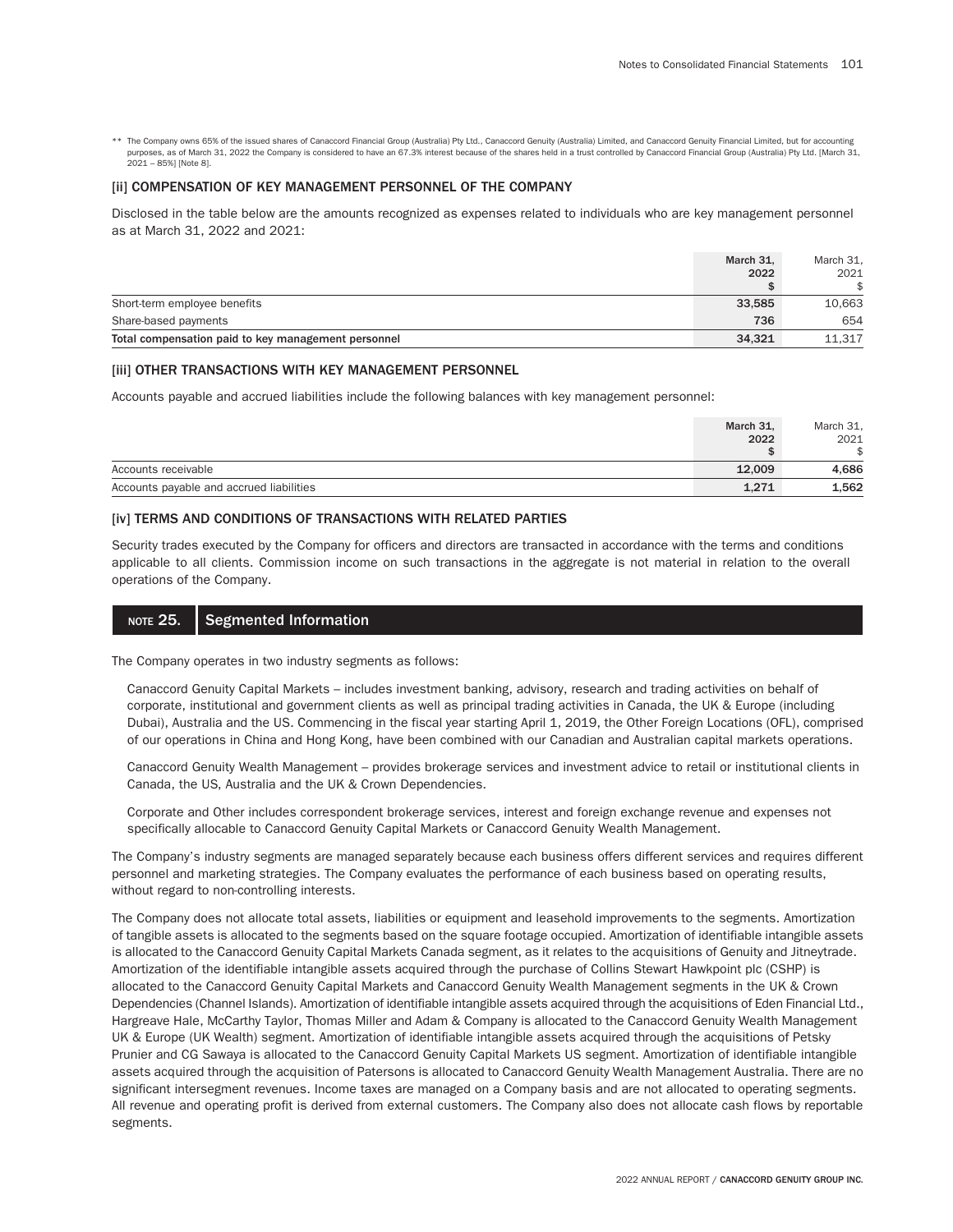|                                                                           |                                                         |                                                    |                              |                     | For the years ended                              |                                                    |                              |                     |  |  |
|---------------------------------------------------------------------------|---------------------------------------------------------|----------------------------------------------------|------------------------------|---------------------|--------------------------------------------------|----------------------------------------------------|------------------------------|---------------------|--|--|
|                                                                           |                                                         |                                                    |                              | March 31, 2022      |                                                  |                                                    | March 31, 2021               |                     |  |  |
|                                                                           | Canaccord<br>Genuity<br>Capital<br><b>Markets</b><br>\$ | Canaccord<br>Genuity<br>Wealth<br>Management<br>\$ | Corporate<br>and Other<br>\$ | <b>Total</b><br>\$  | Canaccord<br>Genuity<br>Capital<br>Markets<br>\$ | Canaccord<br>Genuity<br>Wealth<br>Management<br>\$ | Corporate<br>and Other<br>\$ | Total<br>\$         |  |  |
| Commissions and fees                                                      | 174,826                                                 | 587,001                                            | 16                           | 761,843             | 212,431<br>\$                                    | \$522,638                                          | 170<br>\$                    | 735,239<br>\$       |  |  |
| Investment banking                                                        | 463,118                                                 | 98,607                                             |                              | 561,725             | 644,089                                          | 117,462                                            | $\overline{\phantom{0}}$     | 761,551             |  |  |
| Advisory fees                                                             | 488,579                                                 | 4,478                                              |                              | 493,057             | 193,464                                          | 3,572                                              | 56                           | 197,092             |  |  |
| Principal trading                                                         | 158,232                                                 | 744                                                | $\overline{2}$               | 158,978             | 245,662                                          | 1,139                                              | $\overline{\phantom{0}}$     | 246,801             |  |  |
| Interest                                                                  | 8,985                                                   | 21,580                                             | 5,463                        | 36,028              | 6,605                                            | 13,808                                             | 5,875                        | 26,288              |  |  |
| Other                                                                     | 9,334                                                   | 7,997                                              | 17,040                       | 34,371              | 9,977                                            | 5,000                                              | 25,740                       | 40,717              |  |  |
| Expenses, excluding<br>undernoted<br>Amortization                         | 924,199<br>6,784                                        | 512,719<br>20,192                                  | 109,468<br>617               | 1,546,386<br>27,593 | 933,076<br>6,796                                 | 478,995<br>18,890                                  | 107,711<br>470               | 1,519,782<br>26,156 |  |  |
|                                                                           |                                                         |                                                    |                              |                     |                                                  |                                                    |                              |                     |  |  |
| Amortization of right of use<br>assets                                    | 15,278                                                  | 5,444                                              | 3,172                        | 23,894              | 14,536                                           | 7,626                                              | 2,878                        | 25,040              |  |  |
| Development costs                                                         | 1,366                                                   | 20,861                                             | 195                          | 22,422              | 5,855                                            | 17,465                                             | 3,926                        | 27,246              |  |  |
| Interest expense                                                          | 13,072                                                  | 8,852                                              | 1,674                        | 23,598              | 11,739                                           | 5,222                                              | 11,403                       | 28,364              |  |  |
| Acquisition related costs                                                 | 537                                                     | 8,660                                              |                              | 9,197               | 4,644                                            | 1,278                                              |                              | 5,922               |  |  |
| Non-controlling interest<br>derivative liability fair value<br>adjustment |                                                         |                                                    | 8,519                        | 8,519               |                                                  |                                                    |                              |                     |  |  |
| Costs associated with<br>redemption of convertible<br>debentures          |                                                         |                                                    | 5,932                        | 5,932               |                                                  |                                                    | 4,354                        | 4,354               |  |  |
| Share of loss of an                                                       |                                                         |                                                    |                              |                     |                                                  |                                                    |                              |                     |  |  |
| associate                                                                 |                                                         |                                                    | 192                          | 192                 |                                                  |                                                    | 922                          | 922                 |  |  |
| Income (loss) before<br>intersegment allocations<br>and income taxes      | 341,838                                                 | 143,679                                            | (107, 248)                   | 378,269             | 335,582                                          | 134,143                                            | (99, 823)                    | 369,902             |  |  |
| Intersegment allocations                                                  | 20,007                                                  | 22,670                                             | (42, 677)                    |                     | 18,263                                           | 17,288                                             | (35, 551)                    |                     |  |  |
| Income (loss) before income<br>taxes                                      | 321,831                                                 | 121,009                                            | (64, 571)                    | 378,269             | 317,319                                          | 116,855                                            | (64, 272)                    | 369,902             |  |  |

For geographic reporting purposes, the Company's business operations are grouped into Canada, the US, the UK & Europe (including Dubai) and Australia. The Asian operations are allocated to our Canadian and Australian capital markets operations. The comparatives have not been restated. The following table presents the revenue of the Company by geographic location (revenue is attributed to geographic areas on the basis of location of the underlying corporate operating results):

|                                 | For the years ended     |          |                         |  |
|---------------------------------|-------------------------|----------|-------------------------|--|
|                                 | March 31,<br>2022<br>\$ |          | March 31,<br>2021<br>\$ |  |
| Canada                          | \$<br>692,432           | <b>S</b> | 789,814                 |  |
| UK, Europe & Crown Dependencies | 430,850                 |          | 372,864                 |  |
| <b>United States</b>            | 673,997                 |          | 600,046                 |  |
| Australia                       | 248,723                 |          | 244,964                 |  |
|                                 | \$<br>2,046,002         | \$       | 2,007,688               |  |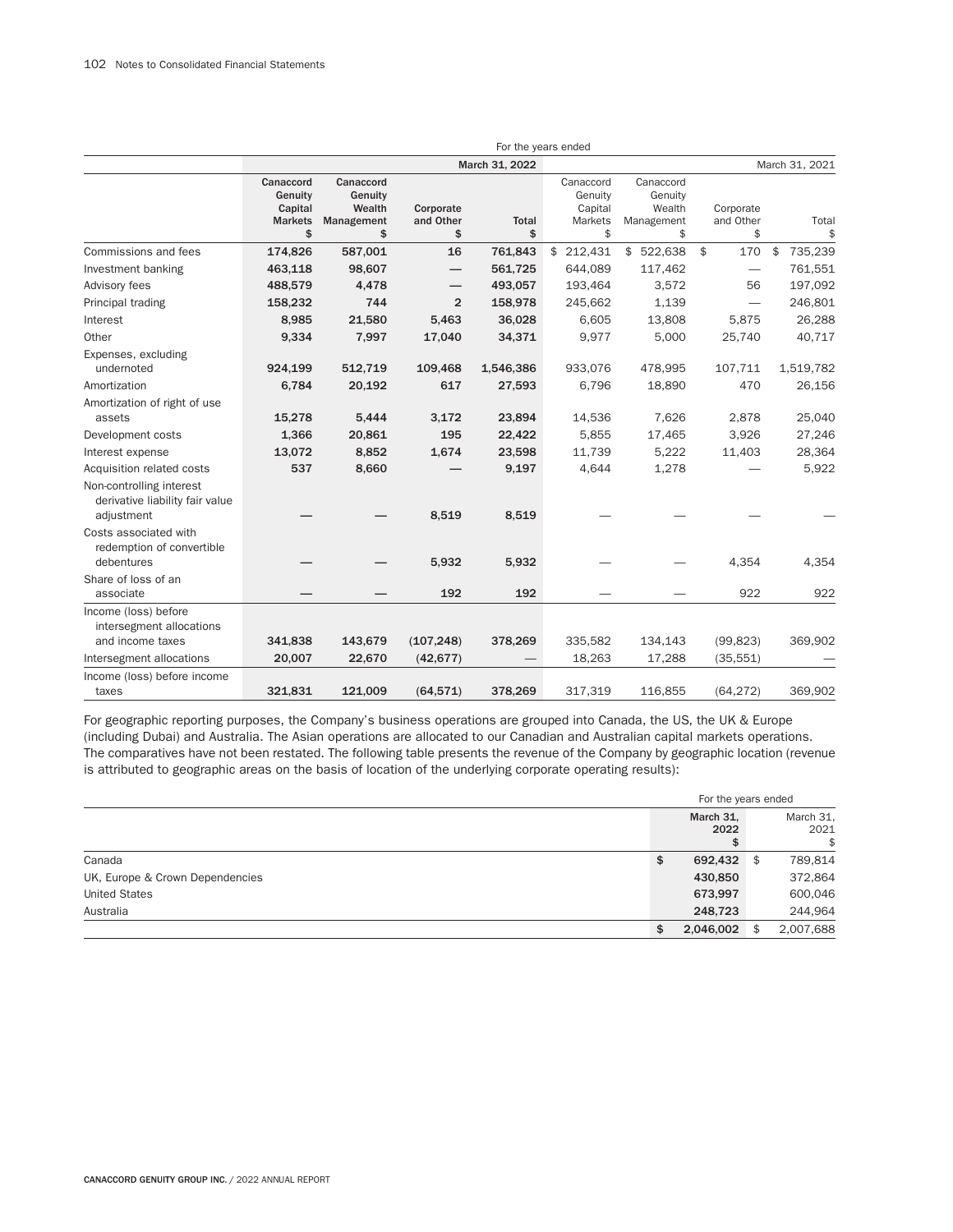Canada \$ UK & Crown Dependencies \$ United **States** \$ Australia \$ Total \$ As at March 31, 2022 Equipment and leasehold improvements  $$ 15,847 $ 9,796 $ 5,506 $ 3,494 $ 34,643$ Goodwill 101,732 216,078 189,608 2,861 510,279 Intangible assets **186,993 127,117 136,993 186,993** Non-current assets **166,511 \$ 166,511 \$ 352,991 \$ 198,860 \$ 13,553 \$ 731,915** As at March 31, 2021 Equipment and leasehold improvements \$ 6,197 \$ 6,873 \$ 6,165 \$ 3,835 \$ 23,070 Goodwill 101,732 178,025 97,441 2,917 380,115 Intangible assets **150,923** 48,184 96,357 376 6,006 150,923 Non-current assets 654,108 \$ 156,113 \$ 281,255 \$ 103,982 \$ 12,758 \$ 554,108

The following table presents selected figures pertaining to the financial position of each geographic location:

#### NOTE 26. | Capital Management

The Company's business requires capital for operating and regulatory purposes, including funding current and future operations. The Company's capital structure is underpinned by shareholders' equity, which is comprised of preferred shares, common shares, contributed surplus, retained earnings and accumulated other comprehensive income , and is further complemented by the subordinated debt, non-controlling interests, bank loans and convertible debentures. The following table summarizes our capital as at March 31, 2022 and 2021:

|                                        | March 31,<br>2022 | March 31,<br>2021 |
|----------------------------------------|-------------------|-------------------|
| Type of capital                        | \$                | \$                |
| Preferred shares                       | \$<br>205,641     | 205,641<br>\$     |
| Common shares                          | 576,166           | 662,366           |
| Deferred consideration                 | 11,378            |                   |
| Contributed surplus                    | 64,241            | 62,402            |
| Retained earnings                      | 251,540           | 73,220            |
| Accumulated other comprehensive income | 69,103            | 103,465           |
| Shareholders' equity                   | 1,178,069         | 1,107,094         |
| Non-controlling interests              | 238,700           | 8,190             |
| Convertible debentures                 |                   | 168,112           |
| Subordinated debt                      | 7,500             | 7,500             |
| Bank loan                              | 152,041           | 78,319            |
|                                        | \$<br>1,576,310   | 1,369,215<br>\$   |

The Company's capital management framework is designed to maintain the level of capital that will:

- Meet the Company's regulated subsidiaries' target ratios as set out by the respective regulators
- Fund current and future operations
- Ensure that the Company is able to meet its financial obligations as they become due
- Support the creation of shareholder value

The following subsidiaries are subject to regulatory capital requirements in the respective jurisdictions by the listed regulators:

- Canaccord Genuity Corp. and Jitneytrade Inc. are subject to regulation in Canada primarily by the Investment Industry Regulatory Organization of Canada (IIROC)
- Canaccord Genuity Limited, Canaccord Genuity Wealth Limited, Canaccord Genuity Financial Planning Limited, CG McCarthy Taylor Limited, CG Wealth Planning Limited, Adam & Company Investment Management Limited and Hargreave Hale Limited are regulated in the UK by the Financial Conduct Authority (FCA)
- Canaccord Genuity Wealth (International) Limited is licensed and regulated by the Guernsey Financial Services Commission, the Isle of Man Financial Supervision Commission and the Jersey Financial Services Commission
- Canaccord Genuity (Australia) Limited and Canaccord Genuity Financial Limited are regulated by the Australian Securities and Investments Commission
- Canaccord Genuity (Hong Kong) Limited is regulated in Hong Kong by the Securities and Futures Commission
- Canaccord Genuity LLC is registered as a broker dealer in the US and is subject to regulation primarily by the Financial Industry Regulatory Authority, Inc. (FINRA)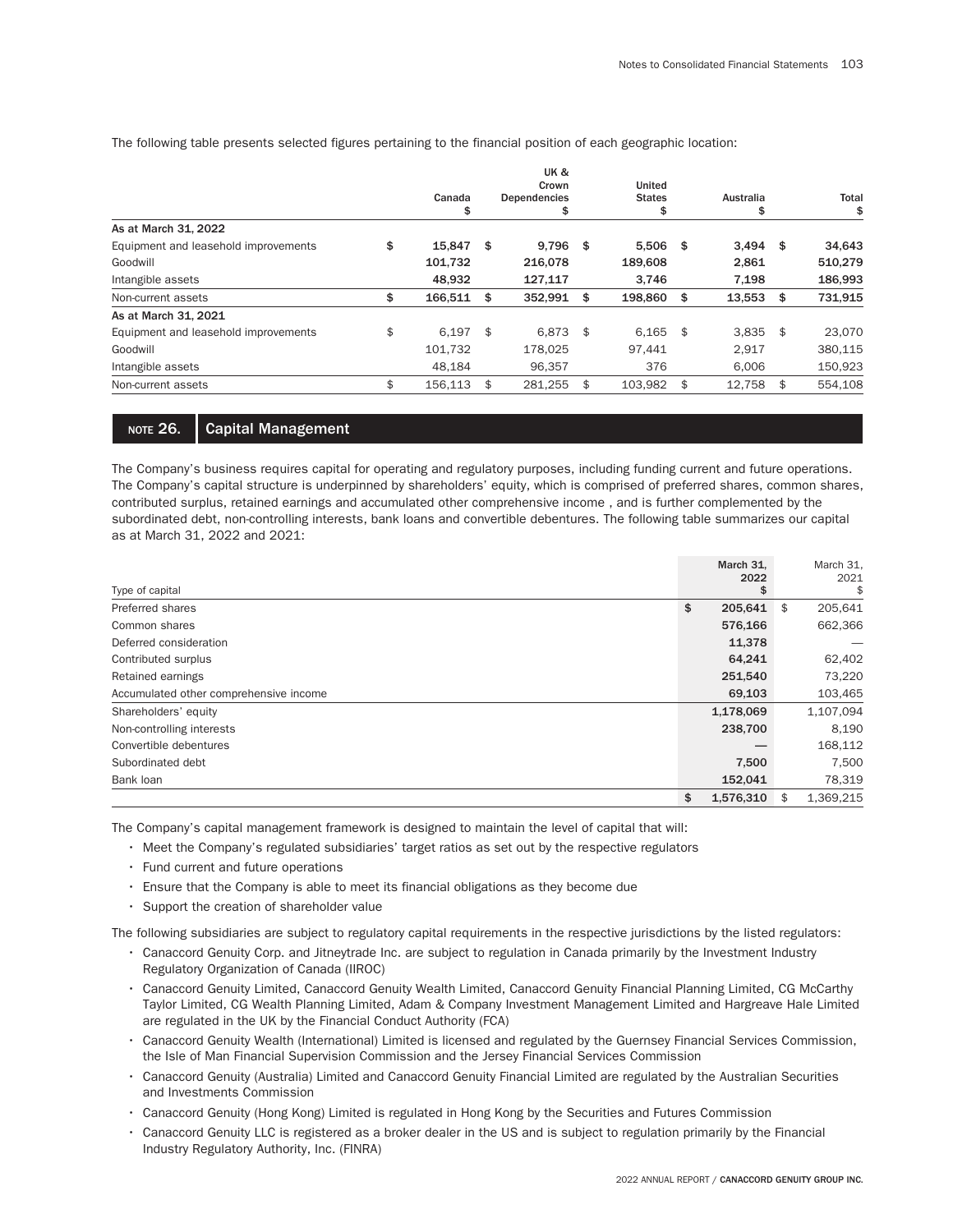- Canaccord Genuity Wealth Management (USA) Inc. is registered as a broker dealer in the US and is subject to regulation primarily by FINRA
- Canaccord Genuity (Dubai) Ltd. is subject to regulation in the United Arab Emirates by the Dubai Financial Services Authority (DFSA)
- Canaccord Genuity Emerging Markets Ltd. is subject to regulation in the Bahamas by the Securities Commission of the Bahamas
- Canaccord Genuity Insurance Company Ltd is subject to regulation by the Financial Services Commission (Barbados)

Margin requirements in respect of outstanding trades, underwriting deal requirements and/or working capital requirements cause regulatory capital requirements to fluctuate on a daily basis. Compliance with these requirements may require the Company to keep sufficient cash and other liquid assets on hand to maintain regulatory capital requirements rather than using these liquid assets in connection with its business or paying them out in the form of cash disbursements. Some of the subsidiaries are also subject to regulations relating to withdrawal of capital, including payment of dividends to the Company. There were no significant changes in the Company's capital management policy during the current year. The Company's subsidiaries were in compliance with all of the minimum regulatory capital requirements as at and during the year ended March 31, 2022.

# NOTE 27. Client Money

At March 31, 2022, the UK & Europe operations held client money in segregated accounts of \$2.859 billion (£1.740 billion) [2021 – \$2.770 billion (£1.600 billion)]. This client money includes \$7.345 million (£4.469 million) [2021 – \$7.278 million  $(£4.204$  million)] of cash to settle outstanding trades and \$2.852 billion  $(£1.735$  billion)  $[2021 - $2.756$  billion  $(£1.592$  billion)] of segregated deposits, which are held on behalf of clients and which are not reflected on the consolidated statements of financial position. Movement in settlement balances is reflected in operating cash flows.

### NOTE 28. Provisions and Contingencies

#### PROVISIONS

Provisions are recognized when the Company has a present legal or constructive obligation as a result of a past event, when it is probable that an outflow of resources will be required to settle the obligation and when a reliable estimate of the amount can be made. At each reporting date, the Company assesses the adequacy of its pre-existing provisions and adjusts the amounts as necessary. The following is a summary of the changes during the years ended March 31, 2022 and 2021:

|                         | Legal<br>provisions | Restructuring<br>provisions |      | Total<br>provisions<br>\$ |
|-------------------------|---------------------|-----------------------------|------|---------------------------|
| Balance, March 31, 2020 | \$<br>4,545         | \$<br>2,190                 | - \$ | 6,735                     |
| Additions               | 6,711               |                             |      | 6,711                     |
| Utilized                | (2,705)             | (384)                       |      | (3,089)                   |
| Balance, March 31, 2021 | 8,551               | 1,806                       |      | 10,357                    |
| Additions               | 2,515               |                             |      | 2,515                     |
| Utilized                | (4, 419)            | (231)                       |      | (4,650)                   |
| Balance, March 31, 2022 | 6,647               | 1.575                       |      | 8,222                     |

#### Commitments, litigation proceedings and contingent liabilities

In the normal course of business, the Company is involved in litigation, and as of March 31, 2022, it was a defendant in various legal actions. The Company has established provisions for matters where payments are probable and can be reasonably estimated. While the outcome of these actions is subject to future resolution, management's evaluation and analysis of these actions indicate that, individually and in the aggregate, the probable ultimate resolution of these actions will not have a material effect on the financial position of the Company.

The Company is also subject to asserted and unasserted claims arising in the normal course of business which, as of March 31, 2022, have not resulted in the commencement of legal actions. The Company cannot determine the effect of all asserted and unasserted claims on its financial position; however, where losses arising from asserted and unasserted claims are considered probable and where such losses can be reasonably estimated, the Company has recorded a provision.

Litigation matters and asserted and unasserted claims against the Company may be in respect of certain subsidiaries of CGGI, CGGI directly or both CGGI and certain of its subsidiaries.

The Company provides financial advisory, underwriting and other services to, and trades the securities of issuers that are involved with new and emerging industries, including the US cannabis industry. Activities within such industries, including the US cannabis industry, typically have not had the benefit of a history of successful operating results. In addition to the economic uncertainties associated with new industries, new activities and new issuers, the laws applicable to such industries or activities, particularly